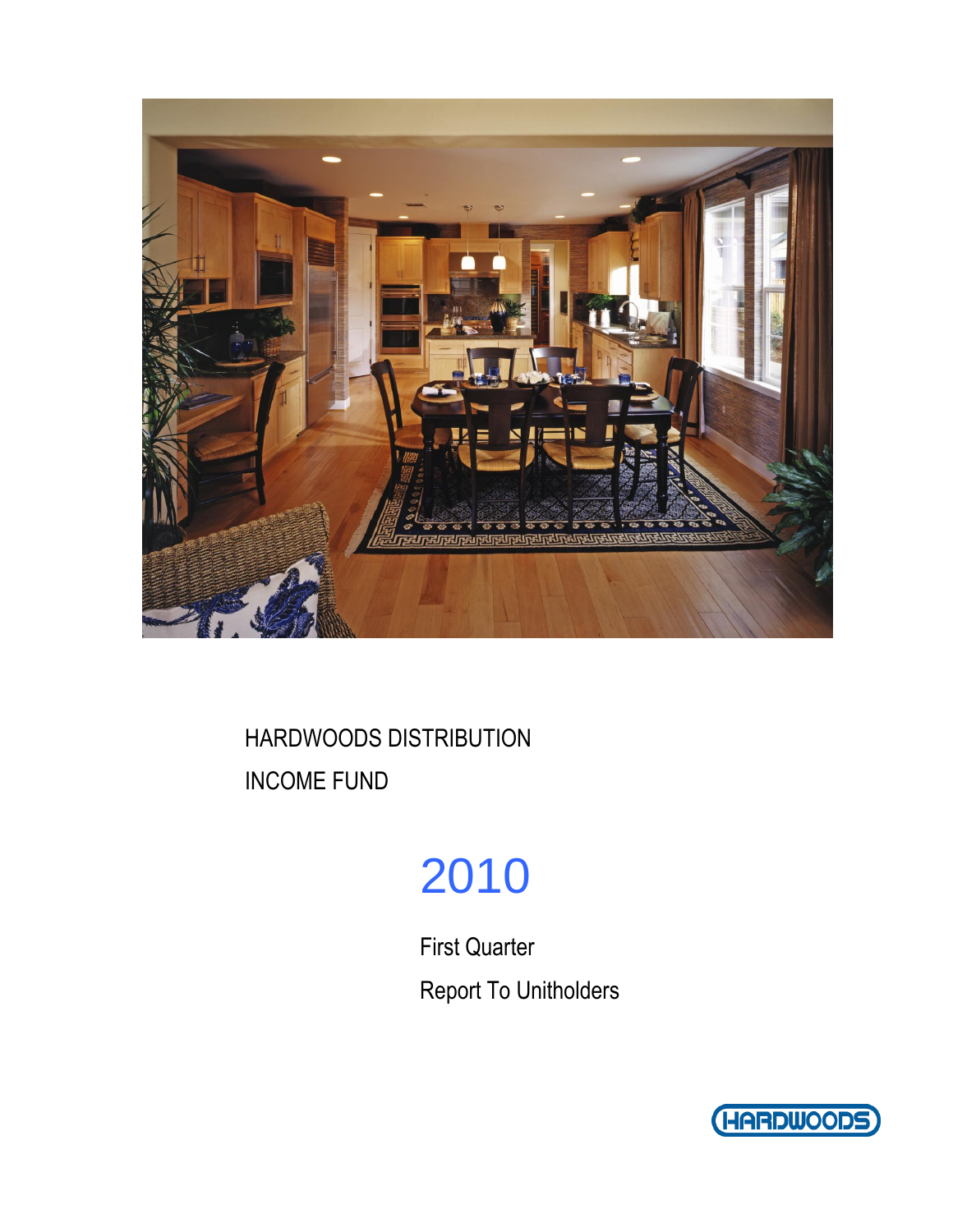### **About the Fund**

Hardwoods Distribution Income Fund (the "Fund") is an unincorporated open-ended limited purpose trust. The Fund was launched on March 23, 2004 with the completion of an initial public offering (IPO) of 14.4 million trust units ("Class A Units"). Net proceeds of the IPO were used to acquire an 80% interest in a hardwoods lumber and sheet goods distribution business ("Hardwoods" or the "Business") from the previous owners. The owners of the predecessor companies have retained a 20% interest in the Business in the form of Special Voting Units of the Fund and Class B Limited Partnership units of the Fund's operating subsidiaries ("Class B Units"), which together are exchangeable into Class A Units provided that the Fund achieves certain objectives. Hardwoods Distribution Income Fund units trade on the Toronto Stock Exchange under the symbol HWD.UN. The Fund's performance depends on the performance of the Business.



### **About the Business**

Hardwoods has been in business for almost 50 years. We sell quality lumber, hardwood plywood and specialty products to cabinet makers, custom millworkers, furniture makers and other industrial customers that manufacture products made from hardwood. Demand for products made from hardwood comes from multiple sectors of the North American economy, including new home construction, renovation, non-residential construction and institutional markets. There is warmth to the look and touch of hardwoods that no other material can match, and people place a high value on products crafted from real wood. Hardwood products are a part of our daily lives in the homes we live in (cabinets, mouldings, custom finishing, and home furniture) and places we visit (furniture, cabinetry, and finishing millwork for office buildings, restaurant and bar interiors, hotel lobbies, retail point-of-purchase displays, schools, hospitals, custom motor coaches, yacht interiors and other specialty areas).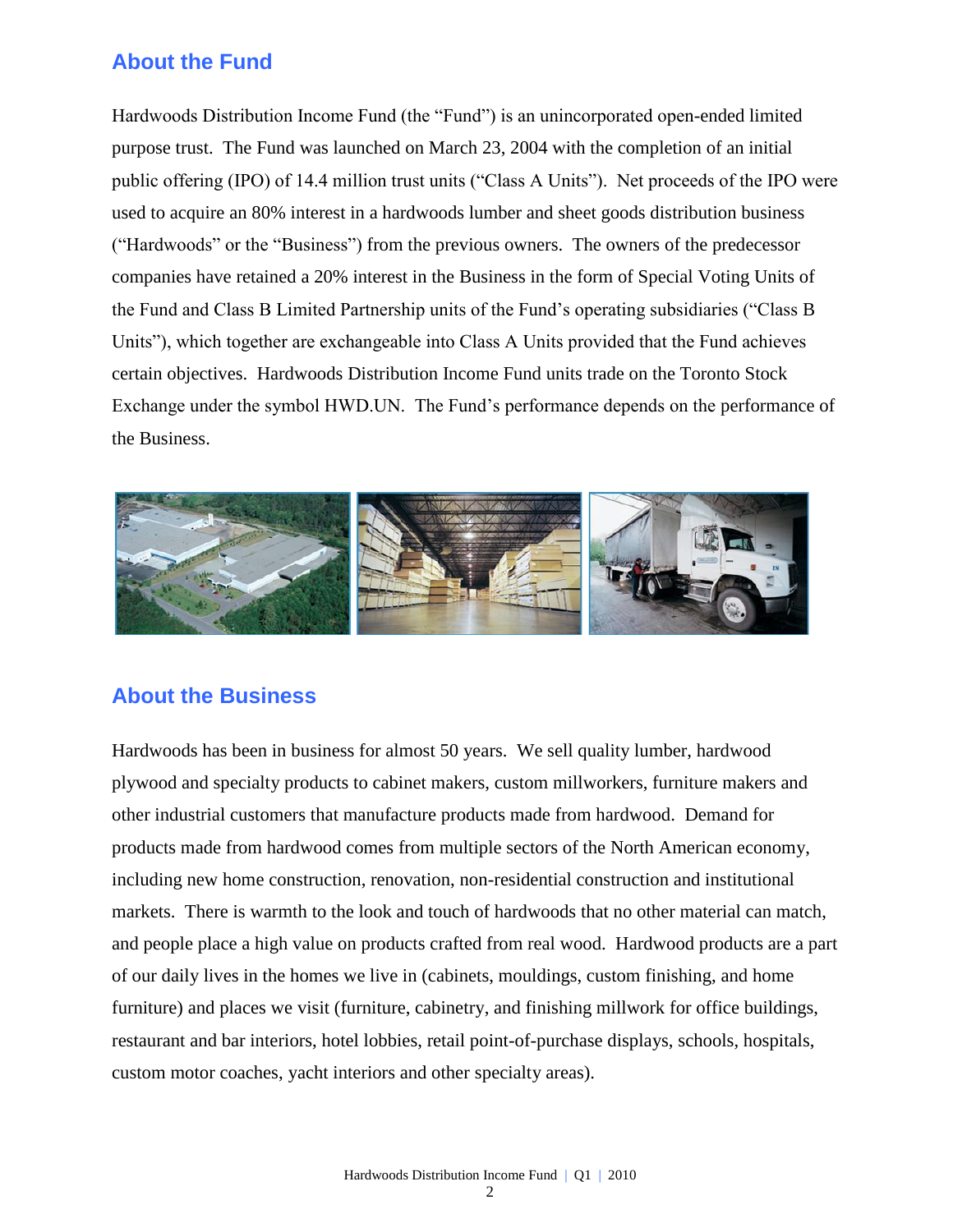Our role in the industry is to provide the critical link between mills that manufacture large volumes of hardwood lumber and sheet goods, and industrial customers that require smaller quantities of many different hardwood products for their own manufacturing processes. We provide a means for hundreds of hardwood mills to get their product to thousands of small to mid-sized industrial manufacturers. We add value to our suppliers by buying their product in volume and paying them promptly, effectively acting as their third party sales force. We add value for our customers by providing them with the materials they need on a just-in-time basis, in smaller quantities and offering a wider range of product selection than the customer would be able to purchase directly from an individual mill. We are also important to our customers by allowing them to buy material from us on approved credit, which is an important source of financing for customers in our industry.

We are one of the largest distributors of hardwood lumber and sheet goods in North America. We are larger than most of our suppliers, customers, and direct competitors. The hardwood distribution industry is highly fragmented. While there are a number of hardwood distributors that operate from multiple locations, most are small, privately held companies serving discrete local markets.



As shown in the map above, we operate 27 distribution centres organized into nine regions, providing geographic coverage in 14 states and 5 provinces across the US and Canada. To maximize inventory management, we operate utilizing a hub-and-spoke distribution system. Our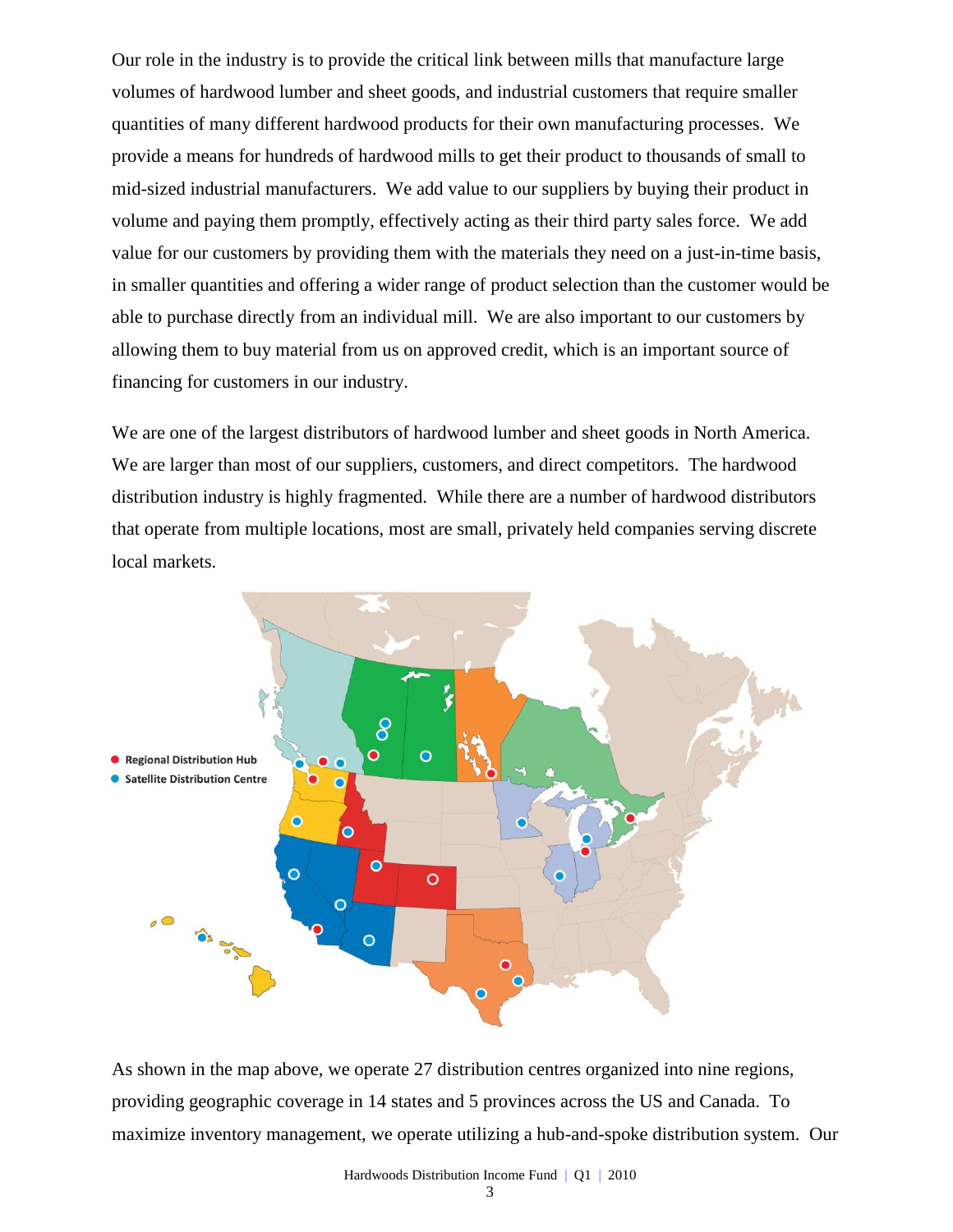major hub distribution centres hold the bulk of our inventory, and make regular truck transfers to replenish stock in satellite distribution centres that are located in smaller markets. We operate using a low capital expenditure model. We lease all of our facilities, utilize third party freight providers for all our product shipping needs, and focus strictly on wholesale distribution.

The North American economy is currently experiencing a significant economic downturn, particularly in housing and construction, which are key markets for the hardwoods products that we distribute. This reduction in hardwood demand has reduced our sales and financial performance. However current levels of housing and construction activity in North America are low relative to expected longer term population and housing trends, and we believe that when a sustained economic recovery takes hold prospects for our industry are attractive.

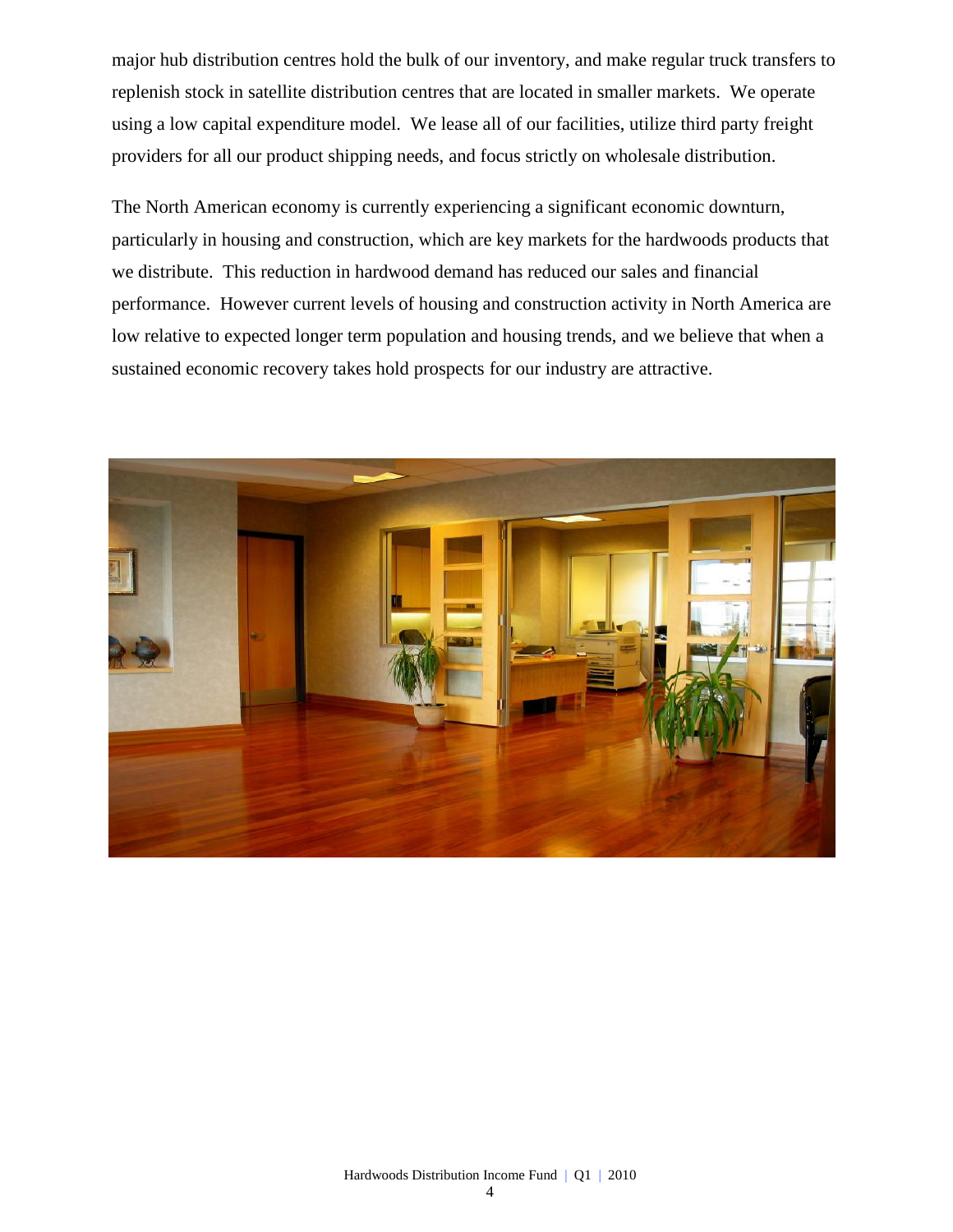## **To Our Unitholders**

The first quarter of 2010 brought encouraging developments with signs of a stabilization in demand, stronger hardwood prices and improving EBITDA and Distributable Cash results for the Fund.

Although our sales were down by 9.2% in the first quarter, this reflects a 10.6% decrease due to the negative impact of a stronger Canadian dollar on translation of our US sales for reporting purposes. Our underlying sales actually increased by 1.4% in the three months ended March 31, 2010, compared to the same period last year. The improvement in our sales results was more evident on a sequential quarterly basis, with first quarter sales up 16.6% compared to the fourth quarter of 2009.

Based on these results, we believe that hardwood demand is beginning to benefit from the stabilizing trend that has been underway in the residential construction market since mid 2009. Housing starts initiated in the second half of 2009 have now reached the phase where cabinets, flooring, furniture and other hardwood-related products are used, and this is helping to firm up demand for our products. Our sales results also benefited from higher hardwood lumber prices, which were up 8.7% compared to O1 2009.

While these are encouraging developments, it is important to note that the hardwood market, the US residential construction market, and the broader North American economy all remain fragile. According to the US Census Bureau, the seasonally adjusted annual rate of US residential construction starts amounted to just 626,000 starts in the first quarter. While that was higher than in the same period last year, it is still a very low level by historical standards. Meanwhile a full complement of hardwood competitors continued to pursue available opportunities, putting pressure on pricing and gross profit margins. During the first quarter, our gross margin percentage slipped to 17.8%, slightly below our target range of 18% to 19%.

In response to these pressures, we maintained our strict focus on defending and building market share. During the first quarter, we continued to offer incentive programs that reward our sales force for identifying and winning new customer accounts and for implementing new product programs that produce sustained sales. We also maintained our focus on promising niche products that we can bring to market in innovative ways, such as our line of Hardwoods Greenbelt<sup>TM</sup> products.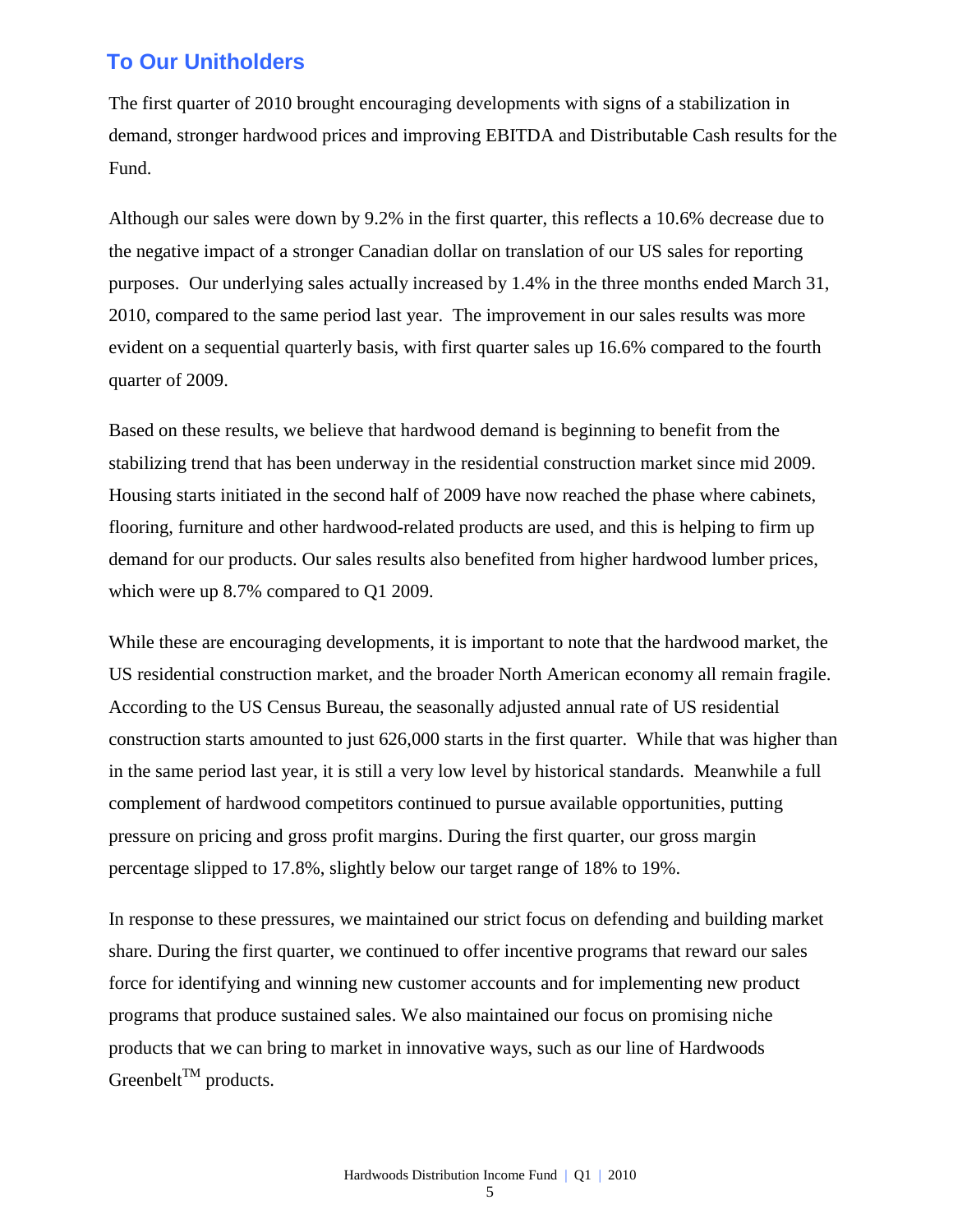While working to support sales, we also continued to reduce our costs of doing business. Sales and administrative expense fell by 14.3% in the first quarter, reflecting the benefits of last year's branch rationalizations, as well as a positive foreign exchange impact on costs at our US operations and a one-time S&A expense recovery. Our reduced cost base, together with improvements in our underlying sales, helped us achieve positive bottom-line results, with first quarter EBITDA increasing by 27.6% and Distributable Cash improving by 36.5% compared to the first quarter of 2009.

Overall, we are encouraged by the gains made in the first quarter, but we remain cautious in our expectations for the balance of 2010. Increasing mortgage rates, the expiry of US homebuyers tax credits, and a large "shadow inventory" of homes in early stages of mortgage payment delinquency or bank foreclosure could all serve to slow the rate of recovery in the US residential construction market. In Canada, mid-year implementation of the Harmonized Sales Tax (HST) will make home buying more expensive in Ontario and British Columbia and could have a negative impact on Canadian construction activity.

Careful management of our business will remain a priority for us through 2010, with tight control of expenses, cash and working capital. We will also continue to ensure that our distribution network and expenditures are appropriately aligned with market conditions.

Longer term, we recognize that current levels of housing and construction activity in North America are low relative to expected longer-term population and housing trends, and we believe that when a sustained economic recovery takes hold, prospects for our industry are attractive. Accordingly, we will continue to pursue strategies that strengthen our product and service offering and ensure we can participate fully in the eventual recovery.

Maurie Poquette

Maurice E. Paquette President and Chief Executive Officer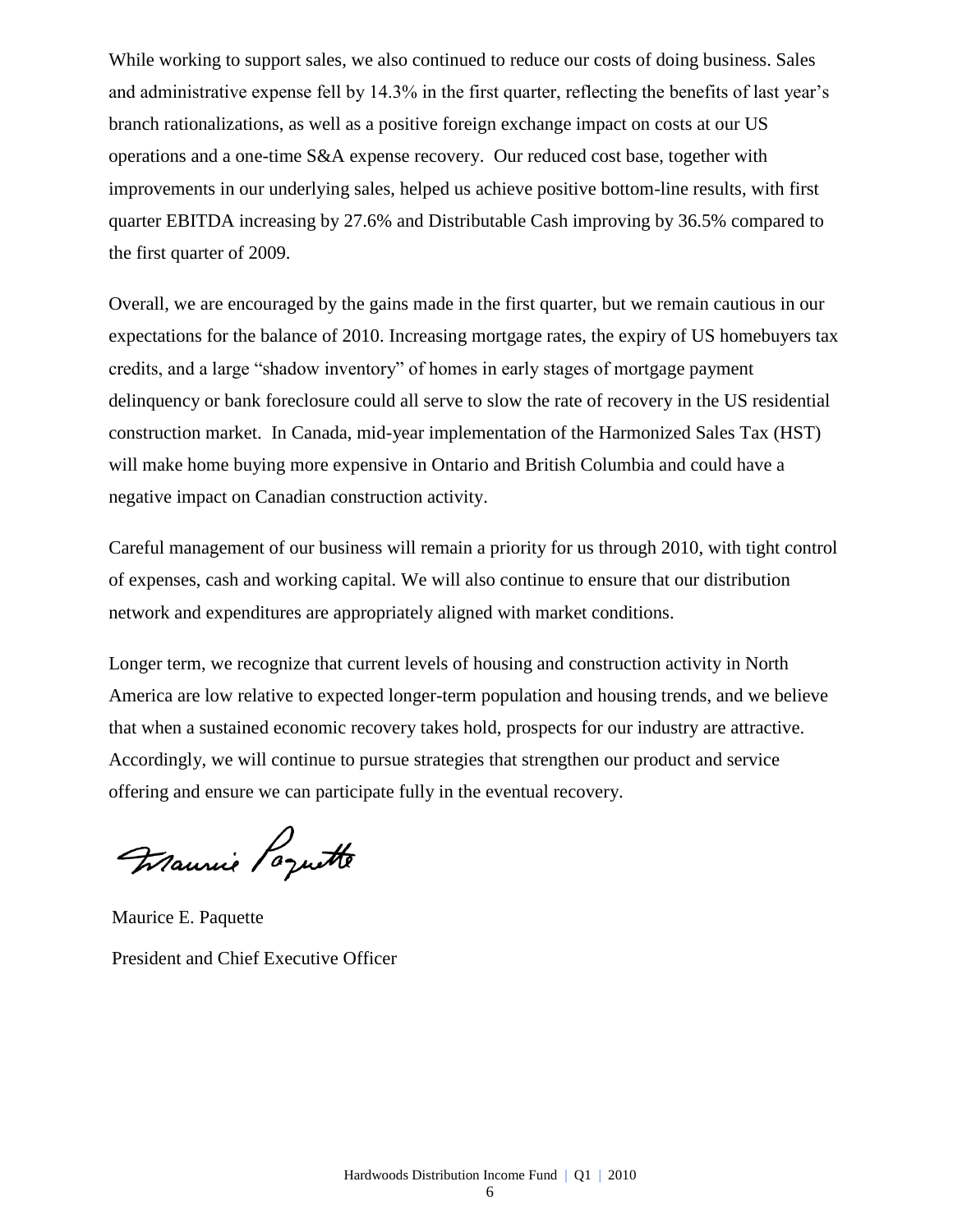## **Management's Discussion and Analysis** May 7, 2010

This management's discussion and analysis ("MD&A") covers our unaudited interim consolidated financial statements as at and for the three month period ended March 31, 2010 ("Interim Financial Statements"). As well, it provides an update to the MD&A section contained in our 2009 Annual Report. The information below should be read in conjunction with the Interim Financial Statements, and the audited consolidated financial statements and accompanying notes of Hardwoods Distribution Income Fund (the "Fund") for the years ended December 31, 2009 and 2008. Results are reported in Canadian dollars unless otherwise stated, and have been prepared in accordance with Canadian generally accepted accounting principles ("GAAP"). For additional information, readers should also refer to our Annual Information Form and other information filed on [www.sedar.com.](http://www.sedar.com/)

This MD&A includes the following sections:

- 1.0 Background
	- 1.1 About the Fund
	- 1.2 About Our Business and Industry
- 2.0 Overview and Outlook
- 3.0 Results of Operations Three Month Periods Ended March 31, 2010 and March 31, 2009
- 4.0 Liquidity and Capital Resources
	- 4.1 Distributable Cash and Cash Distributions
	- 4.2 Standardized Distributable Cash and Cash Distributions
	- 4.3 Working Capital
	- 4.4 Capital Expenditures and Productive Capacity
	- 4.5 Utilization of Distributable Cash
	- 4.6 Revolving Credit Facilities and Debt Management Strategy
	- 4.7 Contractual Obligations
	- 4.8 Off-Balance Sheet Arrangements
- 5.0 Related Party Transactions
- 6.0 Critical Accounting Estimates and Adoption of Changes in Accounting Policies
	- 6.1 Critical Accounting Estimates
	- 6.2 Adoption of New Accounting Standards
- 7.0 Risks and Uncertainties
- 8.0 Internal Control Over Financial Reporting
- 9.0 Quarterly Financial Information

Certain statements in this MD&A contain forward-looking information within the meaning of applicable securities laws in Canada ("forward-looking information"). The words "anticipates", "believes", "budgets", "could", "estimates", "expects", "forecasts", "intends", "may", "might", "plans", "projects", "schedule", "should", "will", "would" and similar expressions are often intended to identify forward-looking information, although not all forward-looking information contains these identifying words.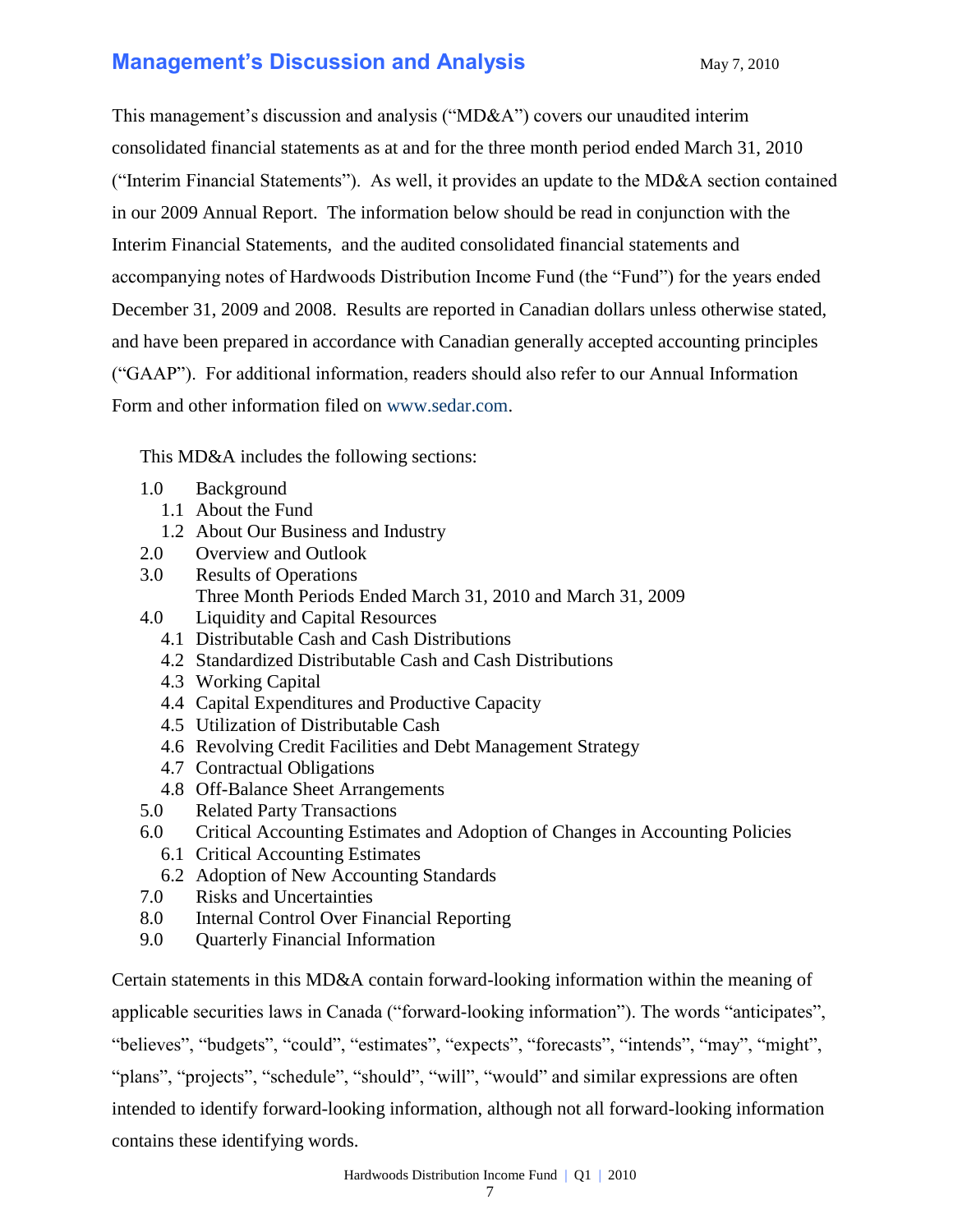The forward-looking information in this MD&A includes, but is not limited to: our belief that when a sustained economic recovery takes hold prospects for our industry are attractive; our belief that demand and prices for hardwoods products began to improve in the first three months of 2010, driven in part by continued stabilization of the residential construction market, and that our sales results benefited from the improvement in market conditions; that our outlook remains cautious; our belief that US economic conditions are fragile, unemployment is high and the inventory of unsold new and used houses in the US remains near historically high levels; our caution that many economists predict that the recent encouraging signs in the residential construction market could be tempered by higher mortgage rates, the recent expiry of the US government's home-buyers tax credit and the shadow inventory of US homes in early stages of mortgage payment delinquency and bank foreclosure; our belief that in Canada, implementation of the Harmonized Sales Tax (HST) by mid**-**year will also make home buying more expensive in Ontario and British Columbia and could have a negative impact on Canadian construction activity; our belief that our risk of bad debt also remains elevated with many customers feeling the effects of the prolonged downturn; our anticipation that 2010 will bring a slow and uneven market recovery, and that a more sustainable and robust market recovery will not occur prior to 2011; our intention that tightly managing cash and working capital will remain a key focus in 2010, and that we will continue to ensure that our distribution network and expenditures are appropriately aligned with market conditions; our intention to remain proactive on the marketing front with continued sales force motivation and further investment in strategic product lines; our intention to continue to prepare for a management transition in 2010, with President and CEO, Maurice Paquette planning to retire following a 36-year career with Hardwoods and its predecessor companies; and, our planned debt management strategy.

The forecasts and projections that make up the forward-looking information are based on assumptions which include, but are not limited to: there are no material exchange rate fluctuations between the Canadian and US dollar that affect our performance; the general state of the economy does not worsen; we do not lose any key personnel; there are no decreases in the supply of, demand for, or market values of hardwood lumber or sheet goods that harm our business; we do not incur material losses related to credit provided to our customers; our products are not subjected to negative trade outcomes; we are able to sustain our level of sales and EBITDA margins; we are able to grow our business long term and to manage our growth; there is no new competition in our markets that leads to reduced revenues and profitability; we do not become subject to more stringent regulations; importation of products manufactured with hardwood lumber or sheet goods does not increase and replace products manufactured in North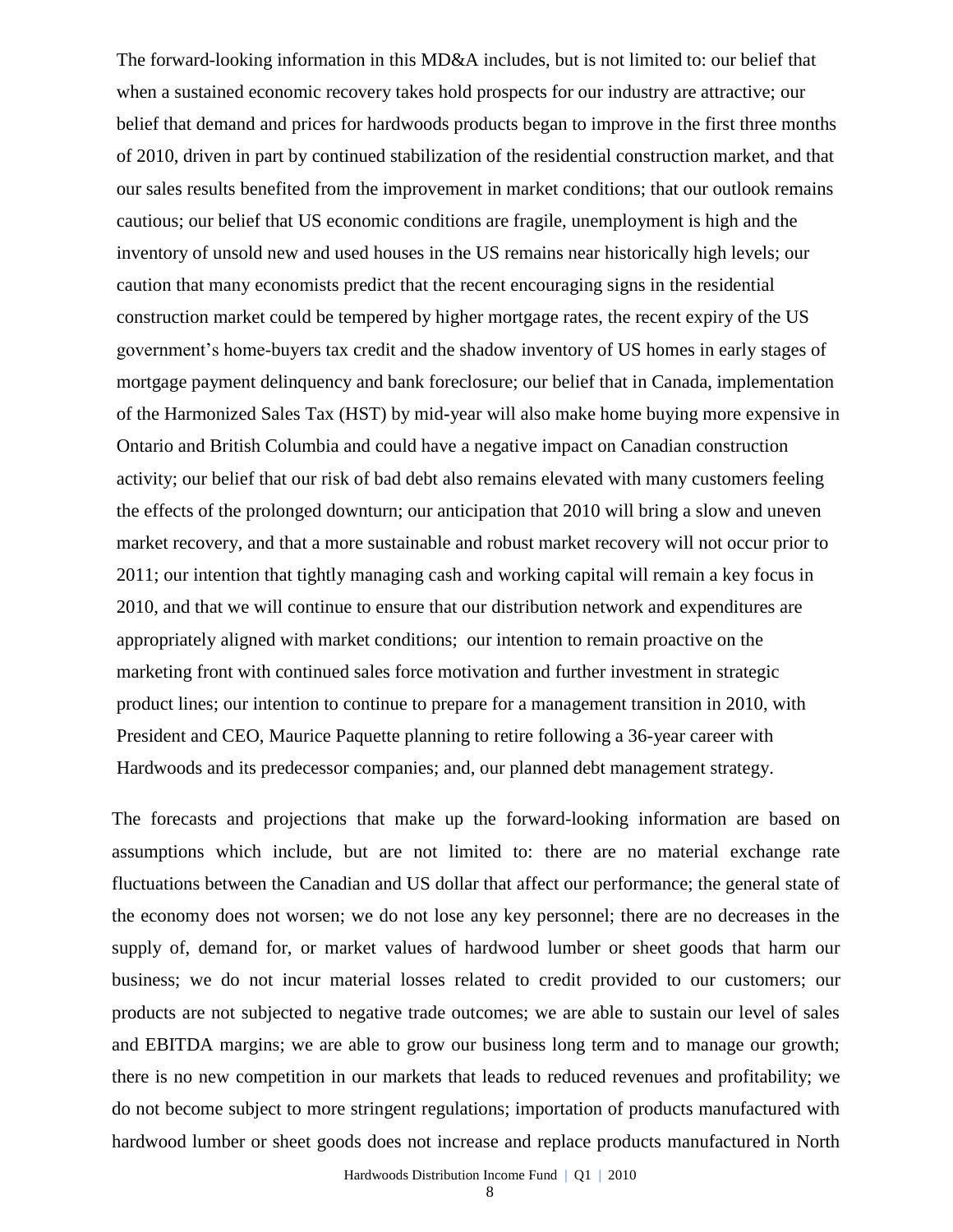America; our management information systems upon which we are dependent are not impaired; our insurance is sufficient to cover losses that may occur as a result of our operations; and, the financial condition and results of operations of our business upon which we are dependent is not impaired.

The forward-looking information is subject to risks, uncertainties and other factors that could cause actual results to differ materially from historical results or results anticipated by the forward-looking information. The factors which could cause results to differ from current expectations include, but are not limited to: exchange rate fluctuations between the Canadian and US dollar could affect our performance; our results are dependent upon the general state of the economy; we depend on key personnel, the loss of which could harm our business; decreases in the supply of, demand for, or market values of hardwood lumber or sheet goods could harm our business; we may incur losses related to credit provided to our customers; our products may be subject to negative trade outcomes; we may not be able to sustain our level of sales or EBITDA margins; we may be unable to grow our business long term to manage any growth; competition in our markets may lead to reduced revenues and profitability; we may become subject to more stringent regulations; importation of products manufactured with hardwood lumber or sheet goods may increase, and replace products manufactured in North America; we are dependent upon our management information systems; our insurance may be insufficient to cover losses that may occur as a result of our operations; we are dependent upon the financial condition and results of operations of our business; our credit facilities affect our liquidity, contain restrictions on our ability to borrow funds, and impose restrictions on distributions that can be made by our operating limited partnerships; our future growth may be restricted by the payout of substantially all of our operating cash flow; and, other risks described in our Annual Information Form and this MD&A.

All forward-looking information in this MD&A is qualified in its entirety by this cautionary statement and, except as may be required by law, we undertake no obligation to revise or update any forward-looking information as a result of new information, future events or otherwise after the date hereof.

In this MD&A, references to "EBITDA" are to earnings before interest, income taxes, depreciation and amortization, unrealized foreign currency gains and losses, goodwill and other intangible assets impairments, and the non-controlling interest in earnings. In addition to net income or loss, EBITDA is a useful supplemental measure of performance and cash available for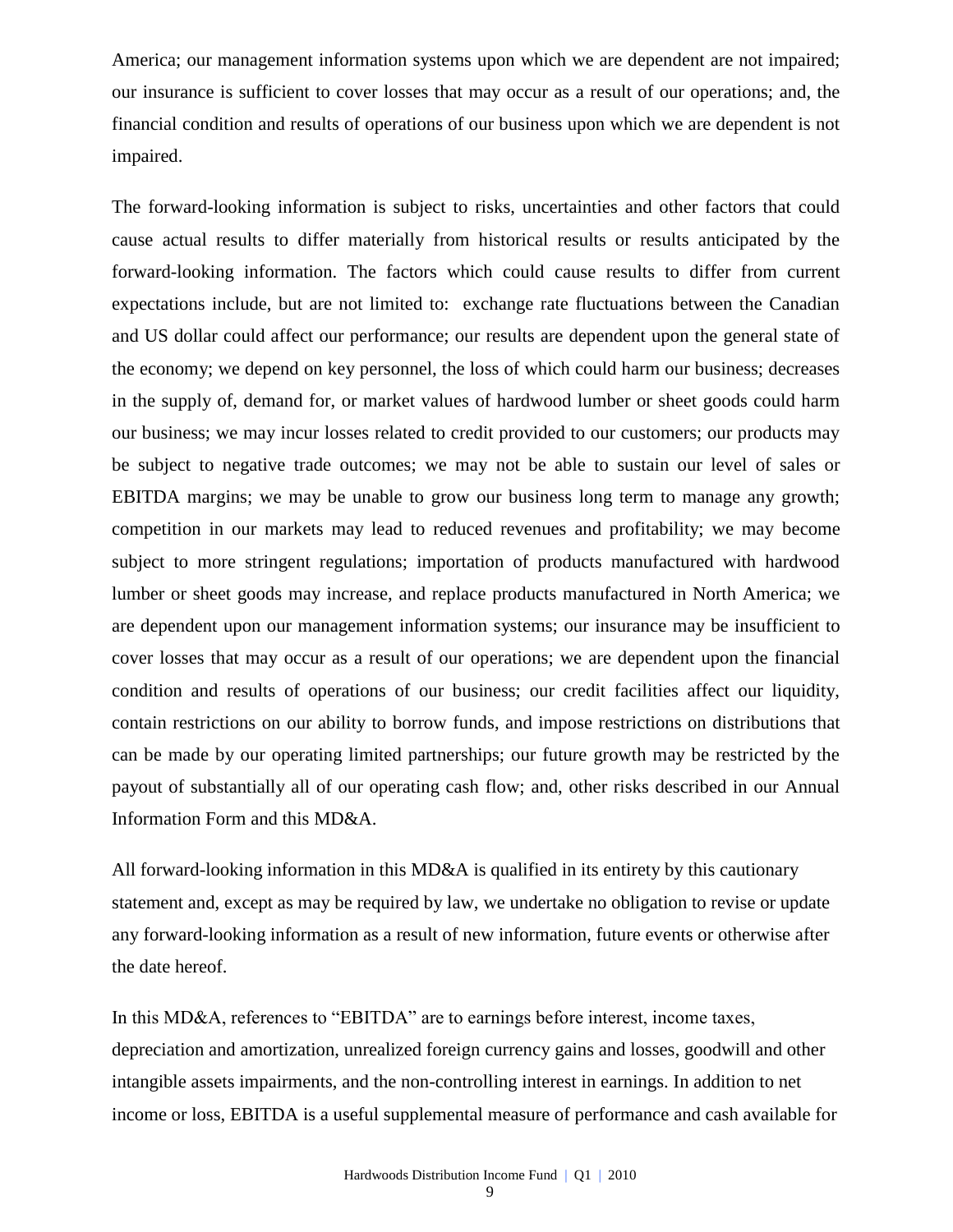distribution prior to debt service, changes in working capital, capital expenditures and income taxes.

References to "Distributable Cash" are to net cash provided by operating activities, before changes in non-cash operating working capital, less capital expenditures and contributions to any reserves that the Boards of Directors of our operating entities determine to be reasonable and necessary for the operation of the businesses owned by these entities.

We believe that, in addition to net income or loss, our EBITDA and our Distributable Cash are each a useful supplemental measure of operating performance that may assist investors in assessing their investment in Class A Units. Neither EBITDA nor Distributable Cash are earnings measures recognized by GAAP and they do not have a standardized meaning prescribed by GAAP. Investors are cautioned that EBITDA should not replace net income or loss (as determined in accordance with GAAP) as an indicator of our performance, nor should Distributable Cash replace cash flows from operating, investing and financing activities or as a measure of our liquidity and cash flows. Our method of calculating EBITDA and Distributable Cash may differ from the methods used by other issuers. Therefore, our EBITDA and Distributable Cash may not be comparable to similar measures presented by other issuers. For a reconciliation between EBITDA and net income or loss as determined in accordance with GAAP, please refer to the discussion of Results of Operations described in section 3.0 of this report. For a reconciliation between Distributable Cash and net cash provided by operating activities as determined in accordance with GAAP, please refer to the discussion of Distributable Cash and Cash Distributions described in section 4.1 of this report.

We believe that this MD&A has been prepared in all material respects in accordance with recommendations issued by the Canadian Institute of Chartered Accountants (the "CICA") with respect to "Standardized Distributable Cash in Income Trusts and Other Flow Through Entities" and National Policy 41-201 of the Canadian Securities Administrators "Income Trusts and Other Indirect Offerings" (collectively, the "Interpretive Guidance"). The Interpretive Guidance provides guidance on standardized preparation and disclosure of distributable cash for income trusts ("Standardized Distributable Cash"). The CICA calculation of Standardized Distributable Cash, which is also a non-GAAP measure, is defined, for the purposes of the Fund, as the periodic cash provided by operating activities as reported in the GAAP financial statements, including the effects of changes in non-cash working capital, less total capital expenditures. For a summary of our Standardized Distributable Cash, please refer to section 4.2 of this report. For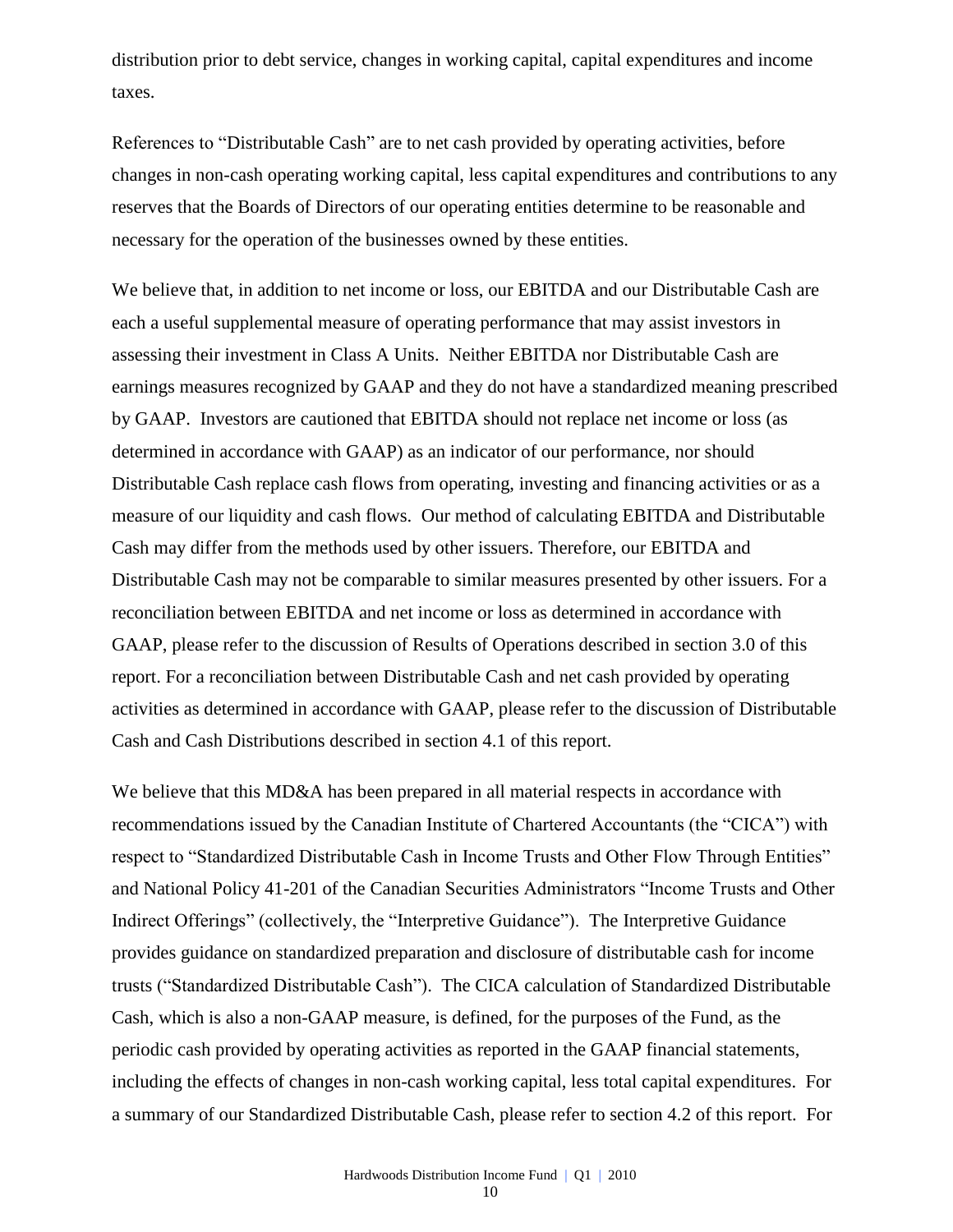a reconciliation between Standardized Distributable Cash and our Distributable Cash, please see section 4.2.

## **1.0 Background**

### 1.1 About the Fund

The Fund is an unincorporated open-ended limited purpose trust formed under the laws of the Province of British Columbia by a declaration of trust dated January 30, 2004. The Fund was launched on March 23, 2004 with the completion of an initial public offering ("IPO") of 14,410,000 trust Voting Units ("Class A Units"). Net IPO proceeds were used to acquire an 80% interest in the hardwood lumber and sheet goods distribution business ("Hardwoods" or the "Business") from the previous owners.

The owners of the predecessor companies have retained a 20% interest in the Business in the form of Special Voting Units of the Fund and Class B Limited Partnership units of the Fund's operating subsidiaries ("Class B Units"), which together are exchangeable into Class A Units provided that the Fund achieves certain objectives. Distributions by the Fund's operating subsidiaries to the previous owners are subject to subordination arrangements until certain financial tests established at the time of the IPO and described in the Audited Financial Statements are met. As at March 31, 2010, the following units of the Fund were issued and outstanding:

| Units                       | 14,410,000 |
|-----------------------------|------------|
| <b>Special Voting Units</b> | 3,602,500  |

Hardwoods Distribution Income Fund units trade on the Toronto Stock Exchange under the symbol HWD.UN. The Fund's performance depends on the performance of the Business.

## 1.2 About our Business and Industry

Serving customers for almost 50 years, Hardwoods is one of North America's largest distributors of high-grade hardwood lumber and specialty sheet goods to the cabinet, moulding, millwork, furniture and specialty wood products industries. At March 31, 2010 we operated 27 distribution facilities organized into nine geographic regions covering 14 states and 5 provinces throughout North America. To maximize inventory management, we operate utilizing a hub and spoke distribution system, with major hub distribution centres holding the bulk of our inventory and making regular truck transfers to replenish stock in satellite distribution centres that are located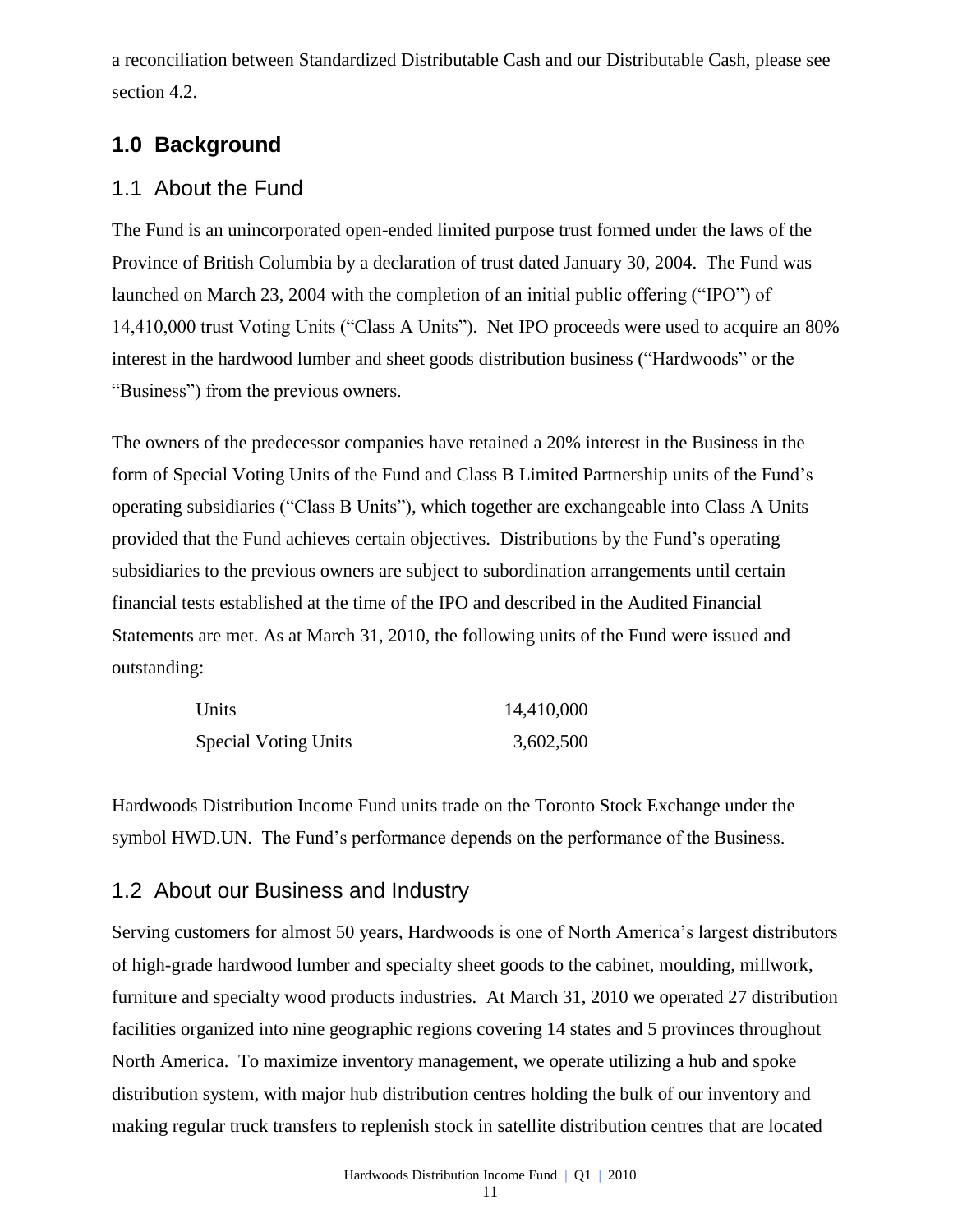in smaller markets. We operate using a low capital expenditure model. We lease all of our facilities, utilize third party freight providers for all our product shipping needs, and focus strictly on wholesale distribution.

Approximately half of our product mix is made up of high-grade hardwood lumber. The balance is made up of sheet goods, consisting primarily of hardwood plywood, and including nonstructural sheet goods such as medium-density fiberboard, particleboard and melamine-coated stock. Our sheet goods are a key complementary product line as they are used by many purchasers of hardwood lumber in the manufacture of their end products.

Our role in the industry is to provide the critical link between mills that manufacture large volumes of hardwood lumber and sheet goods, and industrial customers that require smaller quantities of many different hardwood products for their own manufacturing processes. We provide a means for hundreds of hardwood mills to get their product to thousands of small to mid-sized industrial manufacturers. We add value to our suppliers by buying their product in volume and paying them promptly, effectively acting as their third party sales force. We add value for our customers by providing them with the materials they need on a just-in-time basis, in smaller quantities and offering a wider range of product selection than the customer would be able to purchase directly from an individual mill. We are also important to our customers because we allow them to buy material from us on approved credit, which is an important source of financing for customers in our industry.

Our customer base manufactures a range of end-use products, such as cabinetry, furniture and custom millwork. These products, in turn, are sold into multiple sectors of the economy, including new home construction, renovation, non-residential construction and institutional markets. As a result of this diversity, it is difficult to determine with certainty what proportion of our products ends up in each sector of the economy. We estimate at least 50% of our products are used in new residential construction, in the form of cabinets, mouldings, custom finishing, and home furniture. We believe the balance of our products end up in other sectors of the economy not associated with new residential construction, such as home renovations, finishing millwork for office buildings, restaurant and bar interiors, hotel lobbies, retail point-of-purchase displays, schools, hospitals, custom motor coaches, yacht interiors and other specialty areas.

Approximately 95% of the hardwood lumber distributed in North America is harvested from North American hardwood forests, located principally in the Eastern United States, and is milled by hundreds of small mills. Imported hardwood lumber is largely limited to specialty species that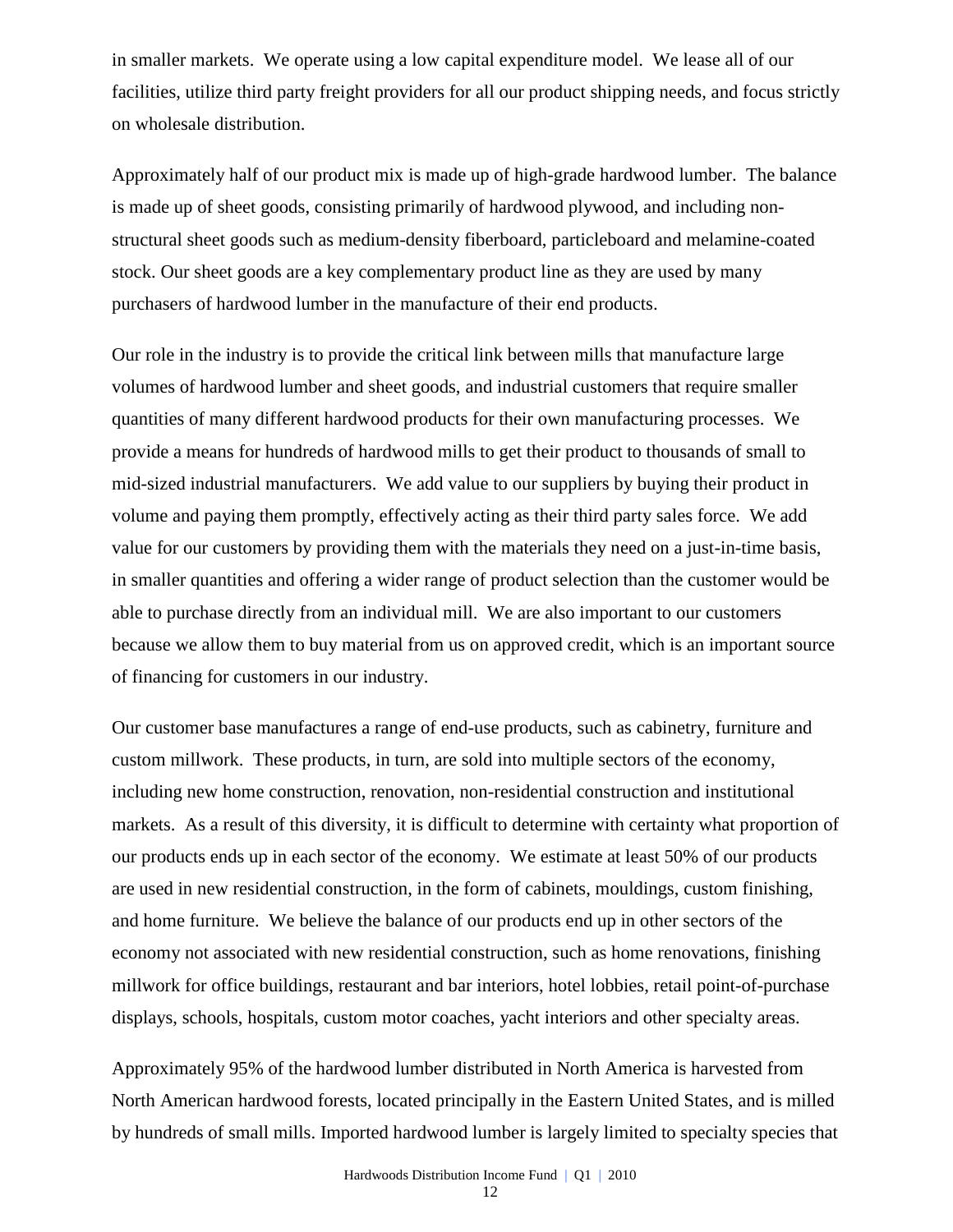generally do not compete with domestic hardwood lumber. Sheet goods are generally produced in North America by large manufacturers using domestic hardwoods and other materials, although imported hardwood plywood volumes have been increasing. Both domestic and imported hardwood lumber and plywood are distributed principally by third parties such as us. Historically, balanced supply and demand conditions have resulted in a stable pricing environment for hardwood lumber and hardwood plywood. More recently, the global economic crisis has resulted in supply/demand imbalances. While manufacturers have sharply curtailed production, supply has generally outpaced demand, resulting in a pronounced downward trend in hardwood pricing over the past three years. More recently, hardwood pricing has strengthened and regained some lost ground, but remains at depressed levels.

The North American economy has recently experienced a significant economic downturn, particularly in housing and construction, which are key markets for the hardwoods products that we distribute. This reduction in hardwood demand has reduced our sales and financial performance. However current levels of housing and construction activity in North America are low relative to expected longer-term population and housing trends, and we believe that when a sustained economic recovery takes hold, prospects for our industry are attractive.

### **2.0 Overview and Outlook**

After a prolonged downturn, demand and prices for hardwoods products began to improve in the first three months of 2010, driven in part by continued stabilization of the residential construction market. According to the US Census Bureau, the seasonally adjusted annual rate of US housing starts was 626,000 at the end of the first quarter of 2010, up from the rate of 521,000 housing starts at the same time last year. In the first quarter average prices for hardwood lumber products were 8.7% stronger than a year ago, primarily due to mill supply shortages.

Our sales results benefited from the improvement in market conditions. Although first quarter sales declined by 9.2% year-over-year, this was due to the negative impact of a stronger Canadian dollar on the translation of US dollar sales. For the three months ended March 31, 2010, our underlying sales actually increased by 1.4% compared to the same period last year. This reflects a 4.5% increase in US sales, measured in US dollars, partially offset by a 3.7% decline in our sales in Canada. Sales were also up significantly on a sequential quarterly basis, with total first quarter sales increasing 16.6% compared to the fourth quarter of 2009.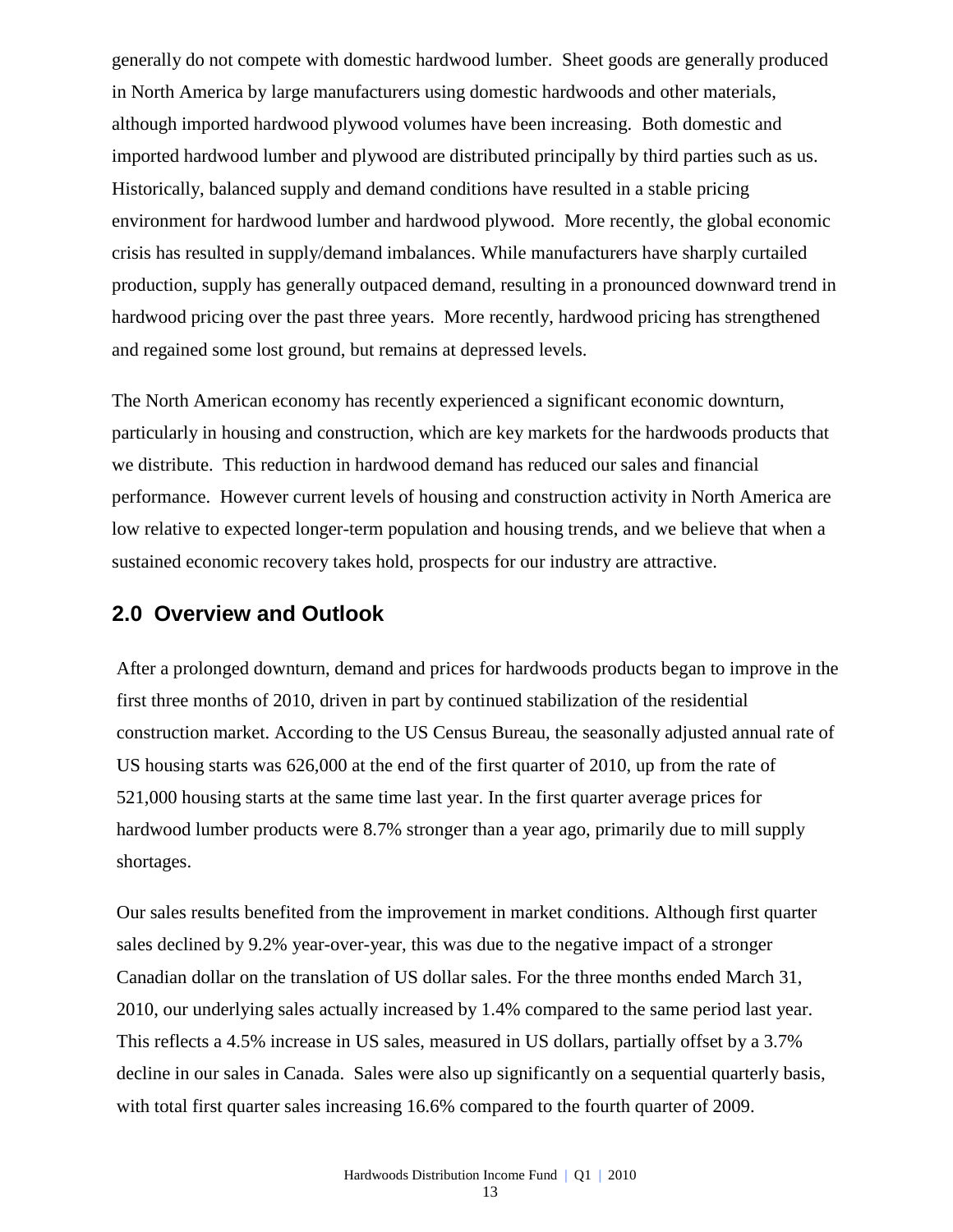Our first quarter gross profit margin, as a percentage of sales, declined to 17.8% from 18.0% in Q1 2009, primarily due to competitive factors. Although hardwoods demand has shrunk significantly since its peak in mid-2006, a full host of competitors remain in the market and competition for available sales is intense. We have addressed this challenge with sales strategies designed to retain and win customers and by taking steps to mitigate downward pressure on our margins with a mix of higher-value products.

We also continued to reduce our cost of doing business. During the first quarter, we reduced our sales and administrative expenses by 14.3% compared to the same period last year. This, together with the improvement in our underlying sales, contributed to positive EBITDA and Distributable Cash in the first quarter and improved results compared to a year ago.

Overall we are encouraged by the progress made in the first quarter of 2010 and by the strong financial position we enjoy as we work our way through these early phases of market recovery. As at March 31, 2010, we had \$19.4 million of unused credit facility available to us and just \$7.9 million of bank indebtedness, net of cash.

Our outlook remains cautious, however. US economic conditions are fragile, unemployment is high and the inventory of unsold new and used houses in the US remains near historically high levels. In addition, many economists predict that the recent encouraging signs in the residential construction market could be tempered by higher mortgage rates, the recent expiry of the US government's home-buyers tax credit and the shadow inventory of US homes in early stages of mortgage payment delinquency and bank foreclosure. In Canada, implementation of the Harmonized Sales Tax (HST) by mid**-**year will also make home buying more expensive in Ontario and British Columbia and could have a negative impact on Canadian construction activity. Hardwoods' risk of bad debt also remains elevated with many customers feeling the effects of the prolonged downturn. Overall, we continue to anticipate that 2010 will bring a slow and uneven market recovery, and that a more sustainable and robust market recovery will not occur prior to 2011.

In light of these expectations, tight management of cash and working capital will remain a key focus in 2010, and we will continue to ensure that our distribution network and expenditures are appropriately aligned with market conditions. We will also remain proactive on the marketing front with continued sales force motivation and further investment in strategic product lines.

Hardwoods Distribution Income Fund | Q1 | 2010 As announced in our fourth quarter report, we are preparing for a management transition in 2010, with President and CEO, Maurice Paquette planning to retire following a 36-year career with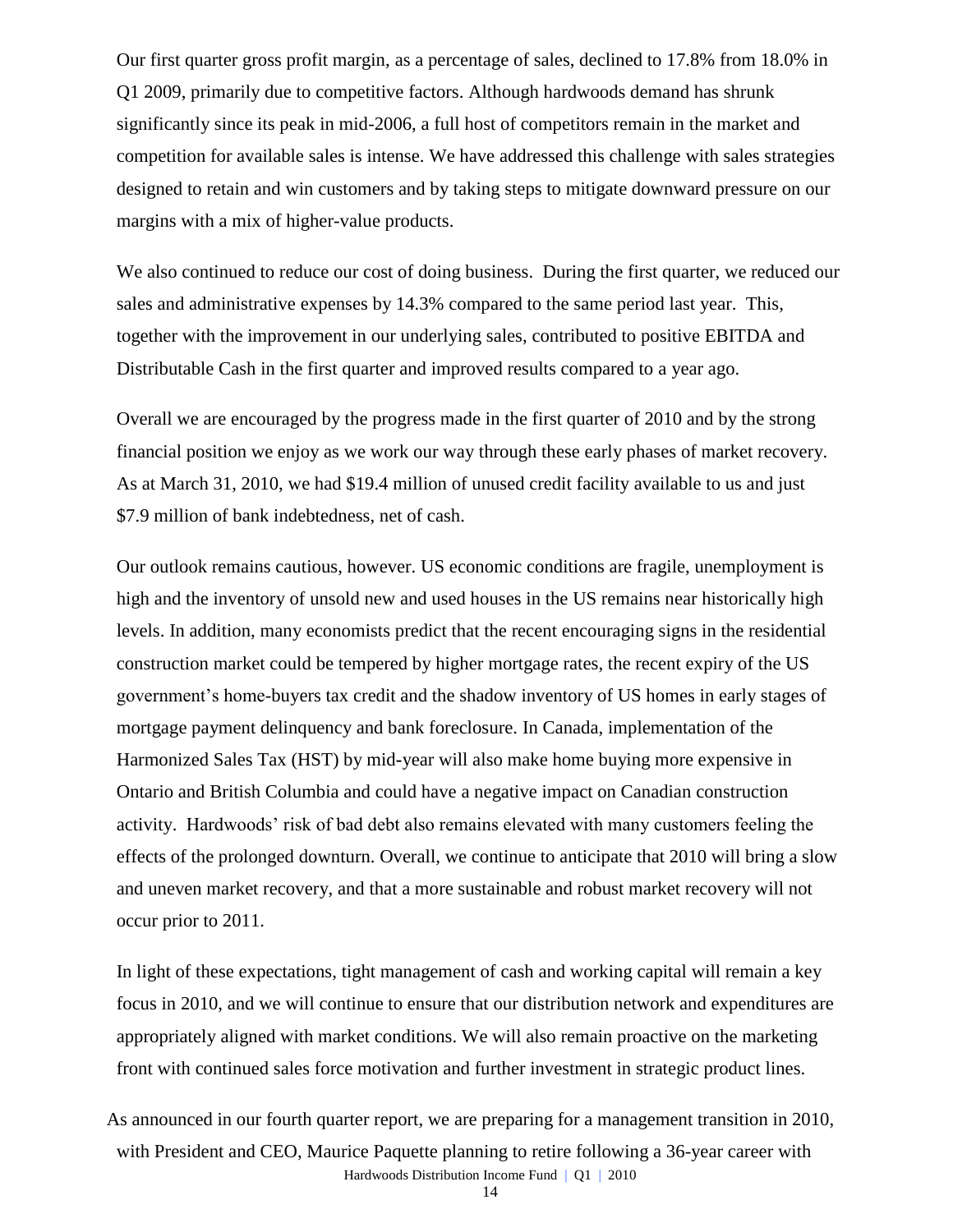Hardwoods and its predecessor companies. The Board's search for a successor to Mr. Paquette is underway and will continue in the second quarter.

## **3.0 Results of Operations**

### Three Months Ended March 31, 2010 and March 31, 2009

**Selected Unaudited Consolidated Financial Information (in thousands of Canadian dollars)**

|                                                         | For the three months |                 | For the three months |                 |
|---------------------------------------------------------|----------------------|-----------------|----------------------|-----------------|
|                                                         |                      | Ended March 31, |                      | Ended March 31, |
|                                                         |                      | 2010            |                      | 2009            |
| Total sales                                             | \$                   | 48,498          | \$                   | 53,422          |
| Sales in the US (US\$)                                  |                      | 27,703          |                      | 26,503          |
| Sales in Canada                                         |                      | 19,685          |                      | 20,437          |
| Gross profit                                            |                      | 8,629           |                      | 9,616           |
| Gross profit %                                          |                      | 17.8%           |                      | $18.0\%$        |
| Selling and administrative expenses                     |                      | (7,460)         |                      | (8,700)         |
| Earnings before interest, taxes, depreciation and       |                      |                 |                      |                 |
| amortization and non-controlling interest ("EBITDA")    |                      | 1,169           | \$                   | 916             |
| Add (deduct):                                           |                      |                 |                      |                 |
| Amortization                                            |                      | (182)           |                      | (225)           |
| Interest                                                |                      | (145)           |                      | (152)           |
| Non-cash foreign currency gains (losses)                |                      | (57)            |                      | 332             |
| Non-controlling interest                                |                      | (157)           |                      | 474             |
| Income tax recovery (expense)                           |                      | (214)           |                      | 522             |
| Net earnings for the period                             | \$                   | 414             | \$                   | 1,867           |
| Basic and fully diluted earnings per Class A Unit       | \$                   | 0.029           | \$                   | 0.130           |
| Average Canadian dollar exchange rate for one US dollar |                      | 1.0401          |                      | 1.2446          |

### **Sales**

For the three months ended March 31, 2010, total sales were \$48.5 million, down 9.2% compared to \$53.4 million during the same period in 2009. The decline in total sales reflects a 10.6% decrease due to the negative effect of a stronger Canadian dollar, partially offset by a 1.4% increase in underlying sales activity. First quarter sales activity at our US operations (as measured in US dollars) was up by 4.5%, while sales in Canada declined by 3.7%. Economic conditions influencing our sales are discussed in section 2.0 of this MD&A.

First quarter sales of \$48.5 million were \$6.9 million, or 16.6% higher, than the \$41.6 million in sales reported in the fourth quarter of 2009. Following an extended period of contraction in demand in hardwood markets, this is the first quarter-over-quarter improvement in sales the Fund has realized in two years.

### **Gross Profit**

Gross profit for the three months ended March 31, 2010 was \$8.6 million, a decrease of \$1.0 million from the \$9.6 million reported in the same period in 2009. The decrease in gross profit

Hardwoods Distribution Income Fund | Q1 | 2010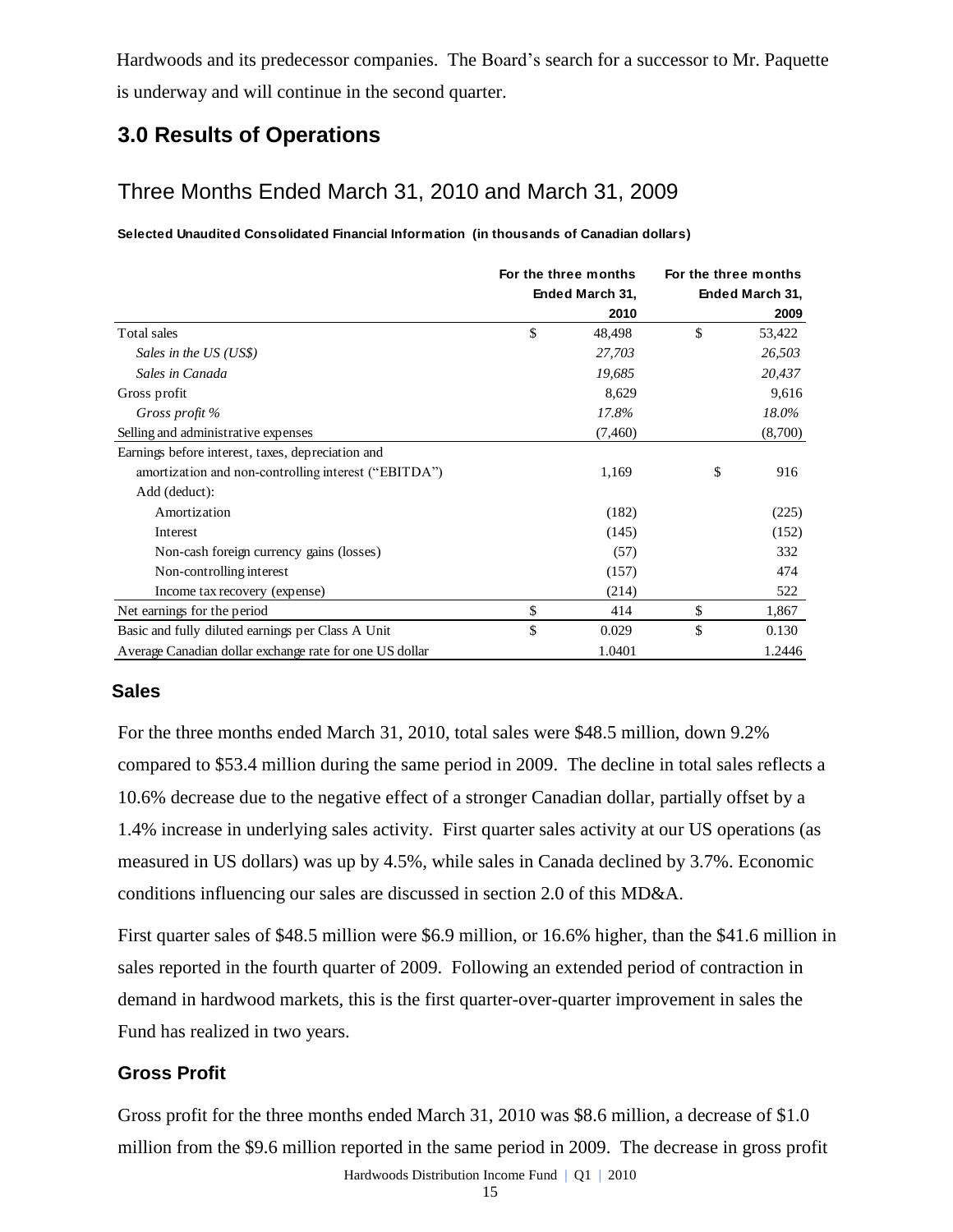primarily reflects lower sales, as well as a decrease in gross profit as a percentage of sales to 17.8% in the first quarter of 2010, compared to 18.0% in the same period in 2009. Our target range for gross profit percentage is 18% to 19%, although some quarter-to-quarter variation is considered normal. With reduced overall market demand, competition for remaining business remains significant, putting pressure on our margins.

### **Selling and Administrative Expenses**

S&A expenses decreased 14.3% to \$7.5 million in the first quarter of 2010, from \$8.7 million during the same period in 2009. The \$1.2 million decrease reflects a \$0.8 million positive foreign exchange impact of a stronger Canadian dollar on the conversion of S&A expenses at our US operations, and a \$0.3 million one-time credit against S&A expenses related to proceeds from a lawsuit settlement received in the first quarter. As a percentage of sales, first quarter 2010 S&A expenses were 15.4% of sales, compared to 16.3% in 2009.

### **EBITDA**

For the three months ended March 31, 2010, we recorded EBITDA of \$1.2 million, compared to \$0.9 million during the same period in 2009. The \$0.3 million increase in EBITDA reflects the \$1.2 million reduction in S&A expenses, partially offset by the \$1.0 million decrease in gross profit.

### **Non-Cash Foreign Currency Gains and Losses**

For the three months ended March 31, 2010, non-cash foreign currency losses totaled \$0.1 million. This loss was related to the foreign currency translation of US dollar-denominated balances held by Canadian subsidiaries of the Fund. In the comparative three-month period ended March 31, 2009, a non-cash gain of \$0.3 million was recorded as a result of the translation of US dollar-denominated income tax receivables and translation of US dollar-denominated intercompany debt advanced by the Fund to a wholly-owned US subsidiary.

### **Non-controlling Interest**

The non-controlling interest's ("NCI") share of pre-tax earnings was \$0.2 million in the first quarter of 2010. In contrast, the value of the NCI was reduced by \$0.5 million in the comparable period in 2009, primarily to reflect the value of subordinated distributions that could no longer be recovered by the Class B Units under the terms of the Fund's subordination feature.

### **Income Tax**

Hardwoods Distribution Income Fund | Q1 | 2010 An income tax expense of \$0.2 million was recorded in the first quarter of 2010, primarily reflecting the use of future tax assets to affect taxable income generated during the period. By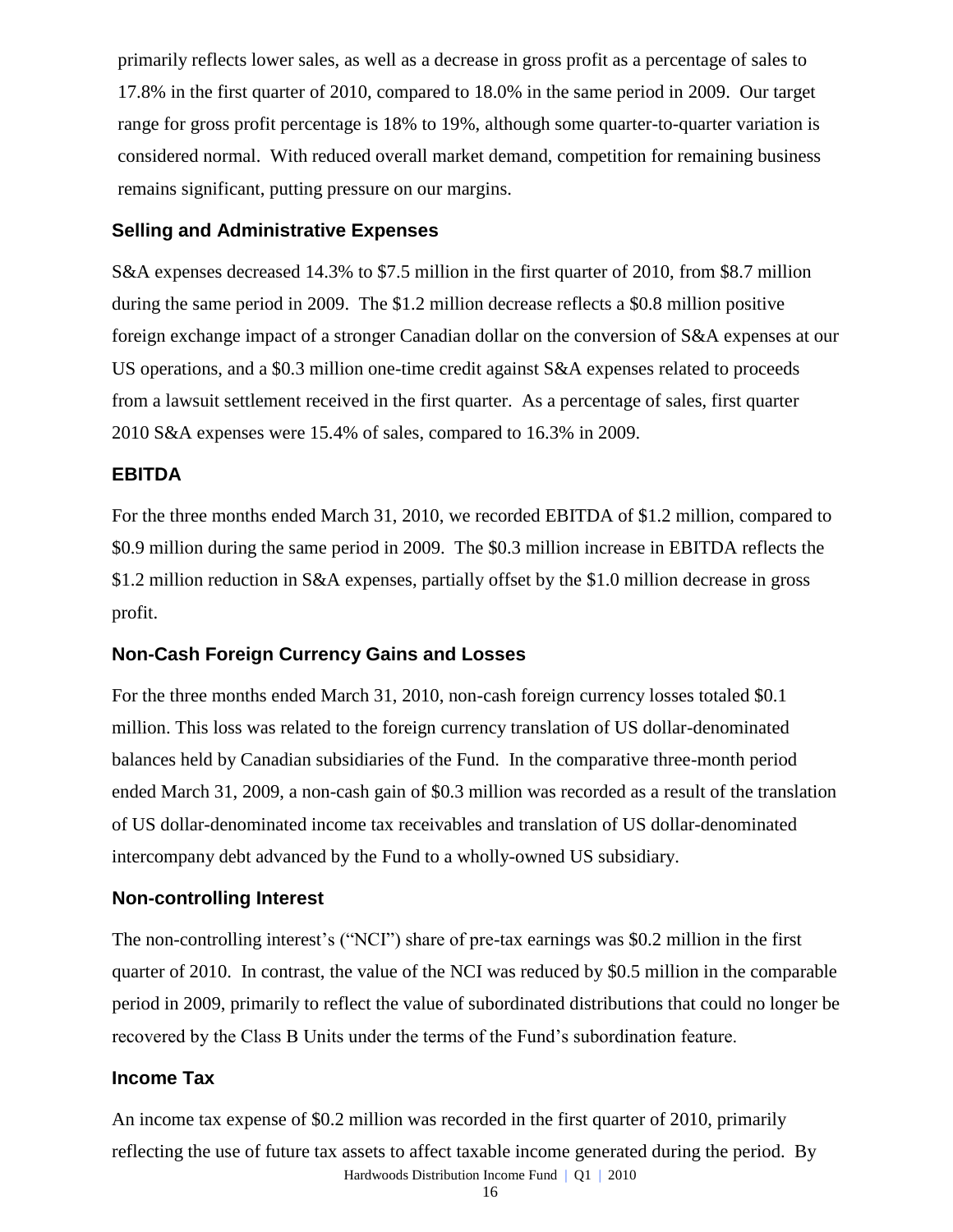comparison, an income tax recovery of \$0.5 million was recorded in the first quarter of 2009, primarily related to future tax assets recognized during the quarter.

### **Net Earnings**

Net earnings for the three months ended March 31, 2010 were \$0.4 million, compared to \$1.9 million in 2009. The \$1.5 million reduction to net earnings primarily reflects the \$0.3 million increase in EBITDA, offset by the \$0.4 million decrease in non-cash foreign currency gains, the \$0.7 million decrease in recovery from the NCI and the \$0.7 million decrease in income tax recovery.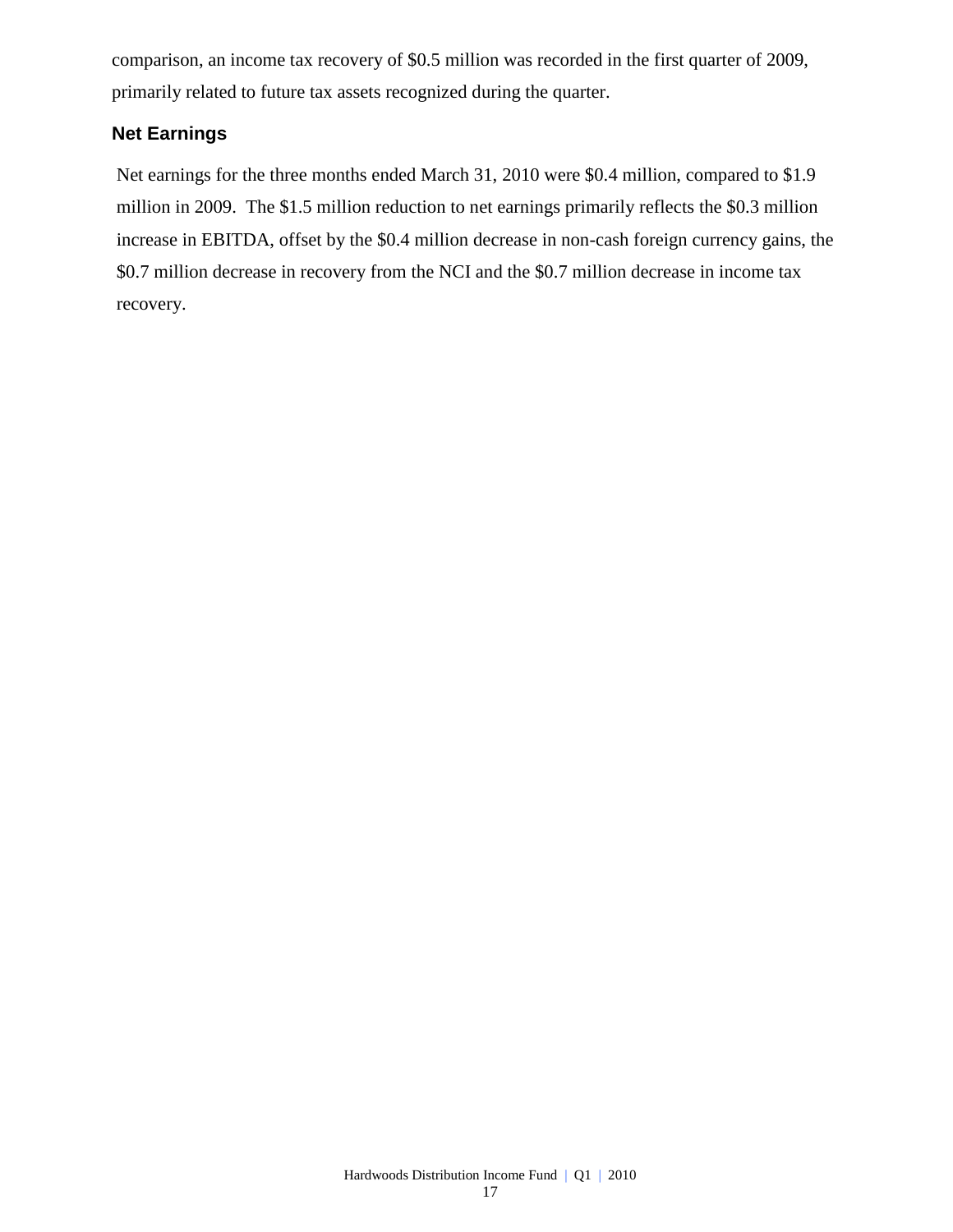## **4.0 Liquidity and Capital Resources**

## 4.1 Distributable Cash and Cash Distributions

### **Selected Unaudited Consolidated Financial Information (in thousands of dollars except per unit amounts)**

|                                                           |                           | 3 months ended<br>March 31,<br>2010 |              | 3 months ended<br>March 31,<br>2009 |
|-----------------------------------------------------------|---------------------------|-------------------------------------|--------------|-------------------------------------|
| Net cash provided by operating activities                 | \$                        | (3,785)                             | \$           | 5,414                               |
| Increase (decrease) in non-cash operating working capital |                           | 4,763                               |              | (4,704)                             |
| Cash flow from operations before changes in non-cash      |                           |                                     |              |                                     |
| operating working capital                                 |                           | 978                                 |              | 710                                 |
| Capital expenditures                                      |                           | (16)                                |              | (5)                                 |
| Distributable Cash                                        | $\boldsymbol{\mathsf{S}}$ | 962                                 | \$           | 705                                 |
| Distributions relating to the period:                     |                           |                                     |              |                                     |
| Class A Units                                             | \$                        |                                     | \$           |                                     |
| (1)<br>Class B Units                                      |                           |                                     |              |                                     |
| <b>Total Units</b>                                        | $\mathbb{S}$              |                                     | $\mathbb{S}$ |                                     |
| Outstanding units and per unit amounts:                   |                           |                                     |              |                                     |
| Class A Units outstanding                                 |                           | 14,410,000                          |              | 14,410,000                          |
| Class B Units outstanding                                 |                           | 3,602,500                           | 3,602,500    |                                     |
| <b>Total Units outstanding</b>                            |                           | 18,012,500                          | 18,012,500   |                                     |
| Distributable Cash per Total Units                        | \$                        | 0.053                               | \$           | 0.039                               |
| Distributions relating to the period:                     |                           |                                     |              |                                     |
| Class A Units                                             | \$                        |                                     | \$           |                                     |
| (1)<br>Class B Units                                      | \$                        |                                     | \$           |                                     |
| <b>Total Units</b>                                        | \$                        |                                     | \$           |                                     |
| (2)<br>Payout ratio                                       |                           | 0.0%                                |              | 0.0%                                |
|                                                           |                           | March 23, 2004                      |              |                                     |
|                                                           |                           | to March 31,                        |              |                                     |
|                                                           |                           | <u> 2010</u>                        |              |                                     |
| Cumulative since inception:                               |                           |                                     |              |                                     |
| Distributable Cash                                        |                           | 76,440                              |              |                                     |
| Distributions relating to the period                      |                           | 66,754                              |              |                                     |
| (2)<br>Payout ratio                                       |                           | 87.3%                               |              |                                     |

**<sup>1</sup>** On January 10, 2006, Hardwoods Specialty Products LP and Hardwoods Specialty Products US LP, limited partnerships in each of which the Fund owns an 80% interest, announced that quarterly distributions were suspended on the Class B LP and Class B US LP units. The Class B LP units and Class B US LP units represent a 20% interest in Hardwoods Specialty Products LP and Hardwoods Specialty Products US LP, respectively. No distributions are to be paid on the Class B LP units and Class B US LP units unless distributions in stipulated minimum amounts are paid on the units in the limited partnerships held by the Fund, and in certain other circumstances. Accordingly, no distributions have been declared since the third quarter of 2005 to the non-controlling interests. No liability for distributions payable to the non-controlling interests is reflected in the March 31, 2010 balance sheet.

<sup>2</sup> Payout ratio measures the ratio of distributions by the Fund relating to the period to Distributable Cash for the period.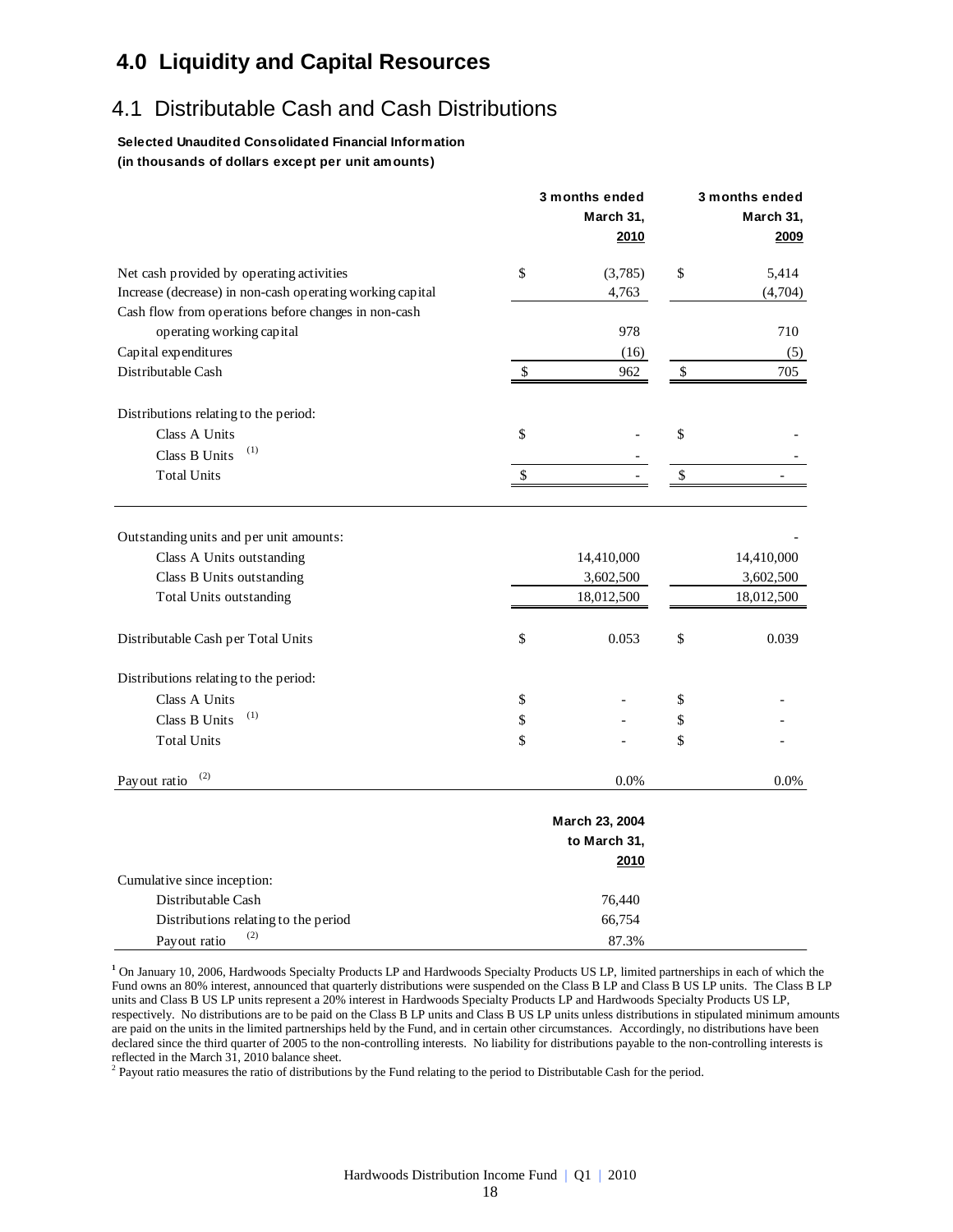We pay distributions on Class A Units at the end of the month following the month in which the cash is earned. Distributions may also be made quarterly on Class B Units in an amount equivalent on an after-tax per-unit basis to distributions made on Class A Units, pursuant to the terms of a subordination agreement as outlined in the Fund's Annual Information Form. Except as outlined in the terms of the subordination agreement with the Class B Units, there are no limitations on distributions from the subsidiaries of the Fund arising from the existence of a minority interest in a subsidiary of the Fund. Further description of the subordination arrangement is included in the notes to the accompanying Interim Financial Statements.

The Fund's subordination feature is designed to stay in place until the EBITDA and certain distributable cash tests established at the time of the IPO are met. The terms of these tests are described in the notes to the accompanying Interim Financial Statements.

In the three months ended March 31, 2010, the Fund and its subsidiaries generated total Distributable Cash available to Class A and Class B Unitholders of \$1.0 million, or \$0.053 per unit. No distributions were made relating to the period. On November 3, 2008, the Trustees of the Fund suspended monthly cash distributions until such time as market conditions and the Fund's financial performance have stabilized.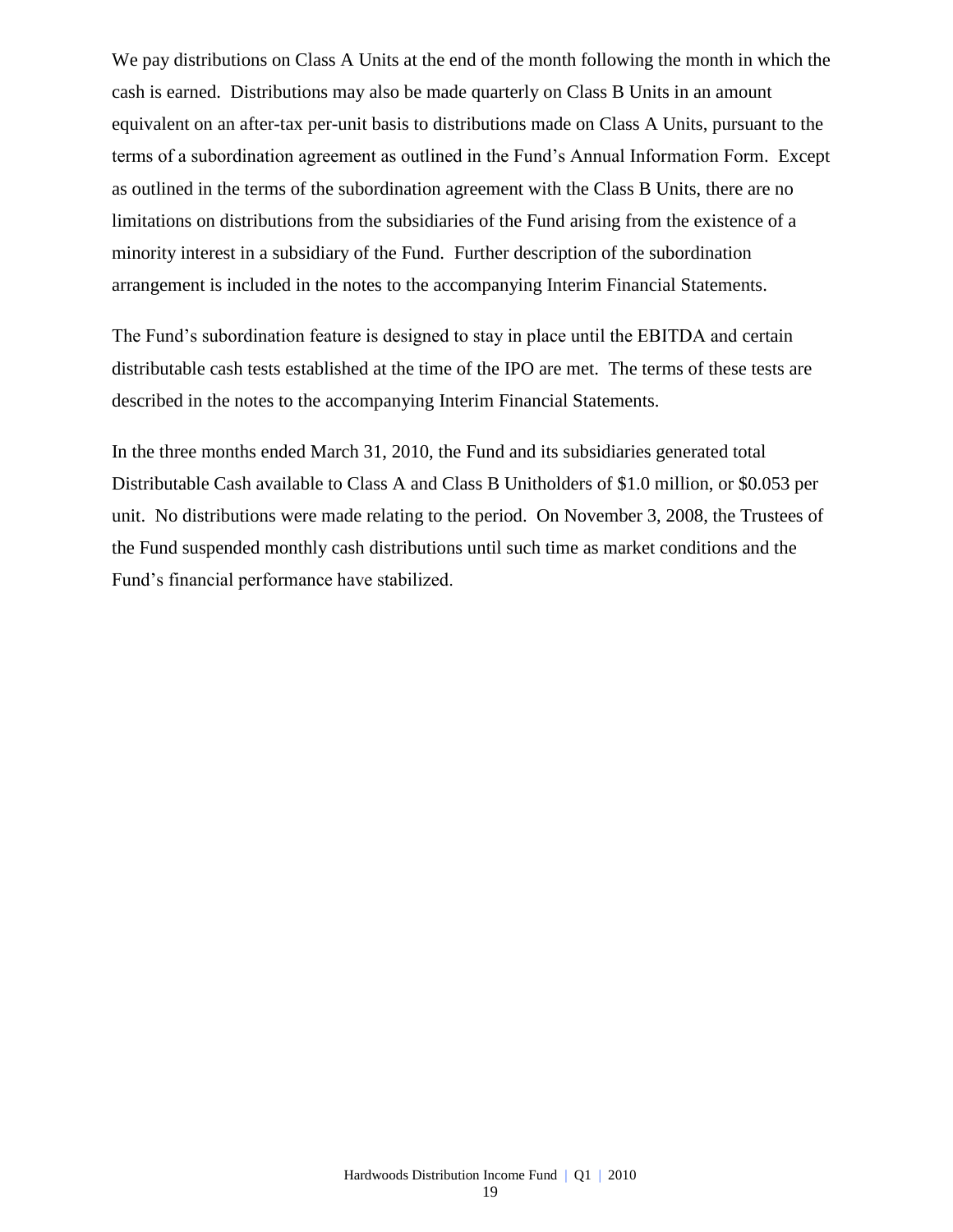## 4.2 Standardized Distributable Cash and Cash Distributions

### **Selected Unaudited Consolidated Financial Information (in thousands of dollars except per unit amounts)**

|                                                                                                                                     |                                       | 3 months ended<br>March 31,<br>2010    |                                       | 3 months ended<br>March 31,<br>2009 |
|-------------------------------------------------------------------------------------------------------------------------------------|---------------------------------------|----------------------------------------|---------------------------------------|-------------------------------------|
| Net cash provided by operating activities                                                                                           | \$                                    | (3,785)                                | \$                                    | 5,414                               |
| Capital expenditures                                                                                                                |                                       | (16)                                   |                                       | (5)                                 |
| Standardized Distributable Cash                                                                                                     | \$                                    | (3,801)                                | \$                                    | 5,409                               |
| Distributions relating to the period:                                                                                               |                                       |                                        |                                       |                                     |
| Class A Units                                                                                                                       | \$                                    |                                        | \$                                    |                                     |
| Class B Units <sup>(1)</sup>                                                                                                        |                                       |                                        |                                       |                                     |
| <b>Total Units</b>                                                                                                                  | \$                                    |                                        | \$                                    |                                     |
| Outstanding units and per unit amounts:<br>Class A Units outstanding<br>Class B Units outstanding<br><b>Total Units outstanding</b> | 14,410,000<br>3,602,500<br>18,012,500 |                                        | 14,410,000<br>3,602,500<br>18,012,500 |                                     |
| Standardized Distributable Cash per Total Units                                                                                     | \$                                    | (0.211)                                | \$                                    | 0.300                               |
| Distributions per Total Units                                                                                                       | \$                                    |                                        | \$                                    |                                     |
| (2)<br>Standardized payout ratio                                                                                                    |                                       | 0.0%                                   |                                       | 0.0%                                |
| Cumulative since inception:                                                                                                         |                                       | March 23, 2004<br>to March 31,<br>2010 |                                       |                                     |
|                                                                                                                                     |                                       |                                        |                                       |                                     |

**<sup>1</sup>** On January 10, 2006, Hardwoods Specialty Products LP and Hardwoods Specialty Products US LP, limited partnerships in each of which the Fund owns an 80% interest, announced that quarterly distributions were suspended on the Class B LP and Class B US LP units. The Class B LP units and Class B US LP units represent a 20% interest in Hardwoods Specialty Products LP and Hardwoods Specialty Products US LP, respectively. No distributions are to be paid on the Class B LP units and Class B US LP units unless distributions in stipulated minimum amounts are paid on the units in the limited partnerships held by the Fund, and in certain other circumstances. Accordingly, no distributions have been declared since the third quarter of 2005 to the non-controlling interests. No liability for distributions payable to the non-controlling interests is

reflected in the March 31, 2010 balance sheet. Payout ratio measures the ratio of distributions by the Fund relating to the period to Standardized Distributable Cash for the period.

Standardized Distributable Cash 89,511  $(3)$ Distributions relating to the period 66,754 Standardized Payout ratio<sup>(2)</sup> 74.6%

<sup>3</sup>Calculation of cumulative Standardized Distributable Cash since inception excludes a \$10.3 million increase in non-cash operating working capital, which relates to a final working capital adjustment payment made to the former owners to complete the initial purchase of the Business.

In addition to our Distributable Cash, the Interpretive Guidance also recommends disclosure of Standardized Distributable Cash. This is provided in the table above. We believe that the calculation of Standardized Distributable Cash distorts the Fund's quarter-to-quarter distributable cash and payout ratios, as our non-cash operating working capital fluctuates significantly as a result of the seasonality of our business and significant changes in market demand for our

Hardwoods Distribution Income Fund | Q1 | 2010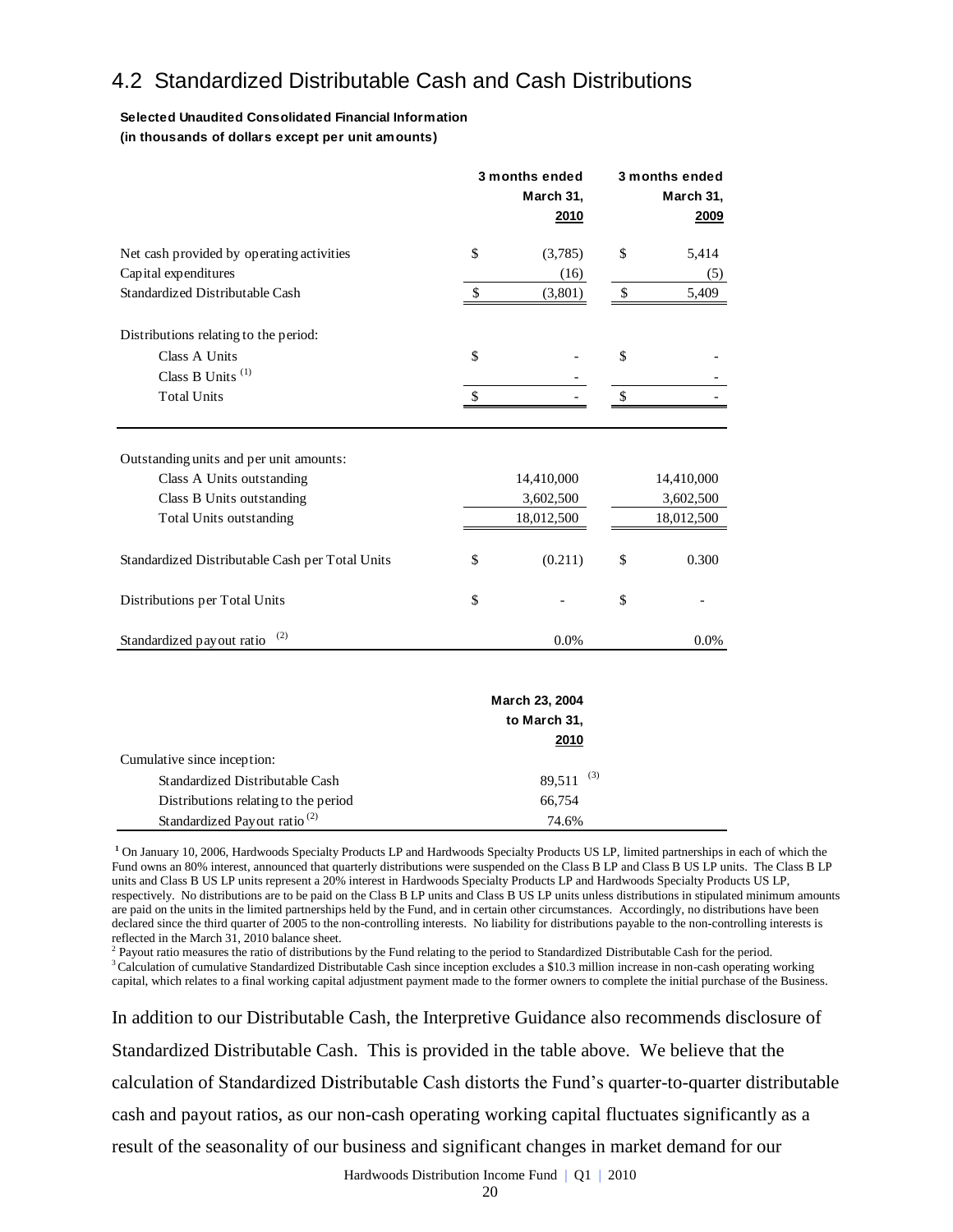products. The board of directors of our operating entities looks beyond quarter-to-quarter fluctuations in working capital when making decisions regarding monthly distributions. As a result, we believe that our historical measure of Distributable Cash, which excludes the impact of changes in non-cash working capital, is a better measure for determining our operating performance.

The table below reconciles Standardized Distributable Cash to our Distributable Cash.

### **Selected Unaudited Consolidated Financial Information (in thousands of dollars)**

|                                                           |   | 3 months ended<br>March 31,<br>2010 | 3 months ended<br>March 31,<br>2009 |
|-----------------------------------------------------------|---|-------------------------------------|-------------------------------------|
| Standardized Distributable Cash                           | S | (3,801)                             | 5,409                               |
| Increase (decrease) in non-cash operating working capital |   | 4.763                               | (4,704)                             |
| Distributable Cash                                        |   | 962                                 | 705                                 |

## 4.3 Working Capital

Our business requires an ongoing investment in working capital, comprised of accounts receivable, income taxes recoverable, inventory, and prepaid expenses, partly offset by shortterm credit provided by suppliers in the form of accounts payable and accrued liabilities. Our investment in working capital fluctuates from quarter-to-quarter based on factors such as seasonal sales demand, strategic purchasing decisions taken by management, and the timing of collections from customers and payments made to our suppliers. Historically the first and fourth quarters are seasonally slower periods for construction activity and therefore demand for hardwood products decreases. As a result, sales and working capital requirements may be lower in these quarters. A summary of changes in our non-cash operating working capital during the three months ended March 31, 2010 and 2009 is provided below.

| (in thousands of Canadian dollars)                        |    |           |    |           |
|-----------------------------------------------------------|----|-----------|----|-----------|
|                                                           |    | 3 months  |    | 3 months  |
|                                                           |    | ended     |    | ended     |
|                                                           |    | March 31, |    | March 31, |
| Source (use) of funds                                     |    | 2010      |    | 2009      |
|                                                           |    |           |    |           |
| Accounts receivable                                       | S  | (5,296)   | -S | (3.910)   |
| Income taxes recoverable                                  | \$ |           |    | 1,731     |
| Inventory                                                 | \$ | (487)     |    | 3,362     |
| Prepaid expenses                                          | \$ | 175       |    | 199       |
| Accounts payable and accrued liabilities                  | \$ | 845       |    | 3,322     |
|                                                           |    |           |    |           |
| Decrease (increase) in non-cash operating working capital | S  | (4.763)   | S  | 4.704     |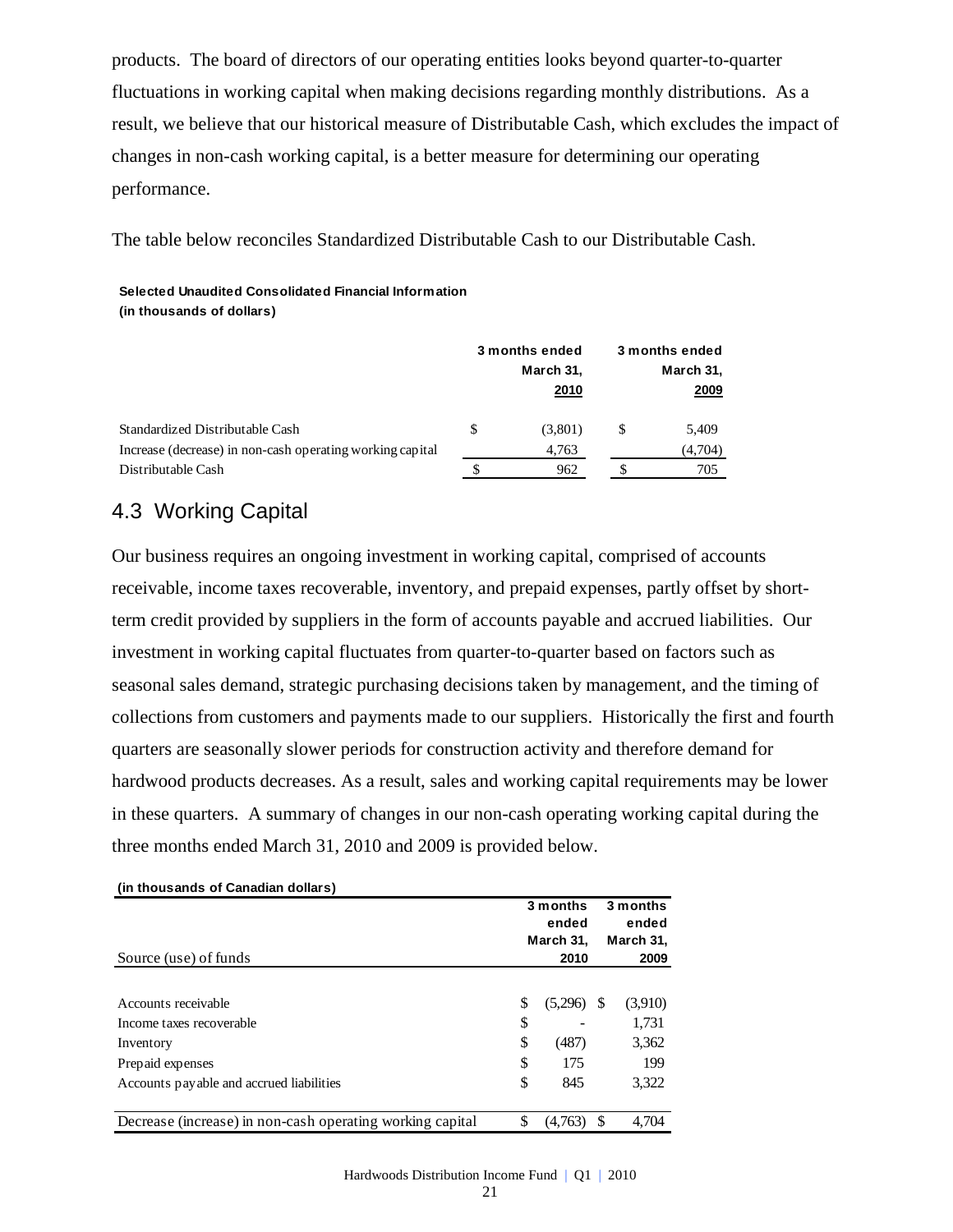Continued compliance with financial covenants under our credit facilities is important to ensure that we maintain adequate availability of financing to meet our working capital requirements. The terms of our revolving credit facilities are addressed in section 4.6 of this report.

## 4.4 Capital Expenditures and Productive Capacity

Our capital expenditures are typically low as we lease all of our buildings and contract out all freight delivery services. Capital expenditures are principally for the replacement of forklifts, furniture and fixtures, leasehold improvements and computer equipment. Annual maintenance capital requirements are expected to average approximately \$1.0 million per year, but may be higher or lower than this in a particular year, based on the needs of the business. More recently, and consistent with our current focus on cost reduction and cash conservation, we have decreased our discretionary cash outlays for capital items. In 2009 our total capital expenditures amounted to just \$0.1 million, and in the first quarter of 2010 were just \$16,000. The closing of nine branch locations in the past two years has freed up additional forklift capacity and reduced our need to purchase replacement forklift equipment. Despite our reduced spending on capital expenditures, we believe we have made sufficient expenditures to sustain productive capacity of the business as it relates to our needs for property, plant and equipment.

In addition to maintaining the productive capacity of our property, plant and equipment, we also manage the productive capacity of the business in terms of: (1) available distribution infrastructure; and (2) maintenance of a skilled work force.

Available distribution infrastructure refers to the physical capacity of the distribution network maintained by our business, and may be measured in terms of the number and total square footage of distribution centres in operation. Since the Fund's IPO in March 2004, we have made a number of adjustments to our distribution network, including opening, closing, and relocating some of our distribution facilities. In response to the lengthy market downturn, we have downsized our distribution infrastructure, closing a total of nine branches in 2008 and 2009. We believe these reductions are appropriate to better match our productive capacity to current market demand.

| Selected Unaudited Consolidated Financial Information |                  |                  |                 |                 |                  |                             |
|-------------------------------------------------------|------------------|------------------|-----------------|-----------------|------------------|-----------------------------|
|                                                       | March 31.        | December 31.     | December 31.    | December 31.    | December 31.     | December 31.                |
|                                                       | 2010             | 2009             | 2008            | 2007            | 2006             | 2005                        |
| Number of distribution centres in operation           |                  |                  | 29              | 36              |                  | 39                          |
| Total square footage of distribution centres          | 1.0 million s.f. | 1.0 million s.f. | .1 million s.f. | .3 million s.f. | 1.3 million s.f. | $\therefore$ 3 million s.f. |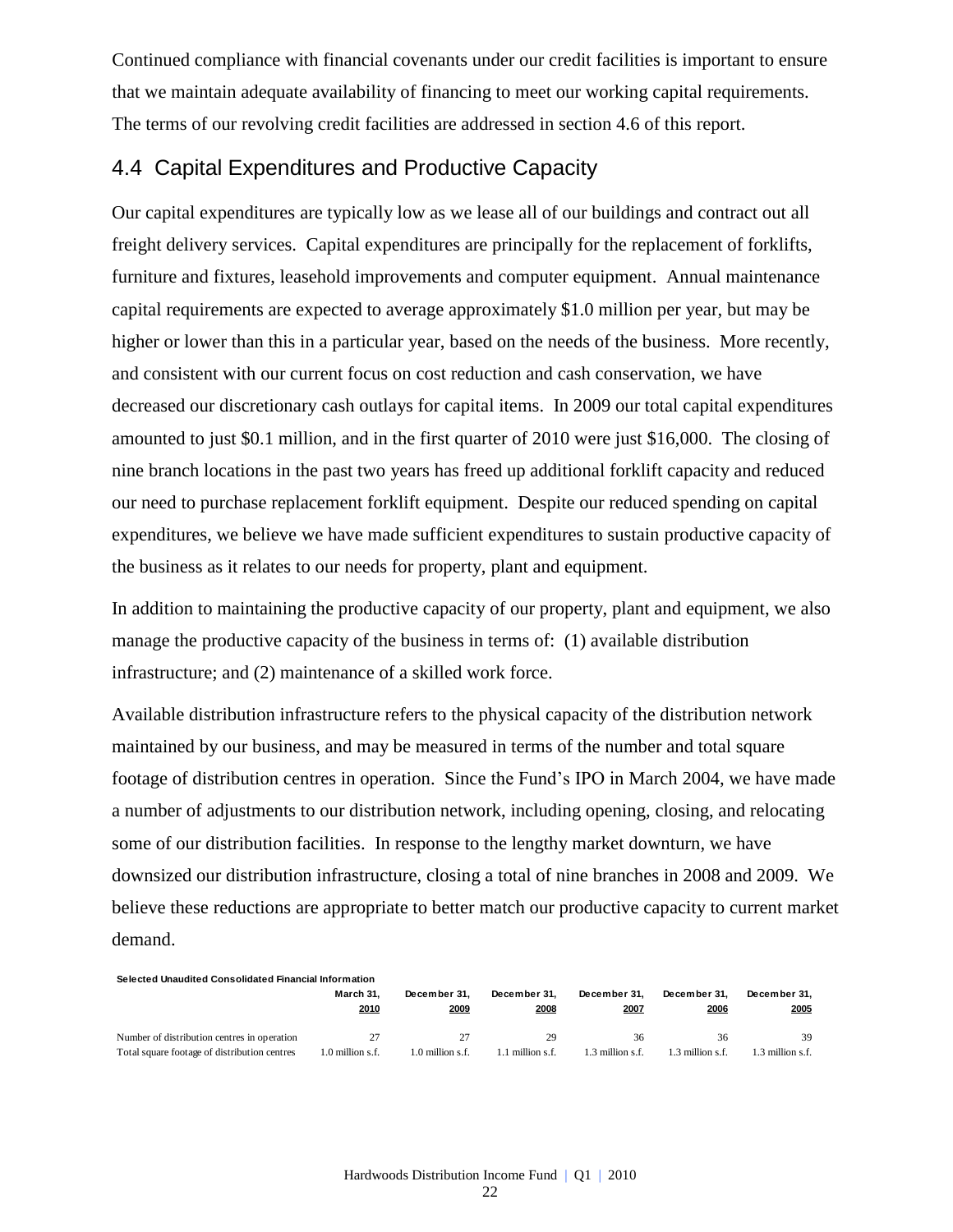Maintenance of a skilled workforce is also important to managing the productive capacity of our business. Our staffing levels reflect decisions regarding our distribution network and our expectations for sales demand based upon prevalent economic conditions. Trends in our workforce capacity, as measured in terms of number of employees and average annual sales dollars per employee, are summarized below. Although the productive capacity of our human capital is difficult to measure directly, we believe the productive capacity of our business in terms of our human capital relative to available market demand, as measured by sales, has been largely sustained.

|                                         | March 31.  | December 31. | December 31, | December 31, | December 31. | December 31. |
|-----------------------------------------|------------|--------------|--------------|--------------|--------------|--------------|
|                                         | 2010       | 2009         | 2008         | 2007         | 2006         | 2005         |
| Number of employees                     | 159        | 159          | 190          | 236          | 252          | 259          |
| Annual sales per employee (\$ millions) | $12^{(1)}$ | 12           | 1.3          | 1.4          | 1.4          | 1.4          |

(1) Three months sales to March 31, 2010 annualized, divided by number of employees

## 4.5 Utilization of Distributable Cash

#### **Selected Unaudited Consolidated Financial Information (in thousands of dollars)**

|                                                           | 3 months ended<br>March 31,<br>2010 |    | 3 months ended<br>March 31,<br>2009 |
|-----------------------------------------------------------|-------------------------------------|----|-------------------------------------|
| Distributable Cash                                        | \$<br>962                           | \$ | 705                                 |
| Cash Distributions paid in the period                     |                                     |    |                                     |
| Distributable Cash retained (shortfall)                   | \$<br>962                           | \$ | 705                                 |
| Decrease (increase) in non-cash operating working capital | (4,763)                             |    | 4.704                               |
| Decrease (increase) in long-term receivables              | 164                                 |    | 186                                 |
| Decrease (increase) in deferred financing fees            |                                     |    |                                     |
| Proceeds from disposal of property, plant and equipment   | 15                                  |    | 10                                  |
| Decrease (increase) in bank indebtedness, net of cash     | \$<br>(3,622)                       | S  | 5,605                               |

Our utilization of Distributable Cash and its relation to working capital use and bank line financing are summarized in the preceding table.

For the three months ended March 31, 2010, the Fund generated Distributable Cash of \$1.0 million and paid no cash distributions. We increased our investment in non-cash operating working capital by \$4.8 million, primarily in the form of increased accounts receivable balances associated with the increase in sales in the first quarter. We also reduced our investment in longterm receivables by \$0.2 million. Combined, these actions increased our bank indebtedness (net of cash) by \$3.6 million in the first quarter of 2010.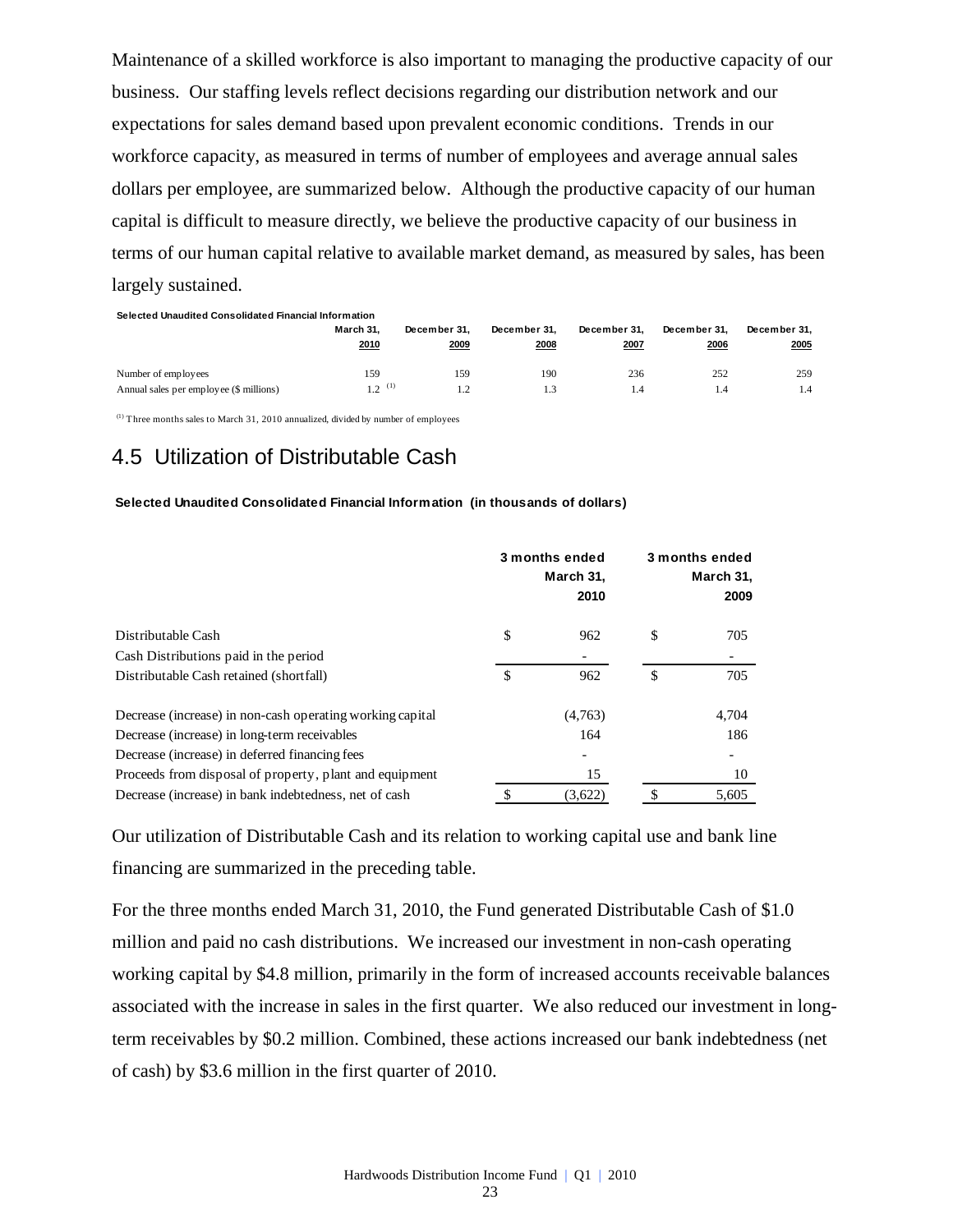## 4.6 Revolving Credit Facilities and Debt Management Strategy

|                                  | As at<br>March 31, 2010 |    | As at<br>December 31, 2009 |
|----------------------------------|-------------------------|----|----------------------------|
|                                  |                         |    |                            |
| Cash and cash equivalents        | \$<br>(195)             | \$ | (463)                      |
| Bank indebtedness                | 8,130                   |    | 4,960                      |
| Net Debt                         | \$<br>7,935             | \$ | 4,497                      |
| Unitholders' Equity              | \$<br>54,748            | \$ | 55,158                     |
| <b>Total Capitalization</b>      | 62,683                  | \$ | 59,655                     |
| Net debt to total capitalization | 12.7%                   |    | 7.5%                       |

**Selected Unaudited Consolidated Financial Information (in thousands of dollars)**

As discussed previously in section 4.5 of this report, we increased our net debt by \$3.6 million during the three months ended March 31, 2010. The impact of a stronger Canadian dollar (as at March 31, 2010 compared to December 31, 2009) on the conversion of our US dollar bank line reduced our debt by \$0.2 million. Combined, the Fund's net debt balance increased by \$3.4 million to \$7.9 million at March 31, 2010, from \$4.5 million at December 31, 2009. Overall net debt compared to total capitalization stood at 12.7% as of March 31, 2010, compared to 7.5% at December 31, 2009.

We have independent credit facilities in both Canada and the U.S. These facilities may be drawn down to meet short-term financing requirements such as fluctuations in non-cash working capital, and in the case of the Canadian credit facility to also make capital contributions to the Fund's US operating subsidiary. The amount made available under our Canadian and US revolving credit facilities is, from time-to-time, limited to the extent of the value of certain accounts receivable and inventories held by subsidiaries of the Fund. Credit facilities also require ongoing compliance with certain credit ratios. A summary of our credit facilities at March 31, 2010 is provided in the following table.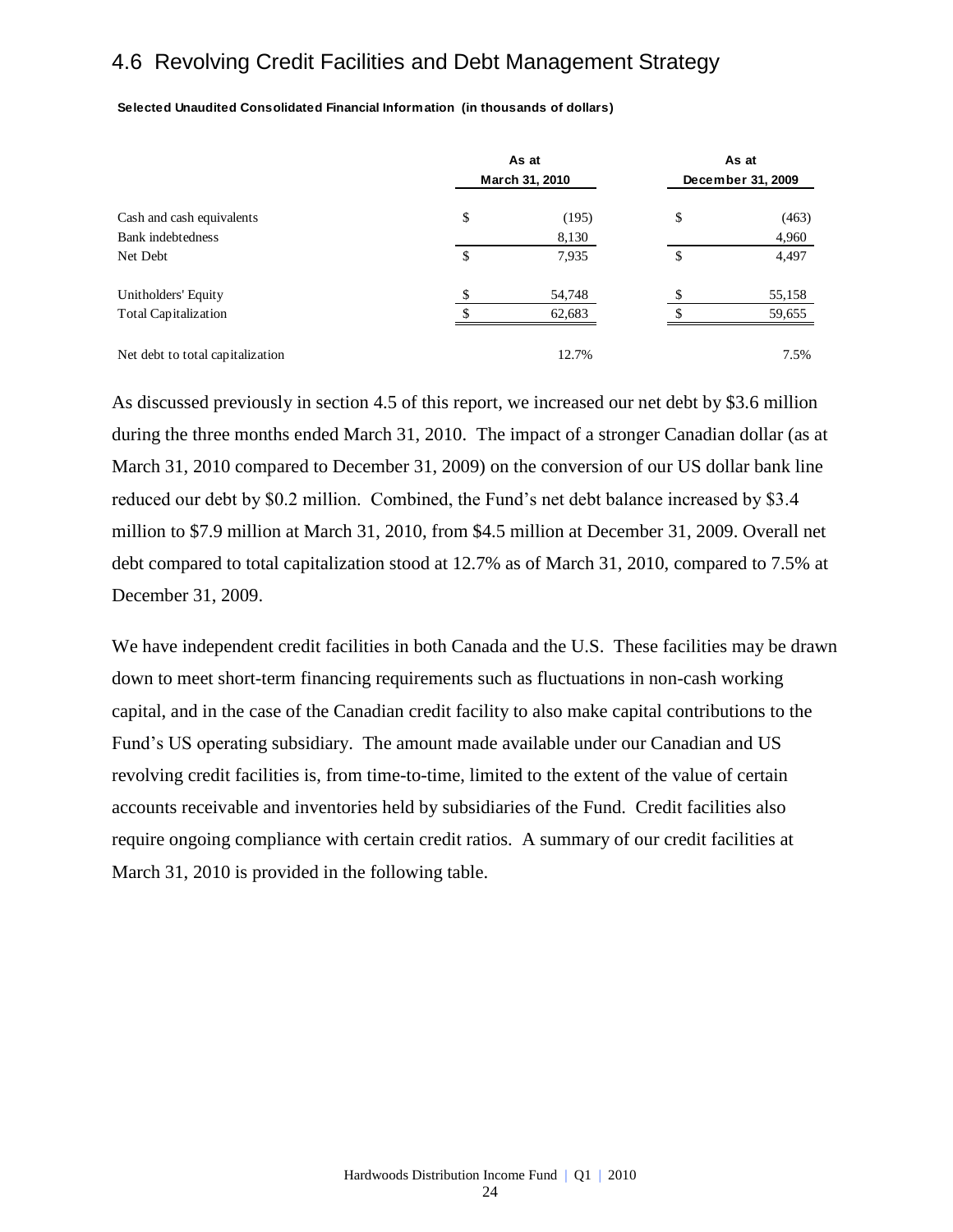#### **Selected Unaudited Consolidated Financial Information (in thousands of dollars)**

|                                                                                                   | <b>Canadian Credit</b> | <b>US Credit</b>                     |
|---------------------------------------------------------------------------------------------------|------------------------|--------------------------------------|
|                                                                                                   | <b>Facility</b>        | <b>Facility</b>                      |
| Maximum borrowings under credit facility                                                          | \$15 million           | \$25.4 million (US\$25 million)      |
| Credit facility expiry date                                                                       | August 7, 2012         | September 30, 2011                   |
| Available to borrow                                                                               | \$12.2 million         | $$15.4$ million (US\$15.2 million)   |
| Credit facility borrowings                                                                        | \$1.6 million          | 6.6 million (US\$6.5 million)        |
| Unused credit facility available                                                                  | \$10.6 million         | \$ 8.8 million (US\$8.7 million)     |
| Financial covenants:<br>a. (EBITDA - Cash Taxes - Capital Expenditures) / Interest <sup>(1)</sup> |                        |                                      |
| Covenant minimum                                                                                  | 1.1                    |                                      |
| Covenant actual                                                                                   | 33.9                   |                                      |
|                                                                                                   |                        |                                      |
| b. Minimum Trailing EBITDA covenant                                                               |                        | Covenant does not apply when         |
|                                                                                                   |                        | the unused credit facility available |
|                                                                                                   |                        | exceeds US\$4.0 million, which it    |
|                                                                                                   |                        | did as at M arch $31, 2010$          |

**<sup>1</sup>** EBITDA and Interest calculated on a trailing twelve month basis in accordance with the terms of the Canadian credit facility.

The principal terms of the credit facilities of Hardwoods LP and Hardwoods US LP are available at [www.sedar.com.](http://www.sedar.com/)

The terms of the agreements with our lenders provide that distributions cannot be made to our unitholders in the event that our subsidiaries are not compliant with their financial covenants. As shown in the preceding table, our operating subsidiaries were compliant with all required credit ratios as at March 31, 2010, and accordingly there were no restrictions on distributions arising from non-compliance with financial covenants.

Our debt management strategy is to roll and renew, as opposed to repay and retire, our revolving credit facilities in Canada and the US when they expire in August 2012 and September 2011, respectively. We do not intend to restrict future distributions in order to fully extinguish our bank debt obligations upon their maturity. The amount of bank debt that will actually be drawn upon our available revolving credit facilities will depend upon the seasonal needs of the business and cash generating capacity of the Fund. When making distribution decisions, we will consider the amount of financial leverage, and therefore bank debt, we believe is appropriate for the Fund given existing and expected market conditions and available business opportunities. Currently our focus is on cash conservation and maximizing liquidity until such time as market conditions and the Fund's financial performance and cash generating performance have improved. We do not target a specific financial leverage amount.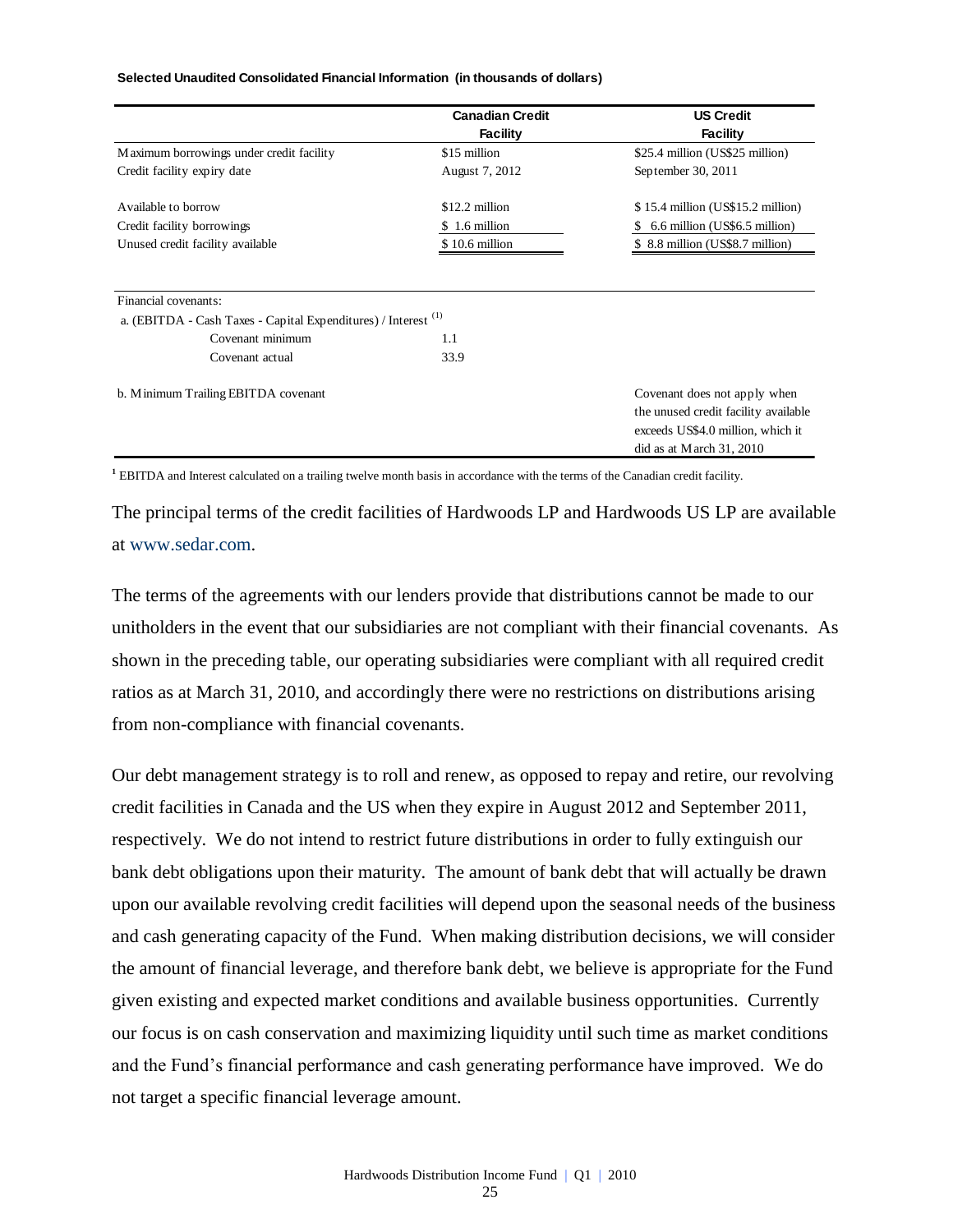## 4.7 Contractual Obligations

The table below sets forth our contractual obligations as at March 31, 2010. These obligations relate to operating leases on various premises and automobiles, and become due in the fiscal years indicated:

**(in thousands of Canadian dollars)**

|    | Total                                                  | 2010 | 2011 | 2012 | 2013 |  | 2015 &<br>2014 thereafter |
|----|--------------------------------------------------------|------|------|------|------|--|---------------------------|
| -S | 15,685 \$ 4,137 \$ 3,990 \$ 2,985 \$ 2,219 \$ 1,704 \$ |      |      |      |      |  | 650                       |

### 4.8 Off-Balance Sheet Arrangements

The Fund has no off-balance sheet arrangements.

## **5.0 Related Party Transactions**

Related parties refers to affiliates of the previous owners of the Business who have retained a 20% interest in Hardwoods through ownership of Class B Hardwoods LP units and Class B Hardwoods USLP units, respectively. For the three months ended March 31, 2010, sales of \$0.1 million were made to related parties, and the subsidiaries of the Fund purchased \$28,000 from related parties. These sales and purchases took place at prevailing market prices.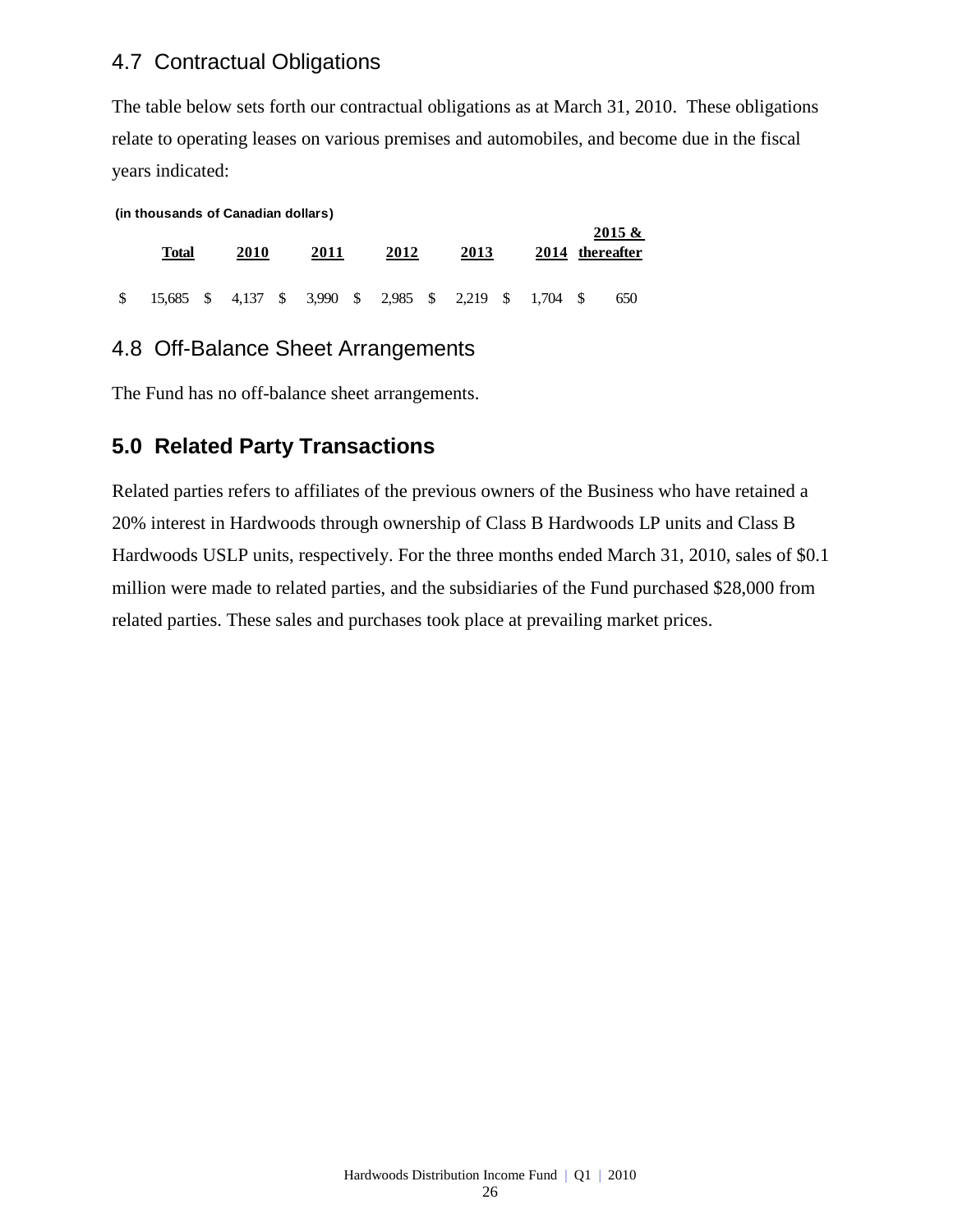## **6.0 Critical Accounting Estimates and Adoption of Changes in Accounting Policies**

## 6.1 Critical Accounting Estimates

The preparation of financial statements in accordance with Canadian generally accepted accounting principles requires that we make estimates and assumptions that can have a material impact on our results of operations as reported on a periodic basis. We base our estimates and assumptions on past experience and other factors that are deemed reasonable under the circumstances. Actual results could differ from these estimates. The critical estimates used in preparing our financial statements are:

*Accounts Receivable Provision*: Due to the nature of our business and the credit terms we provide to our customers, we anticipate that a certain portion of required customer payments will not be made, and we maintain an allowance for these doubtful accounts. The allowance is based on our estimate of the potential of recovering our accounts receivable, and incorporates current and expected collection trends.

*Valuation of Inventories:* We anticipate that the net realizable value of our inventory could be affected by market shifts or damage to our products. Our inventory is valued at the lower of cost and net realizable value.

*Future Income Taxes:* We are required to make estimates and assumptions regarding future business results, as well as the amount and timing of certain future discretionary tax deductions available to the Fund. These estimates and assumptions can have a material impact upon the amount of future income tax assets and liabilities that we recognize.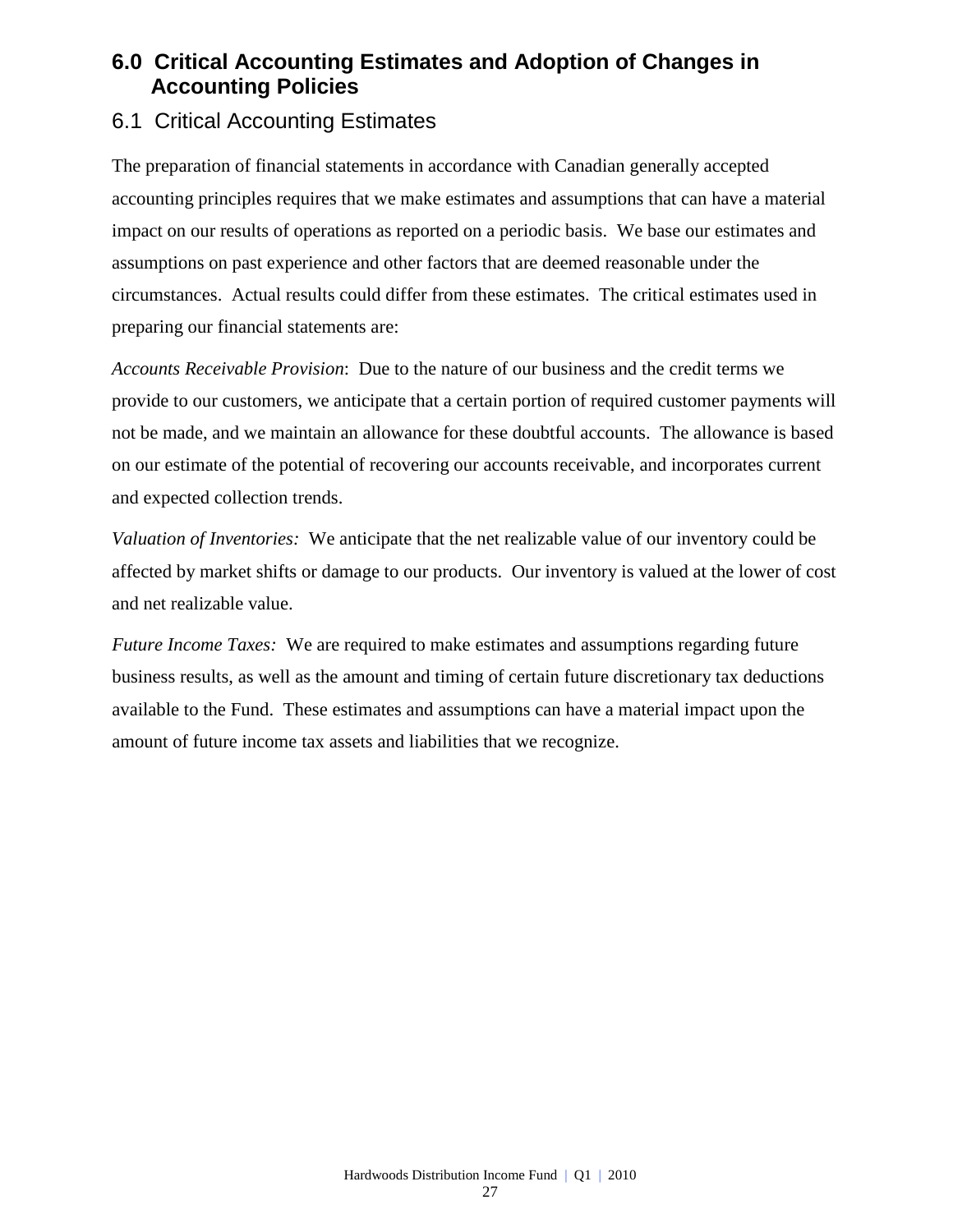## 6.2 Adoption of New Accounting Standards

On January 1, 2011, International Financial Reporting Standards ("IFRS") will replace current Canadian standards and interpretations as Canadian generally accepted accounting principles ("Canadian GAAP") for public companies. Changing from current Canadian GAAP to IFRS will be a significant undertaking that may materially affect the Fund's reported financial position and results of operations. It may also affect certain business functions. We have adopted an IFRS changeover plan. It is expected that our changeover plan will be modified and updated as we proceed through the changeover process. Key elements of our current changeover plan include:

| Year | <b>Key Activities</b>                                                                                                                                                                                                                                                                                                                                                                                                                                                                                                                                                                                                                                                           |
|------|---------------------------------------------------------------------------------------------------------------------------------------------------------------------------------------------------------------------------------------------------------------------------------------------------------------------------------------------------------------------------------------------------------------------------------------------------------------------------------------------------------------------------------------------------------------------------------------------------------------------------------------------------------------------------------|
| 2008 | Completed IFRS education and training with our accounting staff. Identified an<br>IFRS project manager. Determined the intended use of outside consultants, if<br>any. Analyzed differences between our current accounting policies and IFRS.                                                                                                                                                                                                                                                                                                                                                                                                                                   |
| 2009 | Made preliminary selections of IFRS accounting policies. Identified one-time<br>elective exemptions available on initial IFRS adoption. Identified the information<br>required to deliver the preliminary selections of IFRS accounting policies.<br>Identified system changes (accounting, policies, procedures, information<br>technology) required to get that information. Developed a master conversion plan<br>for changes identified. Automated and tested data collection. Identified and<br>addressed the impact of changes IFRS makes to our business drivers, including<br>debt covenants, incentive plans, and management reporting, budgeting, and other<br>items. |
| 2010 | Calculate impacts of IFRS adoption on our financial statements at transition date<br>and collect information on adjustments related to 2010 comparatives. Commence<br>IFRS accounting to provide comparative figures for 2011 IFRS startup date.<br>Prepare IFRS communication plan for stakeholders. Link IFRS to CEO/CFO<br>certification processes and update certification documentation relating to internal<br>controls over financial reporting and disclosure controls.                                                                                                                                                                                                 |
| 2011 | Commence IFRS reporting.                                                                                                                                                                                                                                                                                                                                                                                                                                                                                                                                                                                                                                                        |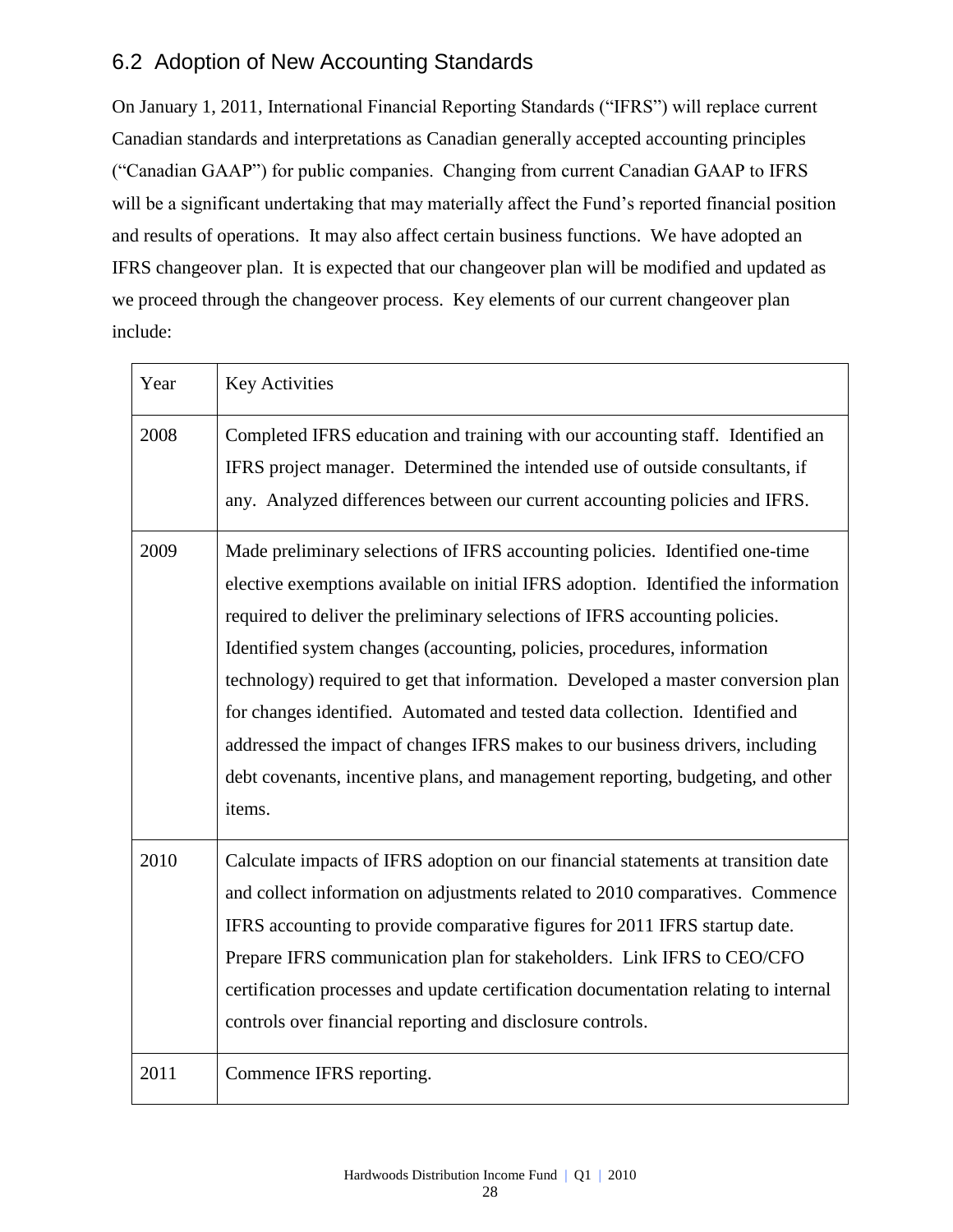While the effects of IFRS have not yet been fully determined, we have identified a number of key areas which are likely to be impacted and will take effect upon the IFRS transition date of January 1, 2011. The deferred gain on sale-leaseback of a previously sold land and building will be eliminated against opening retained deficit. We expect to utilize the optional election under IFRS 1 *First Time Adoption of International Financial Reporting Standards* to deem unrealized losses on translation of self-sustaining foreign operations to be zero, and reclassify any amounts previously recognized against opening retained deficit.

We are still completing our final assessment in other financial reporting areas, but have identified some further impacts that may arise. Automobile leases that are currently classified as operating leases under Canadian GAAP may be classified as capital leases under IFRS, resulting in the recording of a capital lease asset and corresponding lease payable obligation on our balance sheet. The reporting of non-controlling interests and Fund units require further analysis under IAS-32 *Financial Instruments: Presentation*, to conclude whether they should be presented as equity or long-term liabilities on our balance sheet under IFRS.

Finally we anticipate that some financial statement presentation changes will be required to conform to IFRS requirements, such as a reclassification of certain expenses to present the statement of earnings in a functional format, and more detailed notes to the financial statements to meet the more comprehensive disclosure requirements of IFRS.

## **7.0 Risks and Uncertainties**

We are exposed to a number of risks and uncertainties in the normal course of business that could have a negative effect on our financial condition or results of operations. We identified significant risks that we were aware of in our Annual Information Form dated March 29, 2010, which is available to readers at [www.sedar.com.](http://www.sedar.com/) Particular risks we see facing the Business in 2010 include:

- 1. US economic performance: Approximately two thirds of our business originates in the US. It is unclear to what degree and how quickly the US economy will recover in 2010. Until such time as sustained and positive economic indicators return to housing and construction markets, demand for hardwood products remains highly uncertain, and our ability to predict our sales and profitability is an elevated business risk.
- 2. Bad debt expenses: The fallout of over two years of contraction in market demand and pricing for hardwoods products has been that a number of our customers have closed operations, been forced out of business, or no longer qualify for credit and have been cut off from further sales. Our bad debt expense in 2009 was significantly higher than what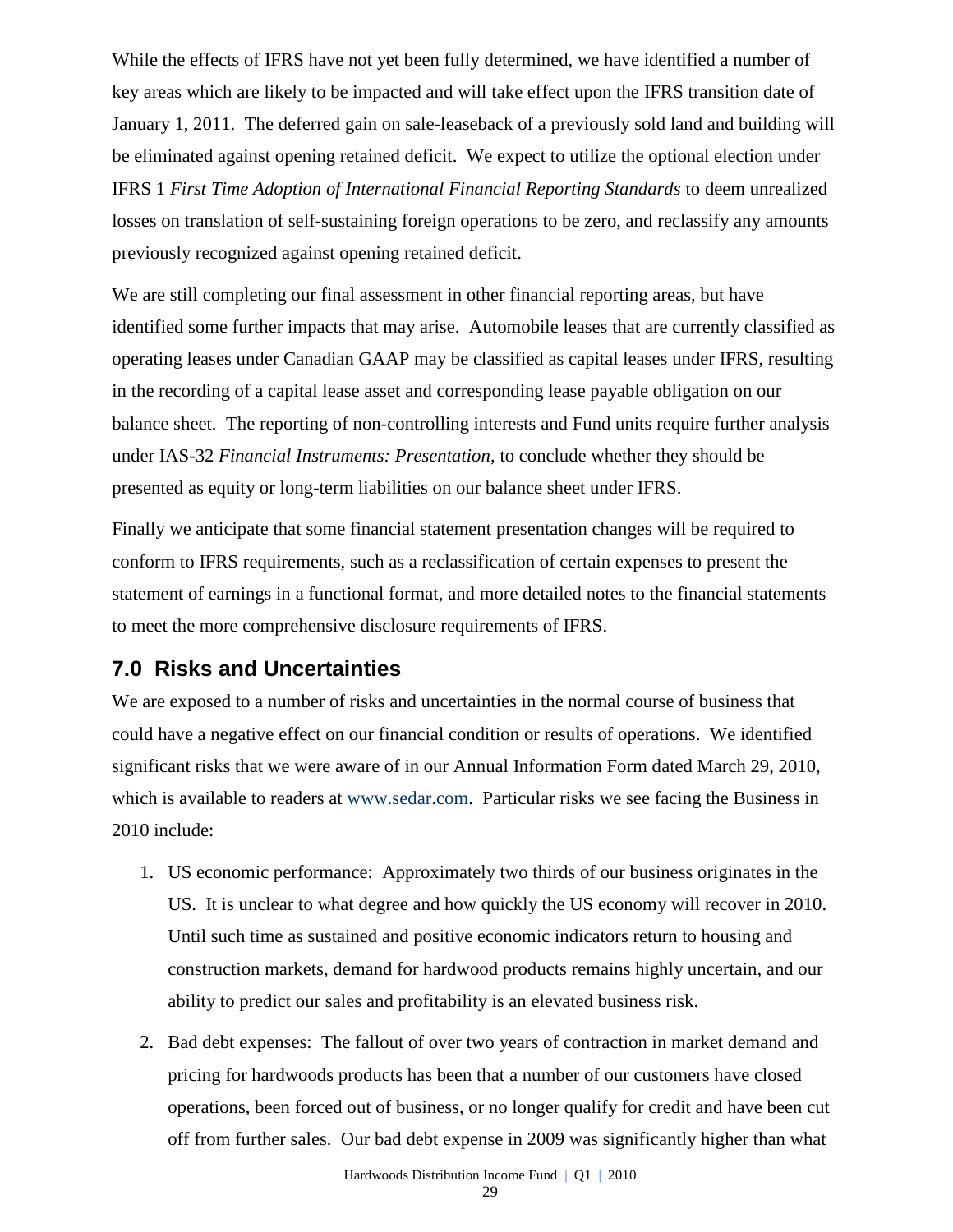we have experienced in the past under normal market conditions. To the extent that the economic downturn continues for an extended period or worsens, we could experience further credit losses if additional customers are forced out of business. We believe our bad debt risk will remain elevated through 2010.

3. Leadership change: After 36 years in the industry, our CEO has announced his intention to retire in 2010. Under the direction of our board of directors, a process is underway to select his successor. Making a leadership change at the CEO level is done infrequently by Hardwoods, and represents an uncertainty facing the business in the upcoming year.

## **8.0 Internal Control Over Financial Reporting**

During the three months ended March 31, 2010, no changes were made in our internal control over financial reporting that have materially affected, or are reasonably likely to materially affect, our internal control over financial reporting.

## **9.0 Quarterly Financial Information**

| (in thousands of dollars)                                                    |          | Q1<br>2010     |                                | Q4<br>2009                   |               | Q3<br>2009          |       | Q <sub>2</sub><br>2009     |   | Q1<br>2009      |                                | Q4<br>2008                   | Q3<br>2008          |      | Q <sub>2</sub><br>2008 |
|------------------------------------------------------------------------------|----------|----------------|--------------------------------|------------------------------|---------------|---------------------|-------|----------------------------|---|-----------------|--------------------------------|------------------------------|---------------------|------|------------------------|
| Total sales                                                                  | \$       | 48,498         | \$                             | 41,577                       | \$            | 46,435 \$           |       | 49,489                     | S | 53,422          | \$                             | 56,650 \$                    | 62,115 \$           |      | 66,488                 |
| Net earnings                                                                 | \$       | 414            | <sup>\$</sup>                  | $(544)$ \$                   |               | $(11,072)$ \$       |       | $(491)$ \$                 |   | 1,867           | \$                             | $(12,941)$ \$                | 885                 | -S   | (33,716)               |
| Basic and fully diluted earnings<br>(loss) per Class A Unit<br><b>EBITDA</b> | \$<br>\$ | 0.029<br>1,169 | <sup>\$</sup><br><sup>\$</sup> | $(0.038)$ \$<br>$(2,421)$ \$ |               | $(0.768)$ \$<br>543 | -S    | $(0.034)$ \$<br>$(192)$ \$ |   | 0.130<br>916    | <sup>\$</sup><br><sup>\$</sup> | $(0.898)$ \$<br>$(1,430)$ \$ | 0.061<br>$1,344$ \$ | -S   | (2.340)<br>3,091       |
| Distributable Cash                                                           | \$       | 962            | - \$                           | $(505)$ \$                   |               | 230                 | - \$  | $(569)$ \$                 |   | 705             | <sup>\$</sup>                  | $(1,730)$ \$                 | 1,000S              |      | 2,427                  |
| Total distributions to Class A<br>and Class B Units                          | \$       | $\sim$         | - \$                           | $\sim$                       | <sup>\$</sup> |                     | $- S$ | $-$ \$                     |   | $\sim 10^{-11}$ | <sup>\$</sup>                  | $\sim$                       | \$<br>1,081         | - \$ | 3,242                  |
| Payout ratio                                                                 |          | 0.0%           |                                | 0.0%                         |               | 0.0%                |       | 0.0%                       |   | 0.0%            |                                | 0.0%                         | 108.2%              |      | 133.6%                 |

The table above provides selected quarterly financial information for our eight most recently completed fiscal quarters. This information is unaudited, but reflects all adjustments of a normal, recurring nature which are, in our opinion, necessary to present a fair statement of the results of operations for the periods presented. Quarter-to-quarter comparisons of our financial results are not necessarily meaningful and should not be relied upon as an indication of future performance. Historically, the first and fourth quarters have been seasonally slower periods for our business. In addition, net earnings reported in each quarter may be impacted by changes to the foreign exchange rate of the Canadian and US dollar, write-downs in the carrying value of goodwill and other intangible assets (which occurred in the three months ended June 30, 2008, and three months ended December 31, 2008), and write-downs in the carrying value of future income tax assets (which occurred in the three months ended September 30, 2009).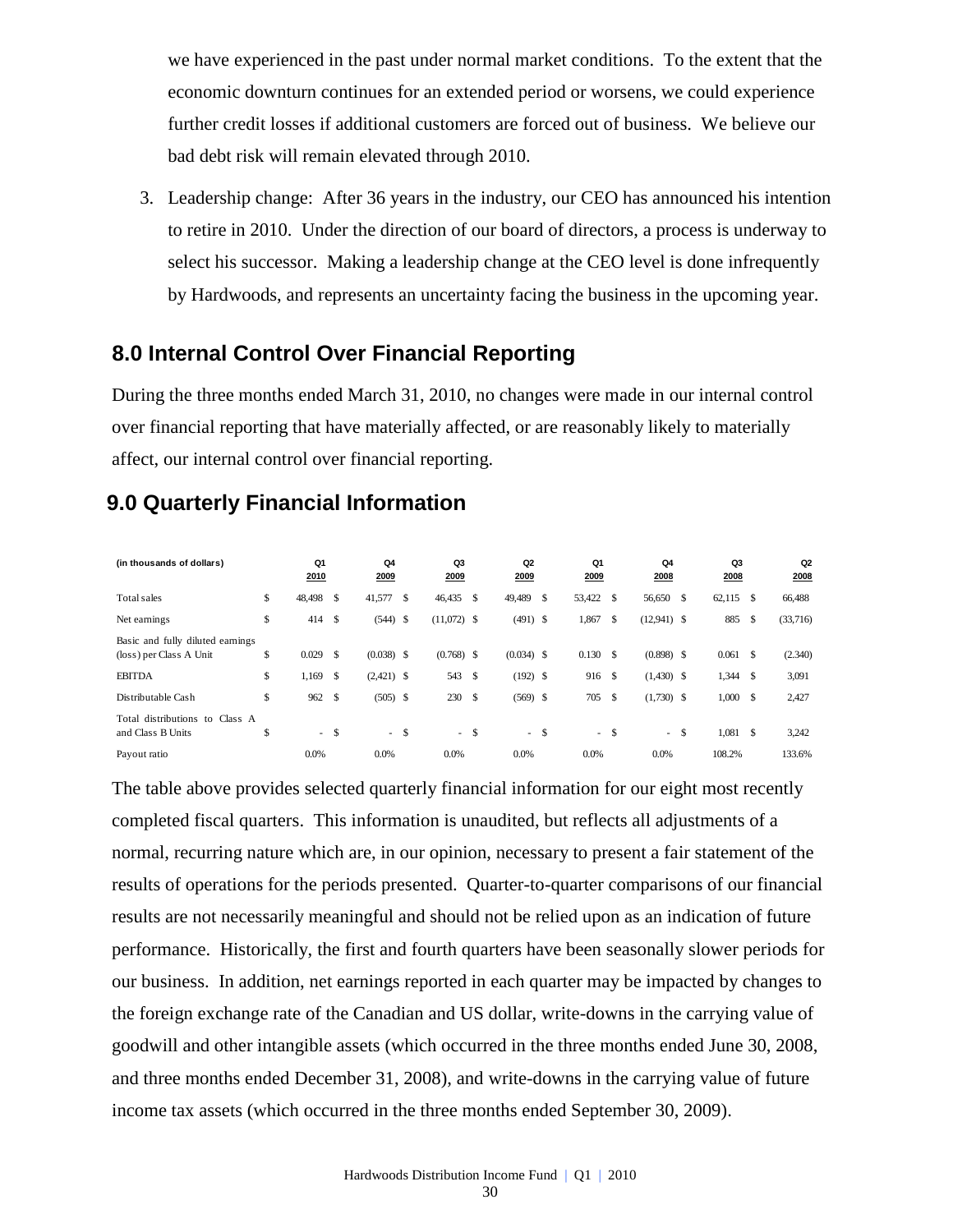Consolidated Balance Sheets

(Expressed in thousands of Canadian dollars)

|                                                                                                                                                                                                                                                                                                                                                                                                                                                                                                            | March 31,<br>2010                                    | December 31,<br>2009                                |
|------------------------------------------------------------------------------------------------------------------------------------------------------------------------------------------------------------------------------------------------------------------------------------------------------------------------------------------------------------------------------------------------------------------------------------------------------------------------------------------------------------|------------------------------------------------------|-----------------------------------------------------|
|                                                                                                                                                                                                                                                                                                                                                                                                                                                                                                            | (unaudited)                                          |                                                     |
| <b>Assets</b>                                                                                                                                                                                                                                                                                                                                                                                                                                                                                              |                                                      |                                                     |
| Current assets:<br>Cash and cash equivalents<br>Accounts receivable (note 6)<br>Income tax recoverable<br>Inventory (note 5)<br>Prepaid expenses<br>Long-term receivables (note 6)<br>Property, plant and equipment<br>Bank indebtedness (note 7)<br>Accounts payable and accrued liabilities<br>Deferred gain on sale-leaseback of land and building<br>Non-controlling interests (note 8)<br><b>Fund units</b><br>Deficit<br>Accumulated other comprehensive loss<br>Approved on behalf of the Trustees: | \$<br>195<br>30,148<br>2,209<br>23,877<br>689        | \$<br>463<br>25,585<br>2,286<br>23,901<br>878       |
|                                                                                                                                                                                                                                                                                                                                                                                                                                                                                                            | 57,118                                               | 53,113                                              |
|                                                                                                                                                                                                                                                                                                                                                                                                                                                                                                            | 1,794                                                | 1,883                                               |
|                                                                                                                                                                                                                                                                                                                                                                                                                                                                                                            | 1,122                                                | 1,291                                               |
| Deferred financing costs                                                                                                                                                                                                                                                                                                                                                                                                                                                                                   | 348                                                  | 396                                                 |
| Future income taxes                                                                                                                                                                                                                                                                                                                                                                                                                                                                                        | 17,087                                               | 17,587                                              |
|                                                                                                                                                                                                                                                                                                                                                                                                                                                                                                            | \$<br>77,469                                         | \$<br>74,270                                        |
| Liabilities and Unitholders' Equity<br><b>Current liabilities:</b>                                                                                                                                                                                                                                                                                                                                                                                                                                         | \$<br>8,130<br>5,706                                 | \$<br>4,960<br>4,988                                |
|                                                                                                                                                                                                                                                                                                                                                                                                                                                                                                            | 13,836                                               | 9,948                                               |
|                                                                                                                                                                                                                                                                                                                                                                                                                                                                                                            | 383                                                  | 416                                                 |
| Unitholders' equity:                                                                                                                                                                                                                                                                                                                                                                                                                                                                                       | 8,502<br>133,454<br>(59, 784)<br>(18, 922)<br>54,748 | 8,748<br>133,454<br>(60, 198)<br>(18,098)<br>55,158 |
| Contingencies (note 14)                                                                                                                                                                                                                                                                                                                                                                                                                                                                                    |                                                      |                                                     |
|                                                                                                                                                                                                                                                                                                                                                                                                                                                                                                            | \$<br>77,469                                         | \$<br>74,270                                        |
| See accompanying notes to consolidated financial statements.                                                                                                                                                                                                                                                                                                                                                                                                                                               |                                                      |                                                     |
|                                                                                                                                                                                                                                                                                                                                                                                                                                                                                                            |                                                      |                                                     |

**(Signed) GRAHAM M. WILSON** Trustee **(Signed) TERRY M. HOLLAND** Trustee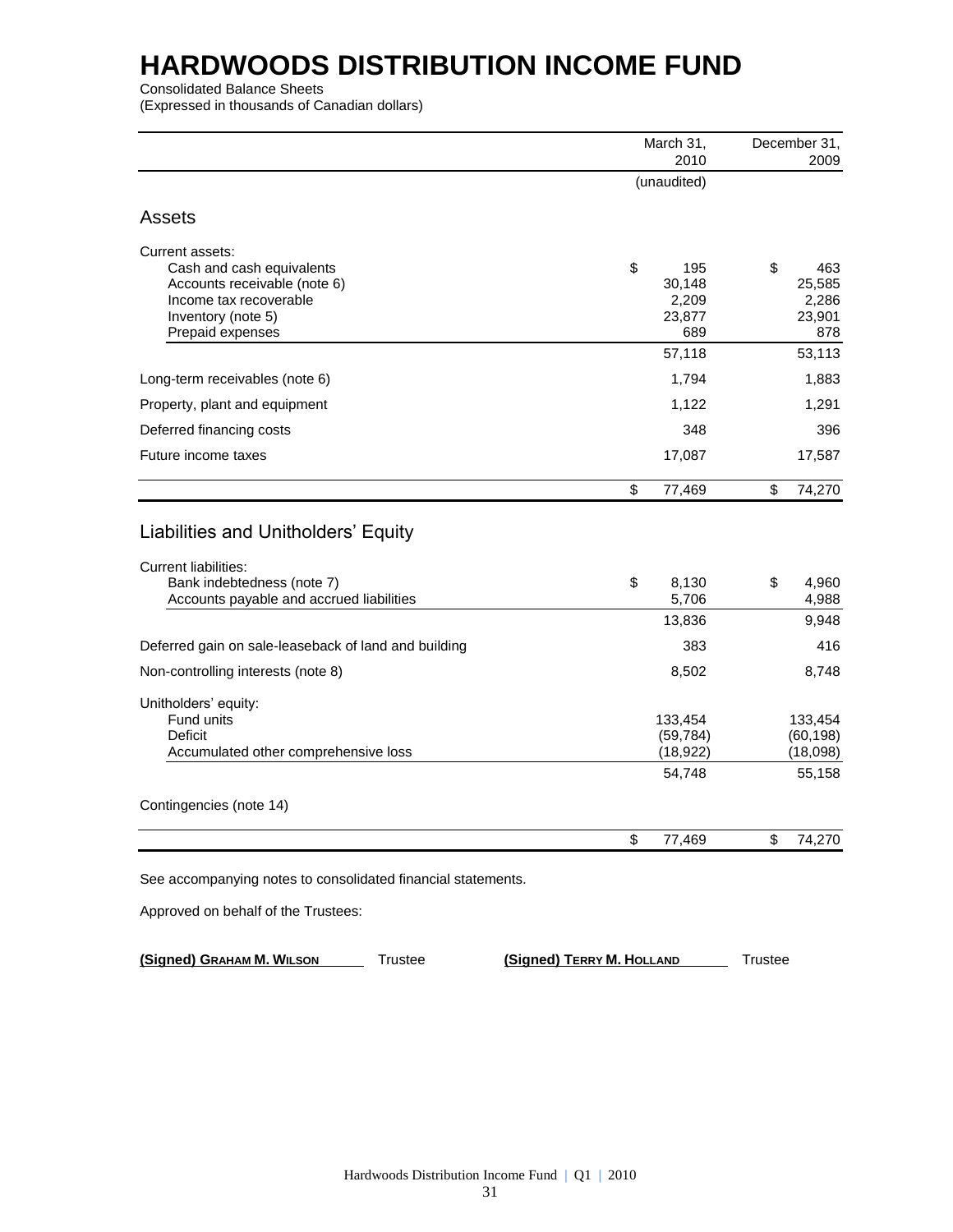Consolidated Statement of Operations and Deficit (Unaudited) (Expressed in thousands of Canadian dollars)

|                                                            | Three months    | Three months   |
|------------------------------------------------------------|-----------------|----------------|
|                                                            | ended           | ended          |
|                                                            | March 31,       | March 31,      |
|                                                            | 2010            | 2009           |
| Sales                                                      | \$<br>48,498    | \$<br>53,422   |
| Cost of sales                                              | 39,869          | 43,806         |
| Gross profit                                               | 8,629           | 9,616          |
| Expenses:                                                  |                 |                |
| Selling and administrative<br>Amortization:                | 7,460           | 8,700          |
| Plant and equipment                                        | 156             | 224            |
| Deferred financing costs                                   | 45              | 24             |
| Deferred gain on sale - leaseback of land and building     | (19)            | (23)           |
| Interest                                                   | 145             | 152            |
| Foreign exchange losses (gains)                            | 57              | (332)          |
|                                                            | 7,844           | 8,745          |
| Earnings before non-controlling interests and income taxes | 785             | 871            |
| Non-controlling interests (note 8)                         | 157             | (474)          |
| Earnings before income taxes                               | 628             | 1,345          |
| Income expense (recovery):                                 |                 |                |
| Current                                                    | 26              | 5              |
| Future                                                     | 188             | (527)          |
|                                                            | 214             | (522)          |
| Net earnings for the period                                | 414             | 1,867          |
| Deficit, beginning of period                               | (60, 198)       | (49, 958)      |
| Distributions declared to Unitholders                      |                 |                |
| Deficit, end of period                                     | \$<br>(59, 784) | \$<br>(48,091) |
|                                                            |                 |                |
| Basic and diluted earnings per Unit                        | \$<br>0.03      | \$<br>0.13     |
| Weighted average number of Units outstanding               | 14,410,000      | 14,410,000     |

See accompanying notes to consolidated financial statements.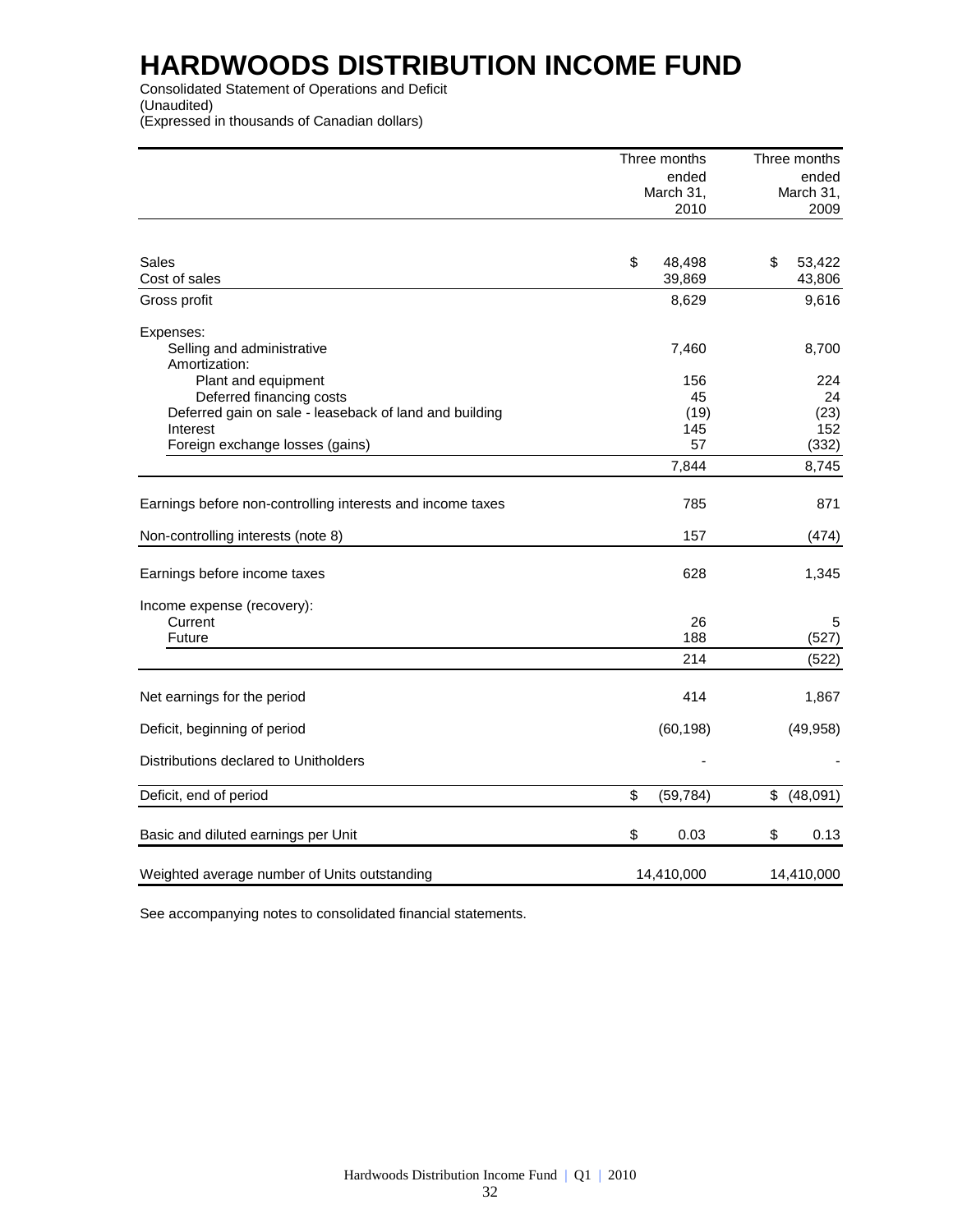Consolidated Statement of Comprehensive Income (Loss) (Unaudited) (Expressed in thousands of Canadian dollars)

|                                                                                                                      | Three months<br>ended<br>March 31.<br>2010 | Three months<br>ended<br>March 31,<br>2009 |  |
|----------------------------------------------------------------------------------------------------------------------|--------------------------------------------|--------------------------------------------|--|
| Net earnings for the period                                                                                          | \$<br>414                                  | \$<br>1.867                                |  |
| Other comprehensive income (loss):<br>Unrealized gain (loss) on translation of<br>self-sustaining foreign operations | (824)                                      | 1,050                                      |  |
| Other comprehensive income (loss)                                                                                    | (824)                                      | 1.050                                      |  |
| Comprehensive income (loss)                                                                                          | \$<br>(410)                                | \$<br>2.917                                |  |

Consolidated Statement of Accumulated Other Comprehensive Loss (Unaudited) (Expressed in thousands of Canadian dollars)

|                                                           |   | Three months<br>ended<br>March 31,<br>2010 | Three months<br>ended<br>March 31,<br>2009 |
|-----------------------------------------------------------|---|--------------------------------------------|--------------------------------------------|
| Accumulated other comprehensive loss, beginning of period | S | (18,098)                                   | \$(14,724)                                 |
| Other comprehensive income (loss)                         |   | (824)                                      | 1,050                                      |
| Accumulated other comprehensive loss, end of period       | S | (18,922)                                   | (13, 674)<br>S                             |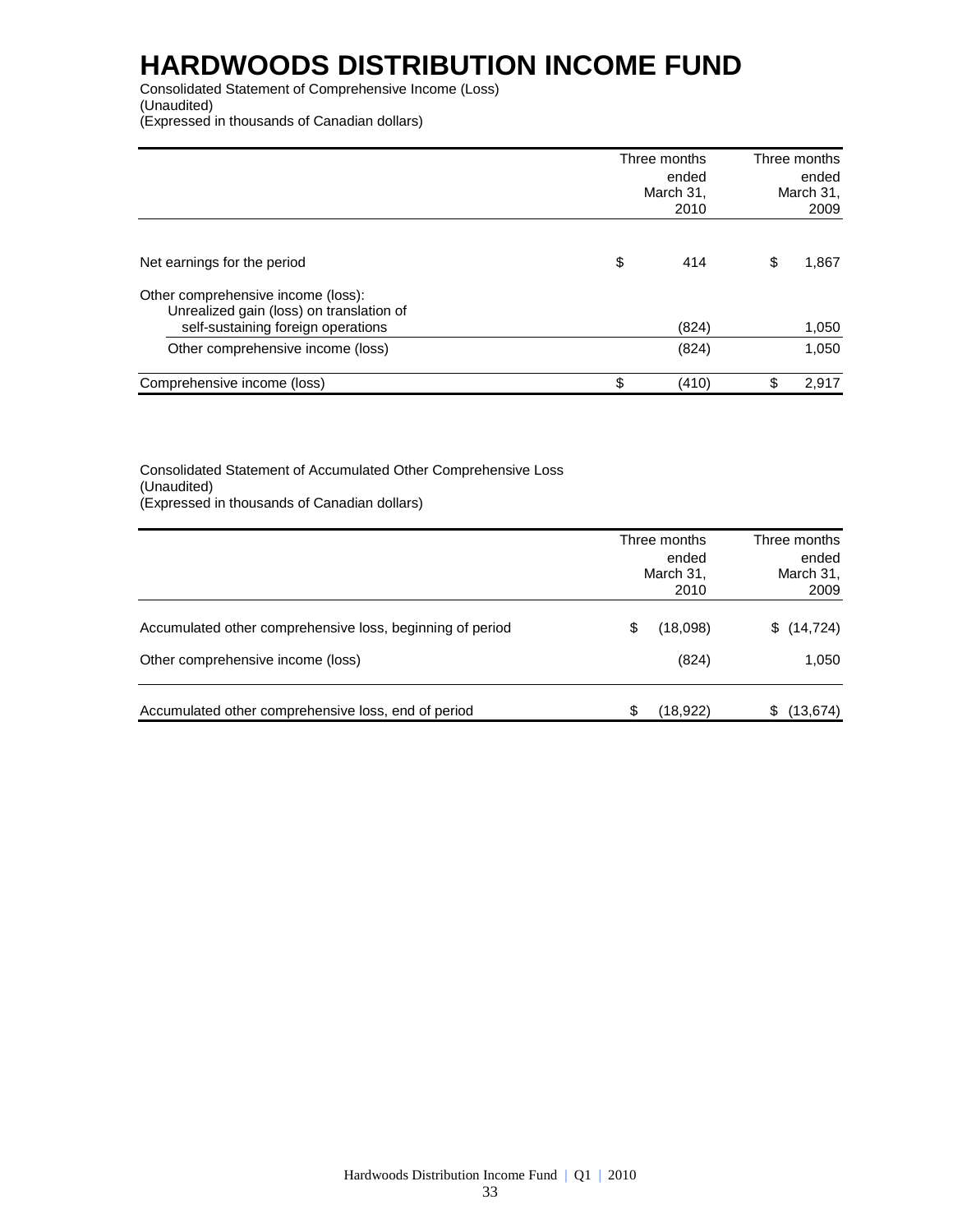Consolidated Statements of Cash Flows (Unaudited) (Expressed in thousands of Canadian dollars)

|                                                                                                    | Three months | Three months |
|----------------------------------------------------------------------------------------------------|--------------|--------------|
|                                                                                                    | ended        | ended        |
|                                                                                                    | March 31,    | March 31,    |
|                                                                                                    | 2010         | 2009         |
| Cash flows provided by (used in) operating activities:                                             |              |              |
| Net earnings for the period                                                                        | \$<br>414    | \$<br>1,867  |
| Items not involving cash:                                                                          |              |              |
| Amortization                                                                                       | 201          | 248          |
| Imputed interest income in employee loans                                                          | (7)          | (39)         |
| Deferred gain on sale-leaseback of land and building                                               | (19)         | (23)         |
| Gain on sale of property, plant and equipment                                                      | (13)         | (10)         |
| Unrealized foreign exchange losses (gains)                                                         | 57           | (332)        |
| Non-controlling interests                                                                          | 157          | (474)        |
| Future income taxes                                                                                | 188          |              |
|                                                                                                    |              | (527)        |
|                                                                                                    | 978          | 710          |
| Change in non-cash operating working capital (note 9)                                              | (4, 763)     | 4,704        |
| Net cash provided by (used in) operating activities                                                | (3,785)      | 5,414        |
| Cash flows provided by (used in) investing activities:                                             |              |              |
| Additions to property, plant and equipment                                                         | (16)         | (5)          |
| Proceeds on disposal of property, plant and equipment                                              | 15           | 10           |
| Decrease in long-term receivables, net                                                             | 163          | 186          |
| Net cash provided by investing activities                                                          | 162          | 191          |
|                                                                                                    |              |              |
| Cash flows provided by (used in) financing activities:<br>Increase (decrease) in bank indebtedness | 3,355        | (5, 103)     |
| Distributions paid to Unitholders                                                                  |              |              |
|                                                                                                    |              |              |
| Net cash provided by (used in) financing activities                                                | 3,355        | (5, 103)     |
| Increase (decrease) in cash                                                                        | (268)        | 502          |
| Cash, beginning of period                                                                          | 463          | 85           |
| Cash, end of period                                                                                | \$<br>195    | \$<br>587    |
|                                                                                                    |              |              |
| Supplementary information (cash amounts):                                                          |              |              |
| Interest paid                                                                                      | \$<br>145    | \$<br>152    |
| Income taxes paid                                                                                  | 60           |              |
| Income taxes received                                                                              |              | 1,800        |

See accompanying notes to consolidated financial statements.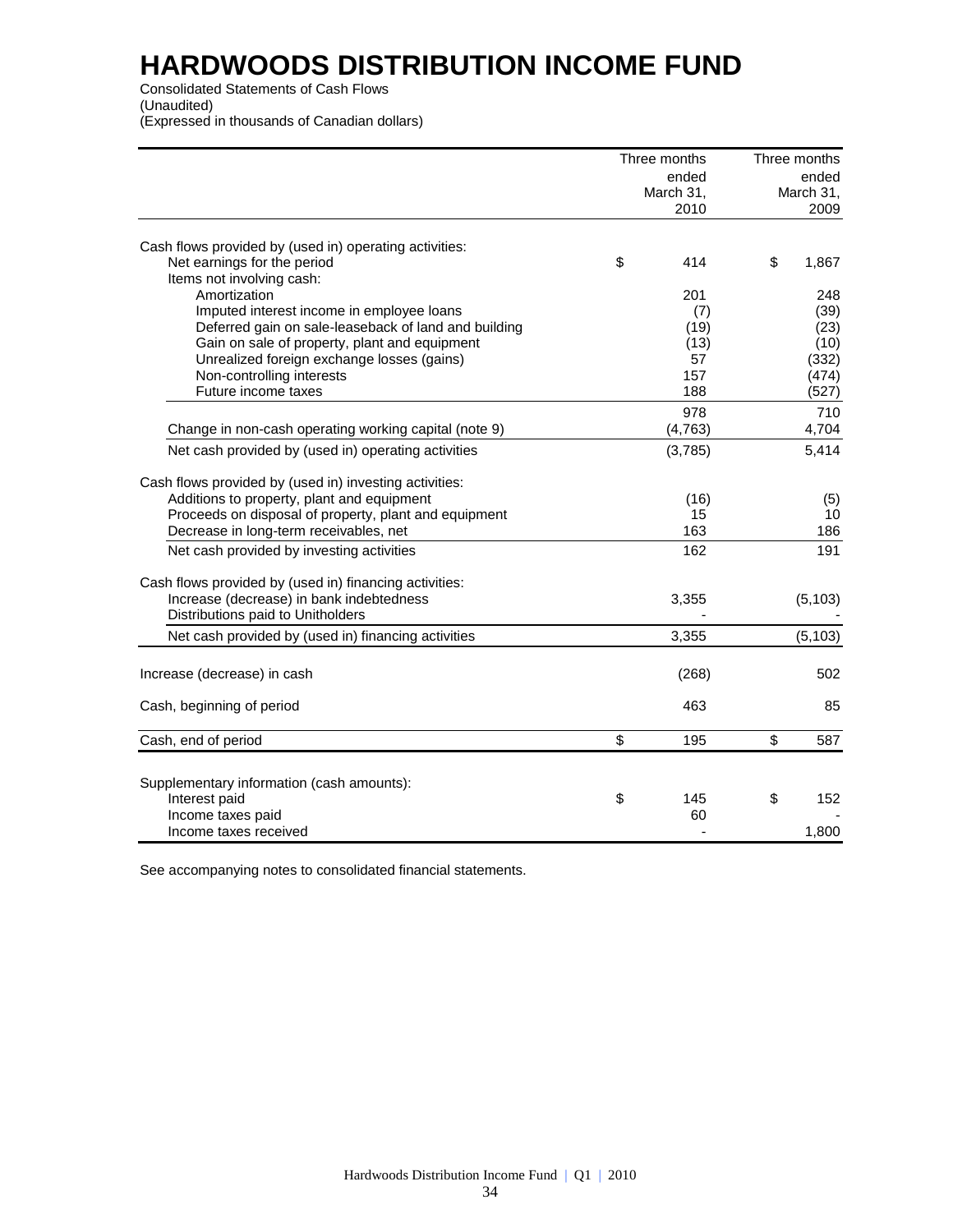Notes to Consolidated Financial Statements (Unaudited) (Tabular amounts expressed in thousands of Canadian dollars)

For the periods ended March 31, 2010 and 2009

#### **1. Nature of operations:**

Hardwoods Distribution Income Fund (the "Fund") is an unincorporated, open ended, limited purpose trust established under the laws of the Province of British Columbia on January 30, 2004 by a Declaration of Trust. The Fund commenced operations on March 23, 2004 when it completed an initial public offering of Units and acquired an 80% interest in a hardwood lumber and sheet goods distribution business in North America (the "Business") from affiliates of Sauder Industries Limited ("SIL"). The Fund holds, indirectly, 80% of the outstanding limited partnership units of Hardwoods Specialty Products LP ("Hardwoods LP") and Hardwoods Specialty Products US LP ("Hardwoods USLP"), limited partnerships established under the laws of the Province of Manitoba and the state of Delaware, respectively.

### **2. Basis of presentation:**

The Fund prepares its consolidated interim financial statements in accordance with Canadian generally accepted accounting principles on a basis consistent with those used and described in the annual consolidated financial statements for the year ended December 31, 2009. The disclosures contained in these consolidated interim financial statements do not include all the requirements of Canadian generally accepted accounting principles for annual financial statements, and accordingly, these consolidated interim financial statements should be read in conjunction with the annual consolidated financial statements for the period ended December 31, 2009. Certain comparative figures have been restated to conform to the current period's financial statement presentation.

#### **3. Adoption of new accounting standards:**

The CICA will transition Canadian generally accepted accounting principles ("GAAP") for publicly accountable entities to International Financial Reporting Standards ("IFRS"). The Fund's consolidated financial statements are to be prepared in accordance with IFRS for the fiscal year commencing January 1, 2011. While IFRS uses a conceptual framework similar to Canadian GAAP, there are significant differences on recognition, measurement, and disclosures. While the effects of IFRS have not yet been fully determined, the Fund has identified a number of key areas which are likely to be impacted, including: deferred gain on sale-leaseback of land and building; accumulated other comprehensive loss; property plant and equipment, leased vehicles, and potentially the classification of non-controlling interests and Fund units. In addition, financial statement presentation changes and additional disclosure requirements are anticipated under IFRS. The adoption of IFRS is not expected to have a material impact on the Fund's reported cash flows.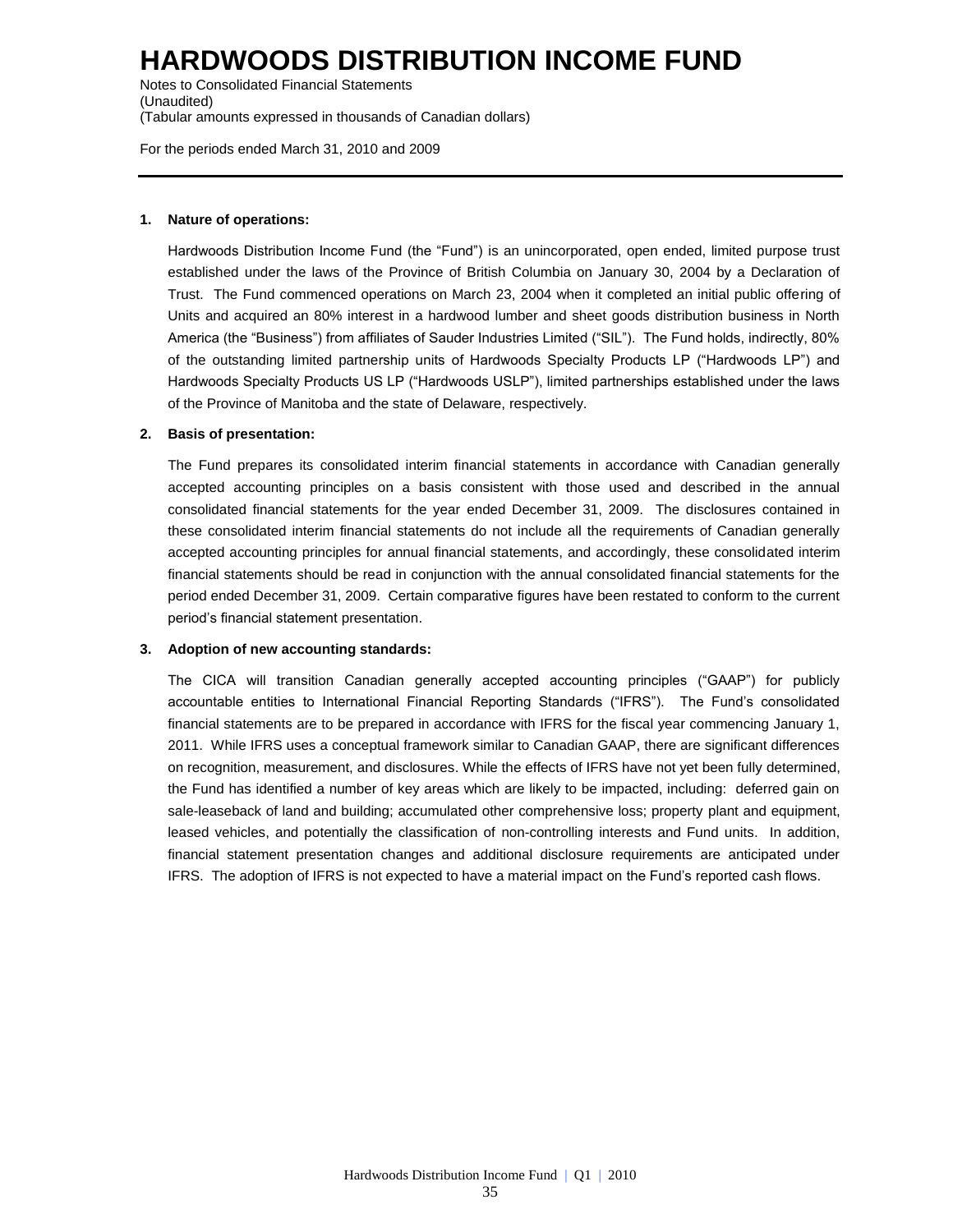Notes to Consolidated Financial Statements (Unaudited) (Tabular amounts expressed in thousands of Canadian dollars)

For the periods ended March 31, 2010 and 2009

### **4. Capital Disclosures:**

The Fund's policy is to maintain a strong capital base so as to maintain investor, creditor and market confidence and to sustain future development of the business. The Fund considers its capital to be bank indebtedness (net of cash) plus Unitholders' equity. The Fund's capitalization is as follows:

|                                                         | March 31,<br>2010    | December 31,<br>2009 |
|---------------------------------------------------------|----------------------|----------------------|
| Cash and cash equivalents<br>Bank indebtedness (note 7) | \$<br>(195)<br>8,130 | \$<br>(463)<br>4,960 |
| Net debt                                                | 7,935                | 4,497                |
| Unitholders' equity                                     | 54,748               | 55,158               |
| Total capitalization                                    | \$<br>62,683         | 59,655               |

The Fund monitors on a monthly basis the ratio of net debt to earnings before interest, income taxes, depreciation and amortization ("EBITDA"). Net debt to EBITDA serves as an indicator of the Fund's financial leverage. The U.S. credit facility is subject to a minimum trailing EBITDA covenant that is only applicable in the event the U.S. subsidiary's unused credit availability falls below US \$4.0 million. The Canadian credit facility is subject to a Fixed Charge Coverage Ratio ("FCCR") calculated as (EBITDA – capital expenditures – cash taxes)/(interest expense) which cannot be less than 1.1 for Hardwoods LP.

The terms of the agreements with the Fund's lenders provide that distributions cannot be made to its unitholders in the event that its subsidiaries do not meet the above covenant requirements as well as certain additional credit ratios. The Fund's operating subsidiaries were compliant with all required credit ratios as at March 31, 2010, and accordingly there were no restrictions on distributions arising from compliance with financial covenants.

Distributions are one of the ways the Fund manages its capital. Distributions of the Fund's available cash are made to the maximum extent possible, subject to reasonable reserves established by the Trustees of the Fund. Distributions are made by the Fund having given consideration to a variety of factors including the outlook for the business, financial leverage, and the ratio of distributions to available cash of the Fund.

There were no changes in the Fund's approach to capital management during the period ended March 31, 2010. On November 3, 2008 the Trustees of the Fund suspended further monthly distributions until such time as market conditions and the Fund's generation of cash has improved.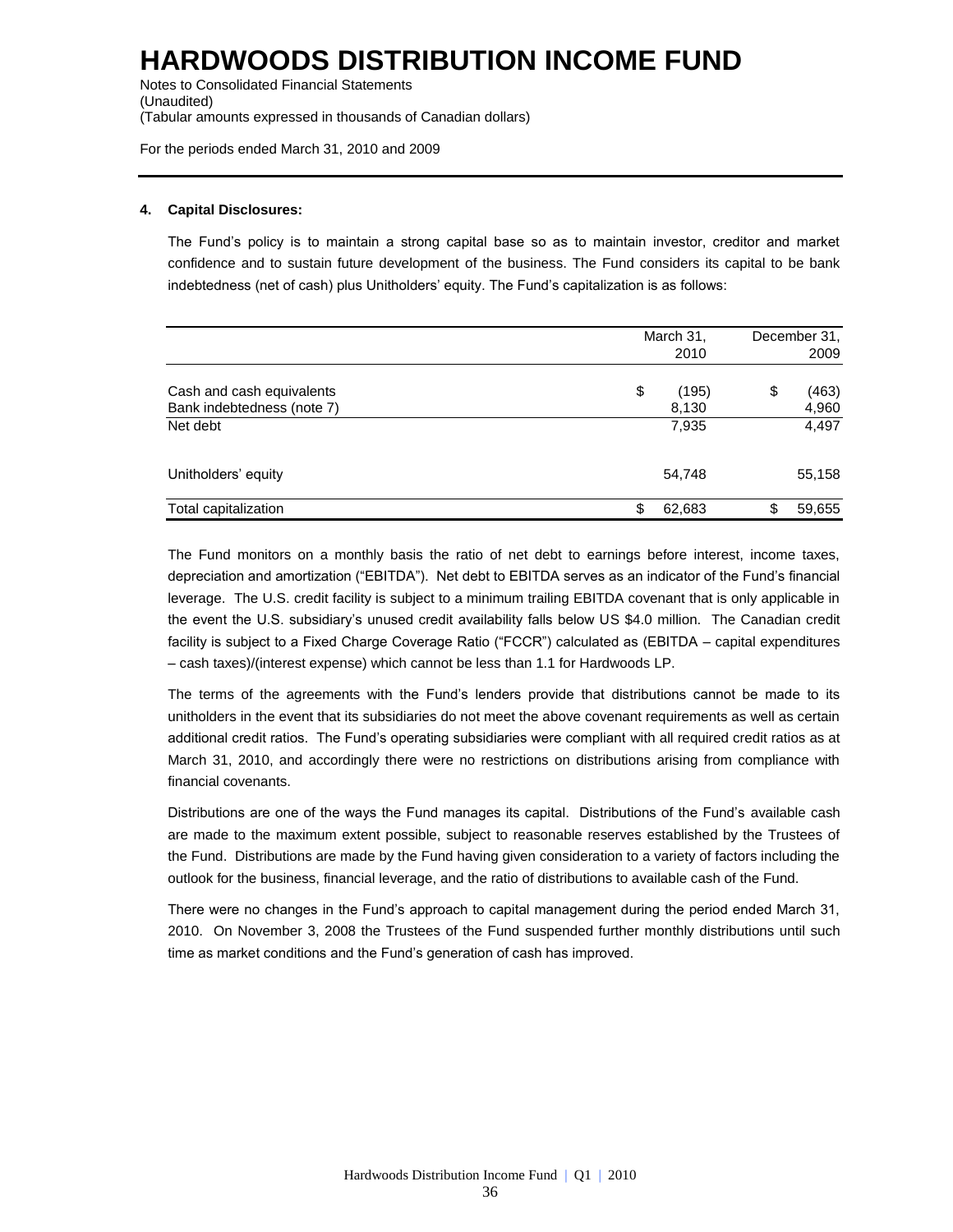Notes to Consolidated Financial Statements (Unaudited) (Tabular amounts expressed in thousands of Canadian dollars)

For the periods ended March 31, 2010 and 2009

### **5. Inventory:**

|                                                               | March 31,<br>2010                       |    | December 31,<br>2009              |
|---------------------------------------------------------------|-----------------------------------------|----|-----------------------------------|
| Lumber<br><b>Sheet Goods</b><br>Specialty<br>Goods in-transit | \$<br>9,346<br>11,354<br>1,733<br>1,444 | S  | 8,224<br>12,171<br>2,099<br>1,407 |
|                                                               | 23,877                                  | \$ | 23,901                            |

During the three months ended March 31, 2010 inventory write-downs totaling \$0.3 million (2009 - \$0.5 million) were recorded to reduce certain inventory items to their net realizable value.

Cost of sales for the three months ended March 31, 2010 were \$39.9 million, which included \$38.3 million of costs associated with inventory (2009 - \$43.8 million and \$42.6 million respectively). The other \$1.6 million (2009 - \$1.2 million) related principally to freight and other related expenses.

### **6. Receivables:**

The following is a breakdown of the Fund's current and long-term receivables and represents the Fund's exposure to credit risk related to its financial assets:

|                                           | March 31,    | December 31, |
|-------------------------------------------|--------------|--------------|
| Accounts receivable                       | 2010         | 2009         |
| Trade accounts receivable - Canada        | \$<br>11,649 | 9.756        |
| Trade accounts receivable - United States | 19,643       | 16,117       |
| Sundry receivable                         | 209          | 203          |
| Current portion of long-term receivables  | 744          | 919          |
|                                           | 32.245       | 26,995       |
| Less: allowance for doubtful accounts     | 2,097        | 1.410        |
|                                           | \$<br>30.148 | 25.585       |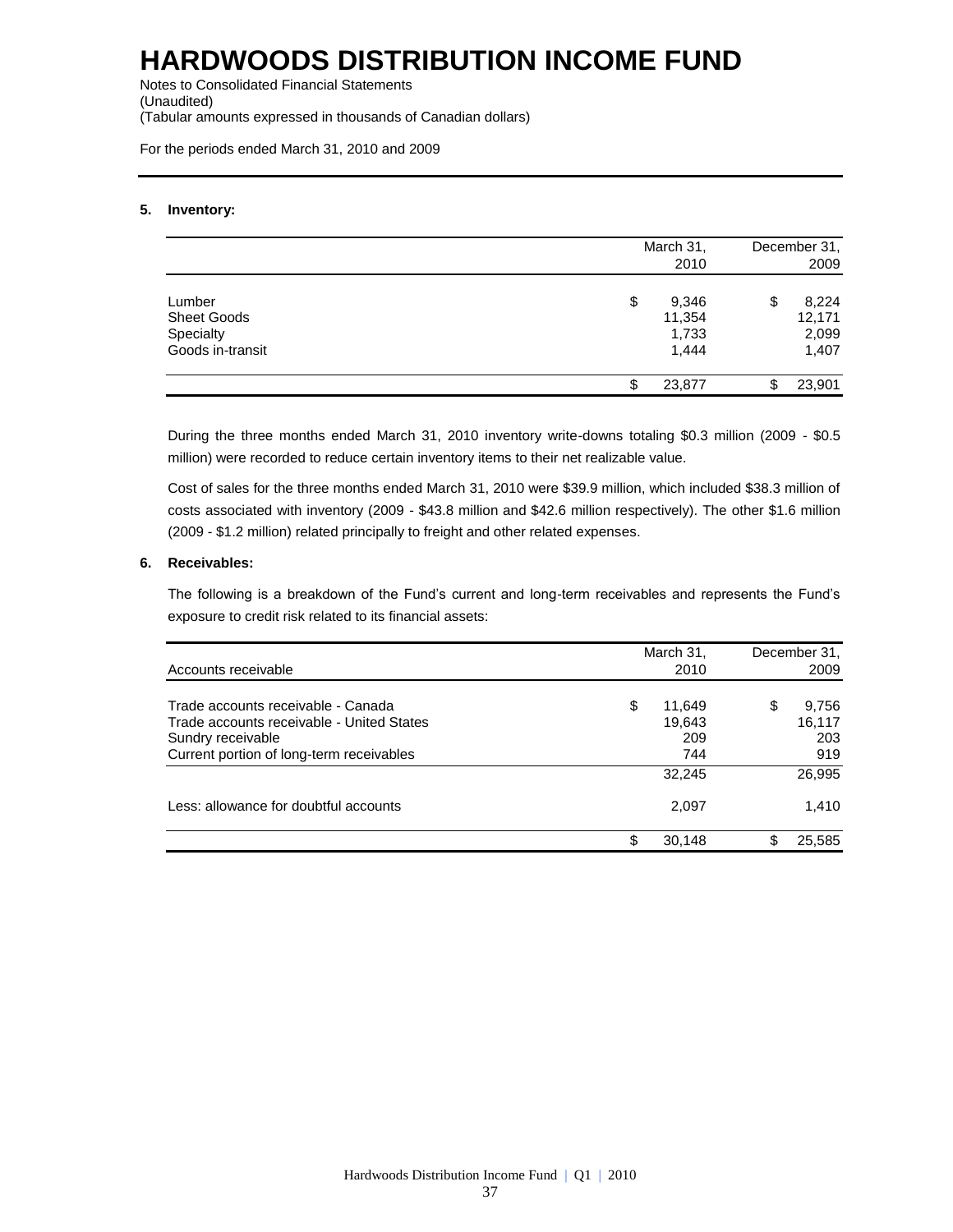Notes to Consolidated Financial Statements (Unaudited) (Tabular amounts expressed in thousands of Canadian dollars)

For the periods ended March 31, 2010 and 2009

#### **6. Receivables (continued):**

|                                                        | March 31,   |    | December 31, |
|--------------------------------------------------------|-------------|----|--------------|
| Long-term receivables                                  | 2010        |    | 2009         |
| Employee housing loans                                 | \$<br>398   | \$ | 450          |
| Customer notes                                         | 1,653       |    | 1,834        |
| Security deposits                                      | 487         |    | 518          |
|                                                        | 2,538       |    | 2,802        |
| Less: current portion, included in accounts receivable | 744         |    | 919          |
|                                                        | \$<br>1,794 | ጦ  | 1,883        |

| The aging of trade receivables was: |           |        |              |        |  |
|-------------------------------------|-----------|--------|--------------|--------|--|
|                                     | March 31, |        | December 31, |        |  |
|                                     |           | 2010   |              | 2009   |  |
| Current                             | \$        | 20,225 | \$           | 14,557 |  |
| Past due 31-60 days                 |           | 4,968  |              | 5,283  |  |
| Past due 61-90 days                 |           | 2,119  |              | 2,181  |  |
| Past due 90+ days                   |           | 3,980  |              | 3,852  |  |
|                                     | \$        | 31,292 | \$           | 25,873 |  |

The Fund determines its allowance for doubtful accounts based on its best estimate of the net recoverable amount by customer account. Accounts that are considered uncollectable are written off. The total allowance at March 31, 2010 was \$2.1 million (December 31, 2009 - \$1.4 million). The amount of the allowance is considered sufficient based on the past experience of the business, the security the Fund has in place for past due accounts and management's regular review and assessment of customer accounts and credit risk.

### **7. Bank indebtedness:**

|                                                                                                                                              | March, 31<br>2010 |              | December 31, |                | 2009 |
|----------------------------------------------------------------------------------------------------------------------------------------------|-------------------|--------------|--------------|----------------|------|
| Checks issued in excess of funds on deposit<br>Credit facility, Hardwoods LP<br>Credit facility, Hardwoods USLP (March 31, 2010 - US\$6,038; | \$                | 930<br>1,067 | S            | 1.077<br>1.945 |      |
| December 31, 2009 - US\$1,844)                                                                                                               |                   | 6.133        |              | 1.938          |      |
|                                                                                                                                              |                   | 8.130        |              | 4.960          |      |

Bank indebtedness consists of checks issued in excess of funds on deposit and advances under operating lines of credit available to Hardwoods LP and Hardwoods USLP (the "Credit Facilities").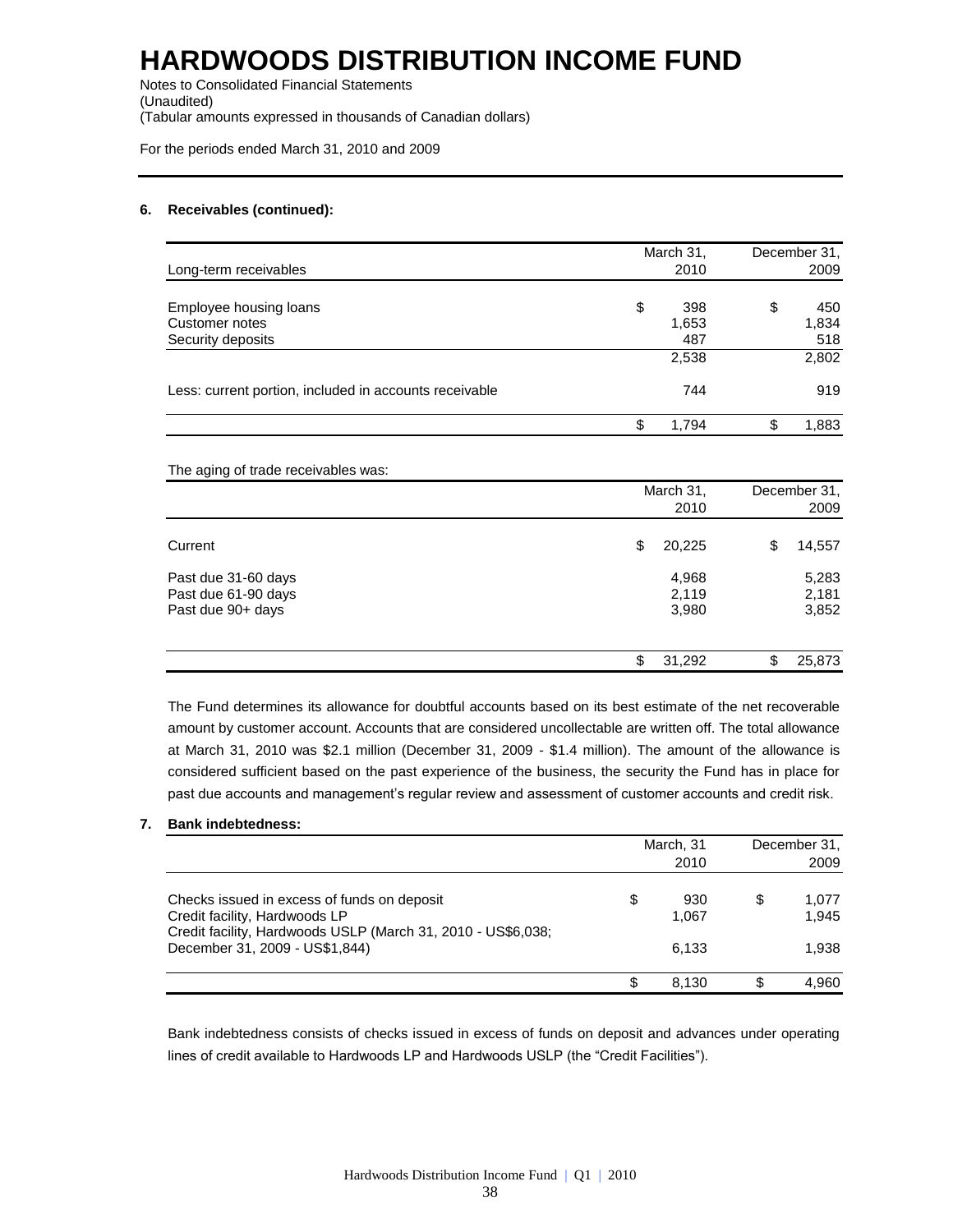Notes to Consolidated Financial Statements (Unaudited) (Tabular amounts expressed in thousands of Canadian dollars)

For the periods ended March 31, 2010 and 2009

### **7. Bank indebtedness (continued):**

Each of the Credit Facilities is separate, is not guaranteed by the other partnership, and does not contain cross default provisions to the other Credit Facility. The Credit Facility made available to Hardwoods LP is secured by a first security interest in all of the present and after acquired property of Hardwoods LP and its operating subsidiaries, and by the LP Units held by a subsidiary of the Fund and SIL. The Credit Facility made available to Hardwoods USLP is secured by a first security interest in all of the present and after acquired property of Hardwoods USLP and by the USLP Units held by a subsidiary of the Fund and by SIL.

The Hardwoods LP Credit Facility has a three year term, provides financing up to \$15.0 million and has a maturity date of August 7, 2012. The Hardwoods USLP Credit Facility has a three year term, provides financing of up to US\$ 25.0 million and has a maturity date of September 30, 2011. Each facility is payable in full at maturity. The Hardwoods LP Credit Facility is a revolving credit facility which Hardwoods LP may terminate subject to prepayment penalties of \$225,000 if terminated in the first 12 months of the credit facility term, \$150,000 if terminated in the second 12 months of the credit facility term, and \$75,000 thereafter if terminated prior to the maturity date of the credit facility. The Hardwoods USLP Credit Facility may be terminated by Hardwoods USLP without prepayment penalties. The Credit Facilities bear interest at a floating rate based on the Canadian or US prime rate (as the case may be), LIBOR or bankers acceptance rates plus, in each case, an applicable margin. Letters of credit are also available under the Credit Facilities on customary terms for facilities of this nature. The Credit Facilities' rates vary with the ratio of EBITDA minus capital expenditures and cash taxes, divided by interest. Commitment fees and standby charges usual for borrowings of this nature were and are payable.

The amount made available under the Credit Facility to Hardwoods LP from time to time is limited to the extent of 85% of the book value of accounts receivable and the lesser of 60% of the book value or 85% of appraised value of inventories with the amount based on inventories not to exceed 60% of the total amount to be available. Certain identified accounts receivable and inventories are excluded from the calculation of the amount available under the Credit Facility. Hardwoods LP is required to maintain a fixed charge coverage ratio (calculated as the ratio of EBITDA less cash taxes less capital expenditures, divided by interest) of not less than 1.1 to 1. At March 31, 2010 the Hardwoods LP credit facility had \$10.6 million of additional borrowing capacity.

The amount to be made available under the Credit Facility to Hardwoods USLP from time to time is limited to the extent of 85% of the book value of certain accounts receivable and 50% of the book value of inventories (with certain accounts receivable and inventory being excluded). Hardwoods USLP is required to maintain a minimum trailing EBITDA covenant until December 31, 2010, and a fixed charge coverage ratio (calculated as EBITDA less cash taxes less capital expenditures, divided by interest plus distributions) of 1.0 to 1 thereafter. These covenants of the Hardwoods USLP Credit Facility do not need to be met however when the unused availability under the credit facility is in excess of US\$4.0 million. At March 31, 2010 the Hardwoods USLP credit facility had unused availability of \$8.8 million (US\$8.7 million).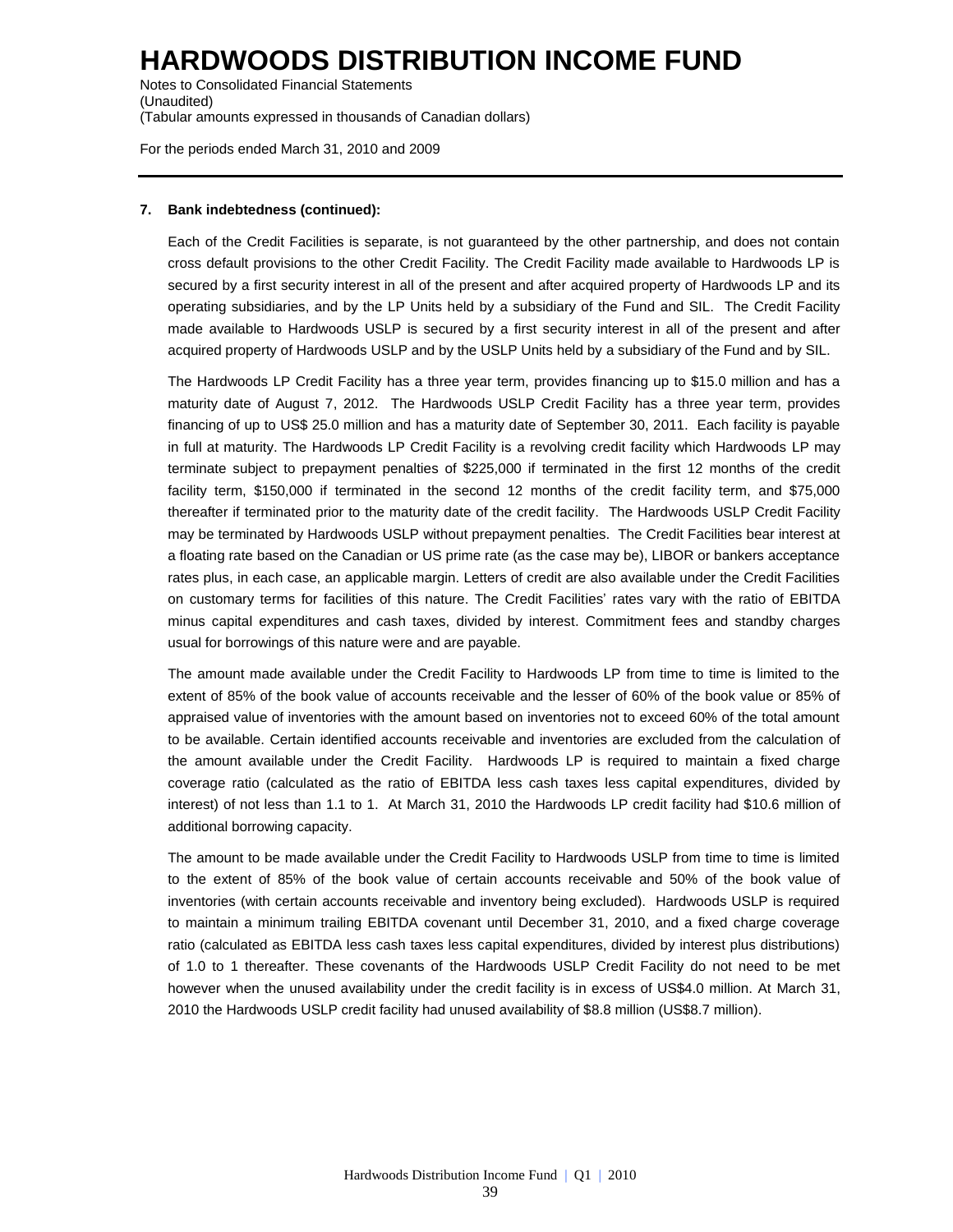Notes to Consolidated Financial Statements (Unaudited) (Tabular amounts expressed in thousands of Canadian dollars)

For the periods ended March 31, 2010 and 2009

#### **8. Non-controlling interests:**

| Balance, January 1, 2010                                                                 | S | 8,748 |
|------------------------------------------------------------------------------------------|---|-------|
| Interest in earnings:<br>Interest in earnings before taxes                               |   | 157   |
|                                                                                          |   | 8,905 |
| Foreign currency translation adjustment of non-controlling<br>interest in Hardwoods USLP |   | (403) |
| Balance, end of period                                                                   |   | 8,502 |

The previous owners of the Business (note 1) have retained a 20% interest in Hardwoods LP and Hardwoods USLP through ownership of Class B Hardwoods LP units ("Class B LP Units") and Class B Hardwoods USLP units ("Class B USLP Units"), respectively. The Fund owns an indirect 80% interest in Hardwoods LP and Hardwoods USLP through ownership of all Class A Hardwoods LP units ("Class A LP Units") and Class A Hardwoods USLP units ("Class A USLP Units"), respectively.

The Class A LP Units and Class B LP Units and the Class A USLP Units and Class B USLP Units, respectively, have economic and voting rights that are equivalent in all material respects except distributions on the Class B LP Units and Class B USLP Units are subject to the subordination arrangements described below until the date (the "Subordination End Date") on which:

- the consolidated Adjusted EBITDA, as defined in the Subordination Agreement dated March 23, 2004, of the Fund for the 12 month period ending on the last day of the month immediately preceding such date is at least \$21,300,000; and
- cash distributions of at least \$29,540,000 (\$2.05 per Unit) have been paid on the Units and a combined amount of cash advances or distributions of at least \$7,385,000 has been paid on the Class B LP Units and Class B USLP Units, being \$2.05 per combined Class B LP and Class B USLP Units (as adjusted for issuances, redemptions and repurchases of Units, LP Units and USLP Units subsequently and by converting the cash distributions or advances by Hardwoods USLP on the USLP Units at the rate of exchange used by the Fund to convert funds received by it in US dollars into Canadian dollars) for the 24 month period ending on the last day of the month immediately preceding such date.

The Subordinated End Date had not occurred at March 31, 2010.

Prior to the Subordination End Date, advances and distributions on the LP Units and the USLP Units will be made in the following order of priority:

 At the end of each month, cash advances or distributions will be made to the holders of Class A LP Units and Class A USLP Units in a combined amount that is sufficient to provide available cash to the Fund to enable the Fund to make cash distributions upon the Units for such month at least equal to \$0.08542 per Unit or, if there is insufficient available cash to make distributions or advances in such amount, such lesser amount as is available as determined by the board of directors of the general partners;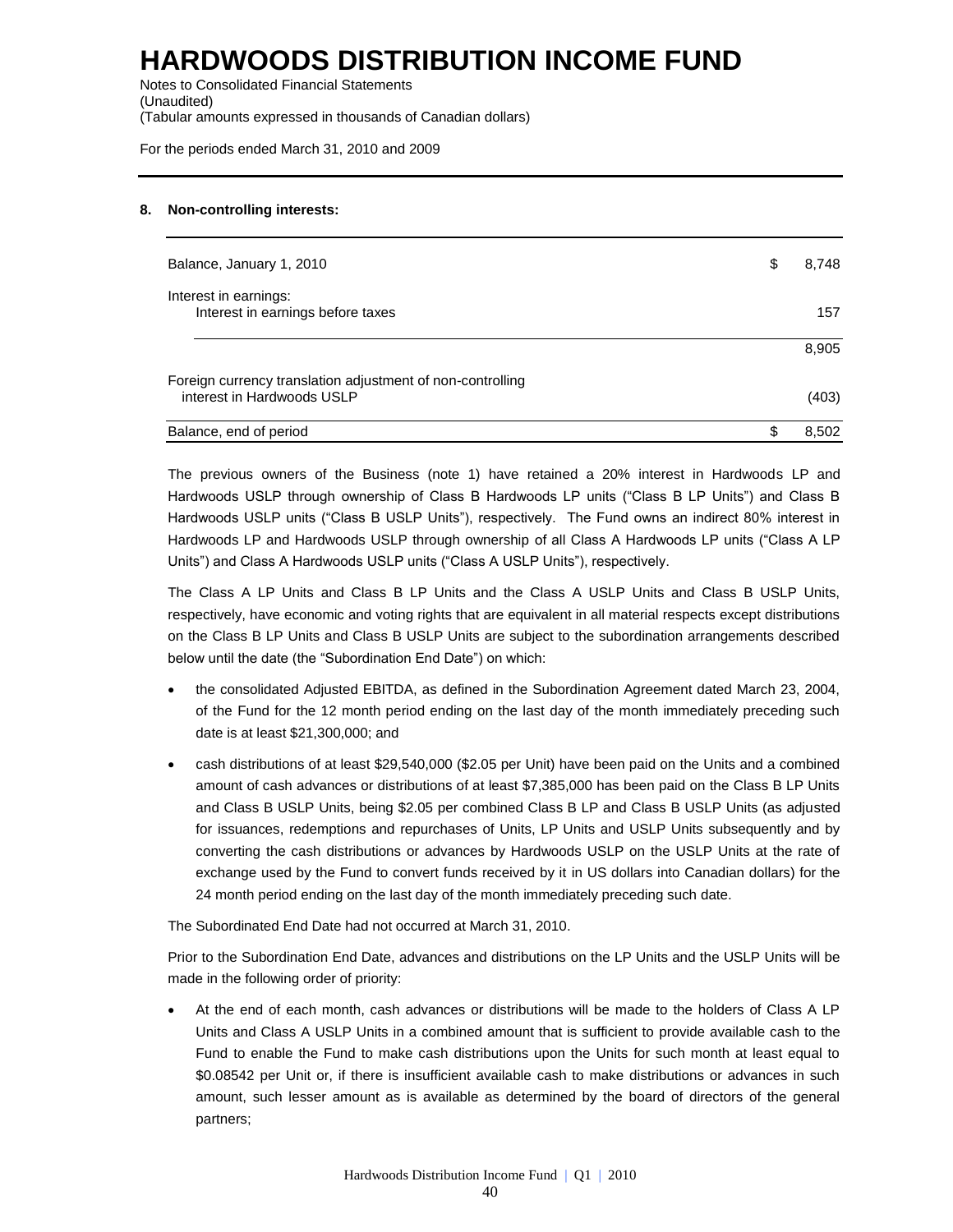Notes to Consolidated Financial Statements (Unaudited) (Tabular amounts expressed in thousands of Canadian dollars)

For the periods ended March 31, 2010 and 2009

### **8. Non-controlling interests (continued):**

- At the end of each fiscal quarter of Hardwoods LP and Hardwoods USLP, including the fiscal quarter ending on the fiscal year end, available cash of Hardwoods LP and Hardwoods USLP will be advanced or distributed in the following order of priority:
	- o First, in payment of the monthly cash advance or distribution to the holders of Class A LP Units and Class A USLP Units as described above, for the month then ended;
	- o Second, to the holders of Class A LP Units and Class A USLP Units, to the extent that the combined monthly cash advances or distributions in respect of the 12 month period then ended (and not, for greater certainty, in any previous 12 month period) on Class A LP Units and Class A USLP Units were not made or were made in amounts less than a combined amount at least equal to \$1.025 per Unit, the amount of any such deficiency. As of March 31, 2010, the amount of such deficiency was \$14.8 million (2009 - \$10.5 million);
	- o Third, to the holders of Class B LP Units and Class B USLP Units in a combined amount for one Class B LP Unit and one Class B USLP Unit equal, on a pro-rated basis, to the combined amount advanced or distributed on one Class A LP Unit and one Class A USLP Unit during such fiscal quarter or, if there is insufficient available cash to make advances or distributions in such amount, such lesser amount as is available;
	- o Fourth, to the holders of Class B LP Units and Class B USLP Units, to the extent only that combined advances or distributions in respect of any fiscal quarter(s) during the 12 month period then ended (and not, for greater certainty, in any previous 12 month period) on one Class B LP Unit and one Class B USLP Unit were not made, or were made in amounts less, on a pro-rated basis, that the combined amount advanced or distributed on one Class A LP Unit and one Class A USLP Unit during such 12 month period, the amount of such deficiency and
	- o Fifth, to the extent of any excess, to the holders of the Class A LP Units and Class B LP Units and Class A USLP Units and Class B USLP Units, respectively, so that the combined advances or distributions on one Class A LP Unit and one Class A USLP Unit are the same as the combined advances or distribution on one Class B LP Unit and one Class B USLP Unit in respect of the 12 month period then ended (and not, for greater certainty, any previous 12 month period).

After the Subordination End Date, the holders of the Class B LP Units and Class B USLP Units will generally be entitled to effectively exchange all or a portion of their Class B LP Units and Class B USLP Units together for up to 3,602,500 Units of the Fund, representing 20% of the issued and outstanding Units of the Fund on a fully diluted basis. In the event the Fund enters into an agreement in respect of an acquisition or a takeover bid of the Fund, the holders of the Class B LP Units and Class B USLP Units will be entitled to exchange such units for Units of the Fund.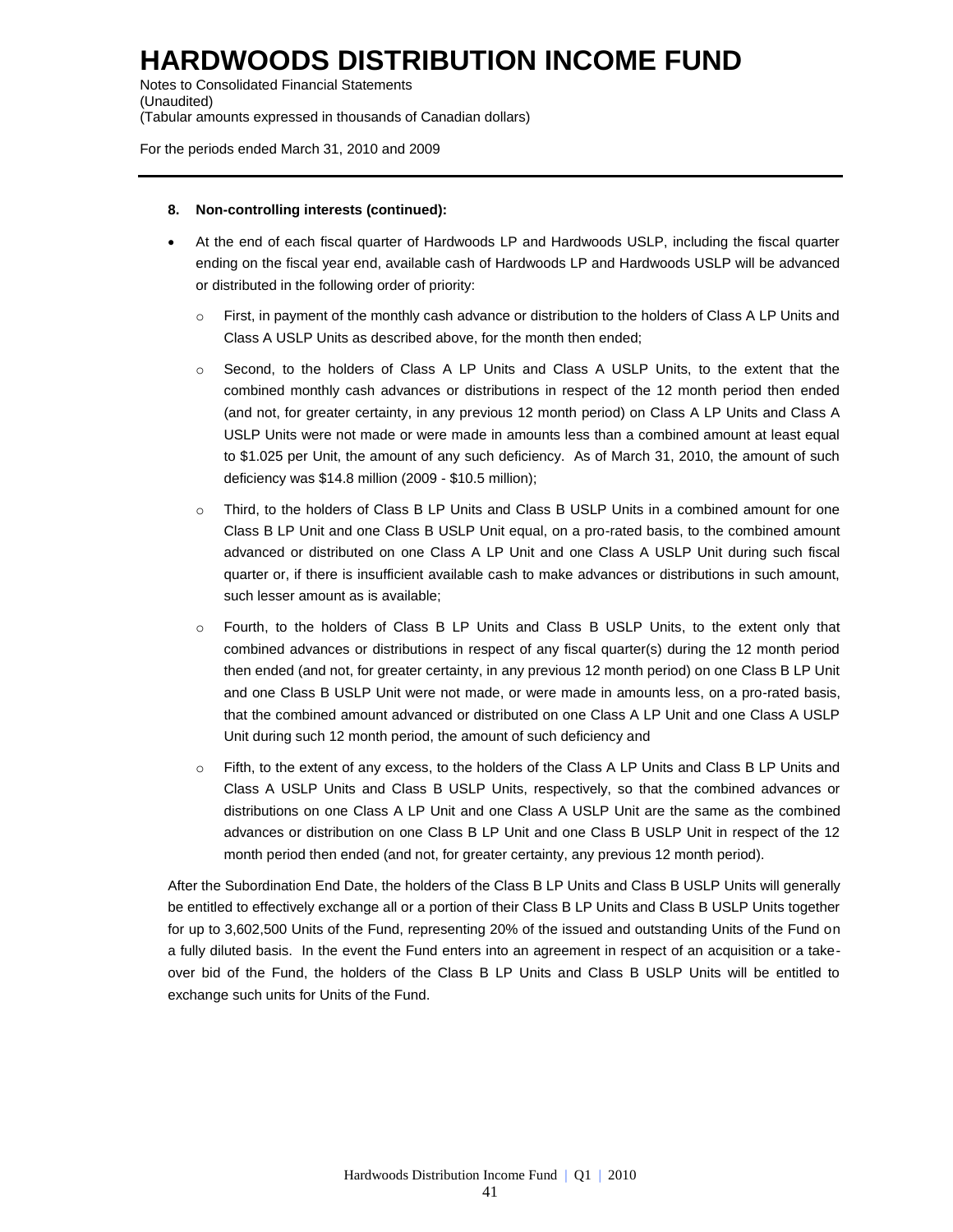Notes to Consolidated Financial Statements (Unaudited) (Tabular amounts expressed in thousands of Canadian dollars)

For the periods ended March 31, 2010 and 2009

### **9. Changes in non-cash operating working capital and additional cash flow disclosures:**

|                                                                                                                                      | Three months<br>ended<br>March 31,<br>2010 |                                | Three months<br>ended<br>March 31,<br>2009 |                                           |
|--------------------------------------------------------------------------------------------------------------------------------------|--------------------------------------------|--------------------------------|--------------------------------------------|-------------------------------------------|
| Accounts receivable<br>Income taxes recoverable/payable<br>Inventory<br>Prepaid expenses<br>Accounts payable and accrued liabilities | \$                                         | (5,296)<br>(487)<br>175<br>845 | S                                          | (3,910)<br>1,731<br>3,362<br>199<br>3,322 |
|                                                                                                                                      | \$                                         | (4,763)                        |                                            | 4.704                                     |

CICA 1540, *Cash Flow Statements*, require entities to disclose total cash distributions on financial instruments classified as equity in accordance with a contractual agreement and the extent to which total cash distributions are non-discretionary. The Fund has no contractual requirement to pay cash distributions to Unitholders' of the Fund. During the three month periods ended March 31, 2010 and March 31, 2009 no discretionary cash distributions were paid to Unitholders.

### **10. Segment disclosure:**

Information about geographic areas is as follows:

|                                                                    | Three months<br>ended<br>March 31,<br>2010 |                   | Three months<br>ended<br>March 31,<br>2009 |                  |
|--------------------------------------------------------------------|--------------------------------------------|-------------------|--------------------------------------------|------------------|
| Revenue from external customers:<br>Canada<br><b>United States</b> | \$                                         | 19,685<br>28,813  | \$                                         | 20,437<br>32,985 |
|                                                                    | \$                                         | 48,498            | \$                                         | 53,422           |
|                                                                    |                                            | March 31,<br>2010 | December 31,<br>2009                       |                  |
| Property, plant and equipment:<br>Canada<br><b>United States</b>   | \$                                         | 396<br>726        | \$                                         | 450<br>841       |
|                                                                    | \$                                         | 1,122             | \$                                         | 1,291            |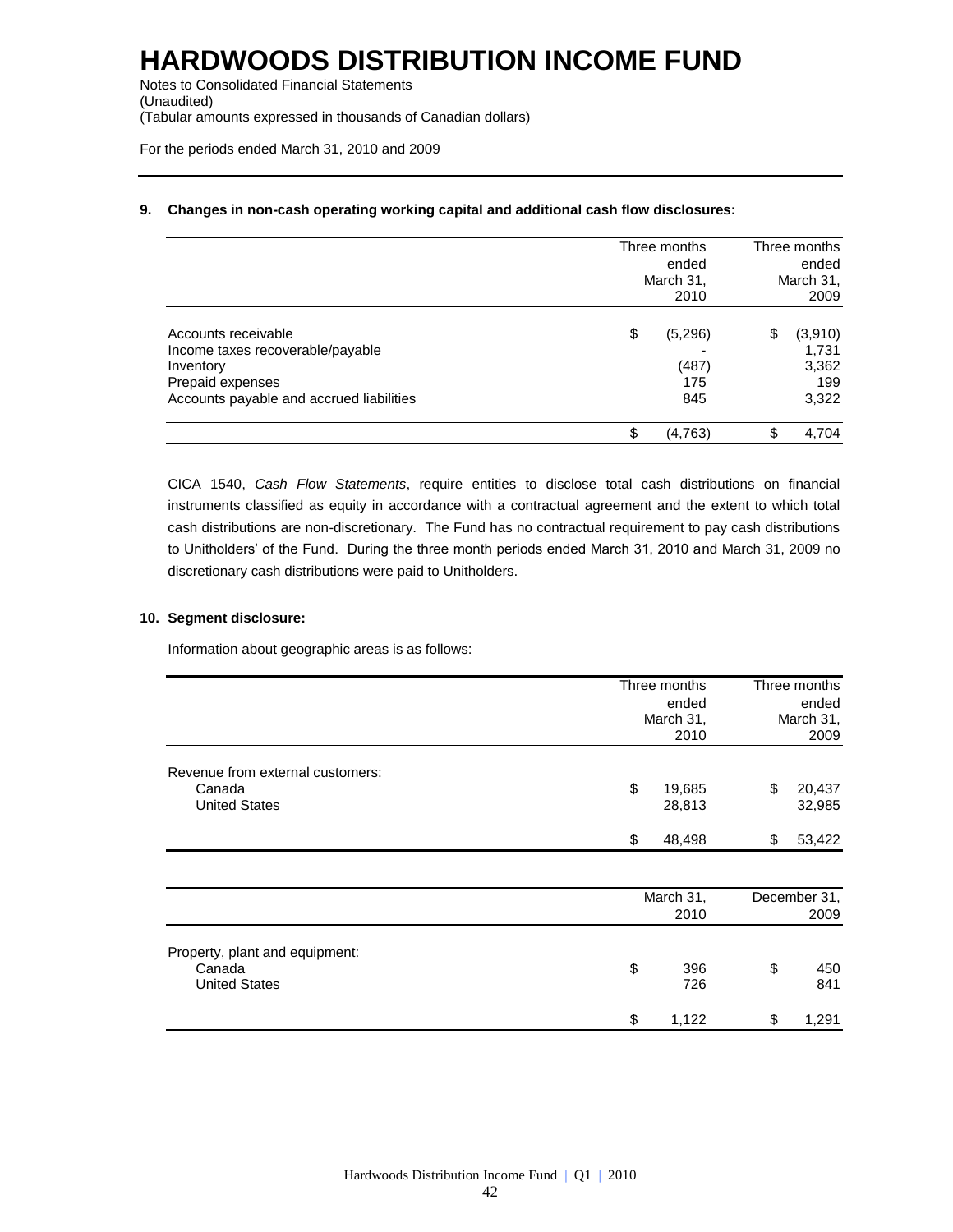Notes to Consolidated Financial Statements (Unaudited) (Tabular amounts expressed in thousands of Canadian dollars)

For the periods ended March 31, 2010 and 2009

### **11. Pensions:**

Hardwoods USLP maintains a defined contribution 401 (k) retirement savings plan (the "USLP Plan"). The assets of the USLP Plan are held and related investment transactions are executed by the Plan's Trustee, ING National Trust, and, accordingly, are not reflected in these consolidated financial statements. During the three months ended March 31, 2010, Hardwoods USLP contributed and expensed \$59,618 (US\$57,320) (three months ended March 31, 2009 - \$68,837 (US\$55,309)) in relation to the USLP Plan.

Hardwoods LP does not maintain a pension plan. Hardwoods LP does, however, administer a group registered retirement savings plan ("LP Plan") that has a matching component whereby Hardwoods LP makes contributions to the LP Plan which match contributions made by employees up to a certain level. The assets of the LP Plan are held and related investment transactions are executed by LP Plan's Trustee, Sun Life Financial Trust Inc., and, accordingly, are not reflected in these consolidated financial statements. During the three months ended March 31, 2010, Hardwoods LP contributed and expensed \$64,168 (three months ended March 31, 2009 - \$49,852) in relation to the LP Plan.

#### **12. Related party transactions:**

For the three months ended March 31, 2010, sales of \$127,702 (three months ended March 31, 2009 - \$125,734) were made to affiliates of SIL, and the Fund made purchases of \$27,542 (three months ended March 31, 2009 - \$7,111) from affiliates of SIL. All these sales and purchases took place at prevailing market prices.

#### **13. Seasonality:**

The Fund is subject to seasonal influences. Historically the first and fourth quarters are seasonally slower periods for construction activity and therefore demand for hardwood products.

#### **14. Contingencies:**

The Fund and its subsidiaries are subject to legal proceedings that arise in the ordinary course of its business. Management is of the opinion, based upon information presently available, that it is unlikely that any liability, to the extent not provided for through insurance or otherwise, would be material in relation to the Fund's consolidated financial statements.